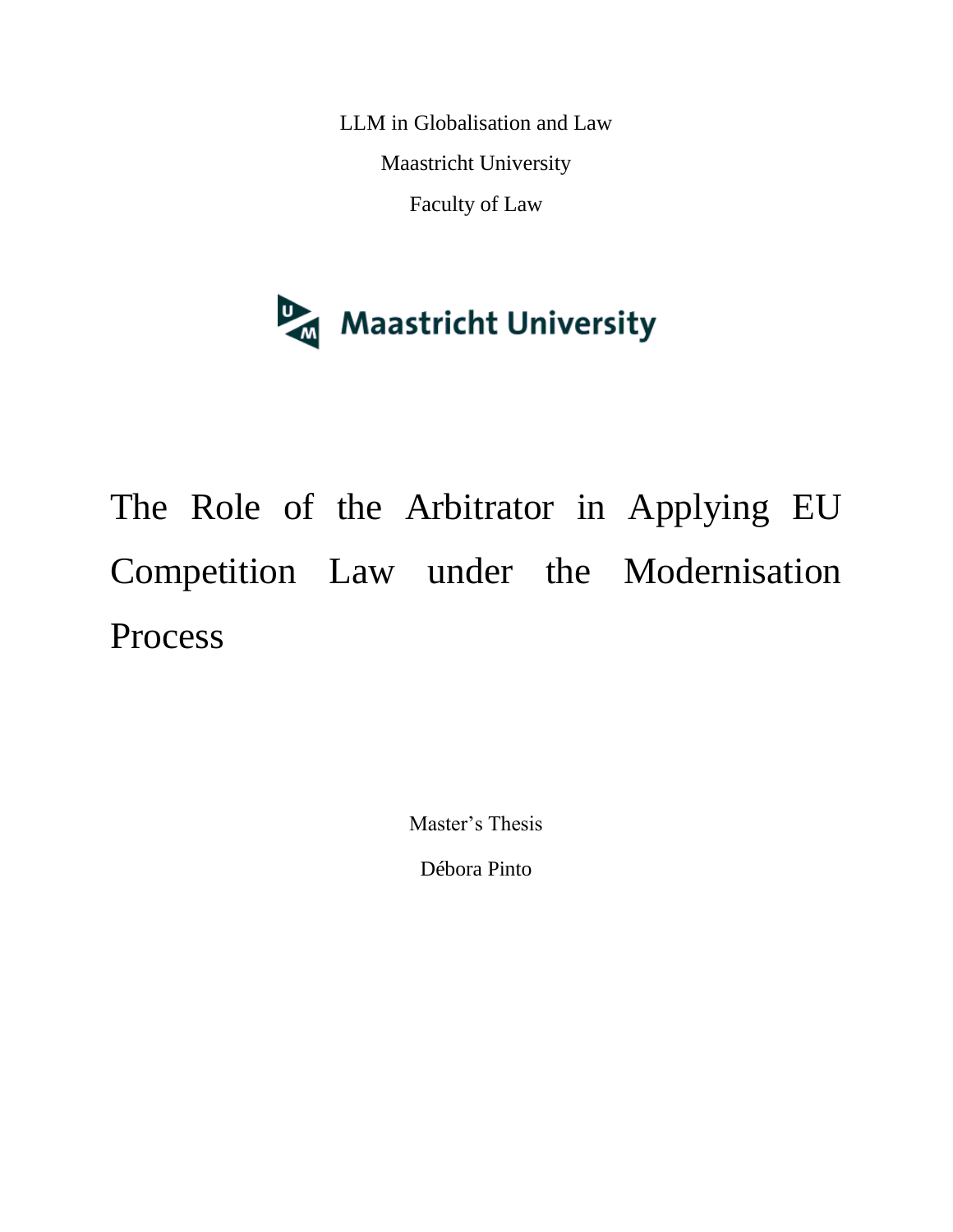# **Table of Contents**

| 1. |  |
|----|--|
|    |  |
|    |  |
| 2. |  |
|    |  |
|    |  |
|    |  |
|    |  |
|    |  |
|    |  |
|    |  |
|    |  |
| 3. |  |
|    |  |
| 4. |  |
|    |  |
|    |  |
|    |  |
|    |  |
|    |  |
|    |  |
|    |  |
| 5. |  |
|    |  |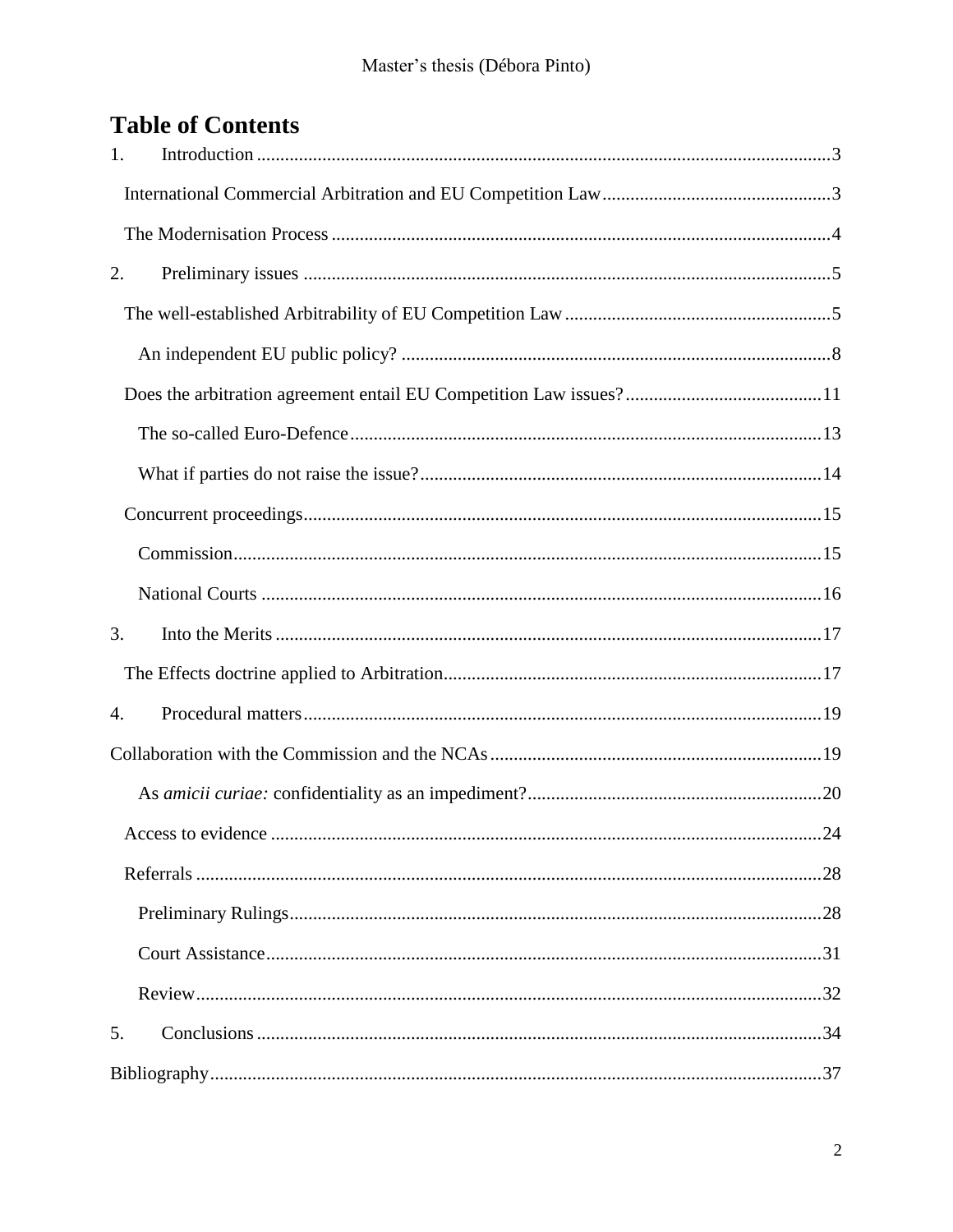## <span id="page-2-0"></span>**1. Introduction**

ı

## <span id="page-2-1"></span>**1.1. International Commercial Arbitration and EU Competition Law**

International Commercial Arbitration is an increasingly important method of adjudicating cross-border disputes between business  $\arccos<sup>1</sup>$  and 'is likely to become an increasingly important area for competition policy and enforcement.<sup>2</sup> Even though arbitration as an appropriate forum is not under analysis, its characteristics may be helpful in understanding some of the shortcomings experienced in arbitral proceedings when applying European Union (hereinafter "EU") Competition Law.

The confidentiality of the arbitral proceedings, even if often seen as an advantage in the parties' perspective, may result in an impediment to the collaboration of the European Commission (hereinafter "Commission") or the National Competition Authorities (hereinafter "NCAs"), and in a broader context to the public enforcement of EU Competition Law. The wide scope of recognition and enforceability of the arbitral awards, in view of the success of the New York Convention<sup>3</sup>, is another important consideration which is, nevertheless, closely related to the arbitrators' expertise. Arguably, 'arbitration is only as good as its arbitrators'<sup>4</sup> which means that the expertise of the arbitrator will be determinant when dealing with EU Competition Law issues, in light of the inherent complex factual and economic considerations required to reach a decision, not to mention a general duty to render an enforceable award. However, his expertise may not be sufficient to render an enforceable award if there is lack of support by the

<sup>&</sup>lt;sup>1</sup> Even though arbitration can also be 'used in situations involving a state body and where there is no commercial relationship, between for example a company and a competition authority', it 'is usually adopted in cases involving commercial issues between the parties'. Competition Committee of the OECD, Hearing on Arbitration and Competition, Working Party N. 3, October 2010, p. 7.

 $2^2$  Competition Committee of the OECD, Hearing on Arbitration and Competition, Working Party N. 3, October 2010, p. 7.

<sup>3</sup> Convention on the Recognition and Enforcement of Foreign Arbitral Awards (New York, 1958) (the "New York Convention"). As of now, the New York Convention has been ratified by 156 Contracting States. 'The establishment of the New York Convention on the Recognition and Enforcement of Foreign Arbitral Awards provided the single most important advantage over international litigation through the establishment of a unique and effective enforcement mechanism.' See Waincymer, Jeff, 'Procedure and Evidence in International Arbitration', Kluwer Law International 2012, p. 4.

<sup>4</sup> Hacking, L., 'Arbitration is Only as Good as its Arbitrators' in S. Kröll, L.A. Mistelis, P. Perales Viscasillas & V. Rogers (eds), Liber Amicorum Eric Bergsten, 'International Arbitration and International Commercial Law: Synergy, Convergence and Evolution', Kluwer Law International, 2011, Chapter 11, pp. 224. Quoting Jean Flavien Lalive.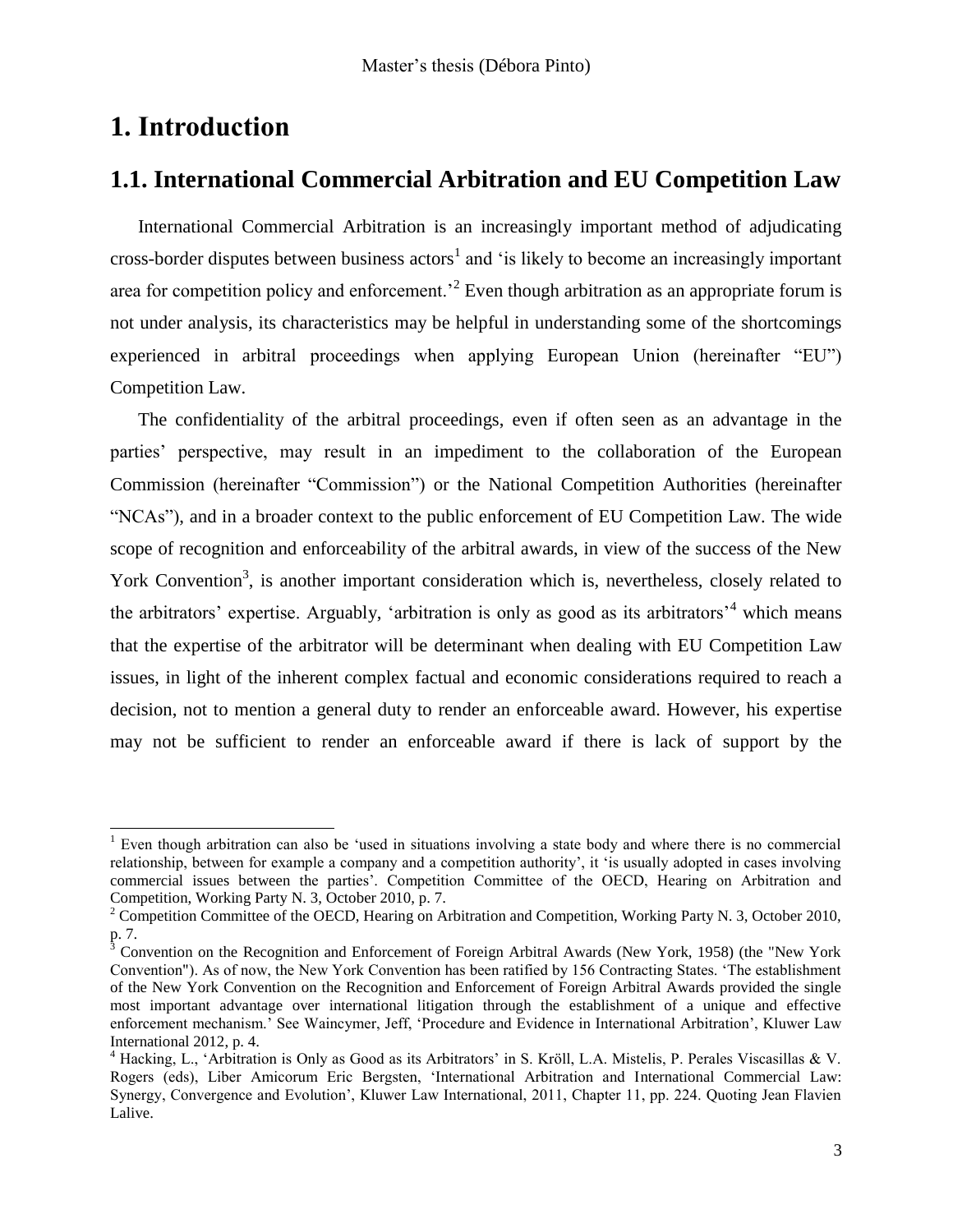Commission or the Court of Justice of the EU (hereinafter "CJEU")<sup>5</sup>. It is precisely the fact that arbitration is a consent-based jurisdiction that tends to preclude arbitrators from submitting preliminary rulings to the CJEU<sup>6</sup>. Also, the fact that arbitration is expeditious, especially when compared to litigation, makes it a privileged forum for business actors. Nevertheless, the enunciated procedural shortcomings may ultimately lead to its inefficiency, especially if subject to review before national courts.

## <span id="page-3-0"></span>**1.2. The Modernisation Process**

The main features of the Modernisation process of EU Competition Law are the decentralization<sup>7</sup> and direct applicability<sup>8</sup> of the provisions contained in Articles 101 and 102 of the Treaty on the Functioning of the European Union<sup>9</sup> (hereinafter "TFEU"), which, respectively, refer to restrictive practices and abuse of dominance. In light of the recent rise of private enforcement of EU Competition Law, in particular cartel damages claims<sup>10</sup>, arbitrators are likely to be presented with some novel issues relating to EU Competition Law.

Whereas the Regulation  $1/2003<sup>11</sup>$  (hereinafter "Regulation") makes no reference to arbitration or to the role to be performed by arbitrators, the EU Damages Directive<sup>12</sup> (hereinafter

<sup>&</sup>lt;sup>5</sup> See Danov, M., 'Jurisdiction and judgments in relation to EU competition law claims', [Hart Publishing Ltd.](http://portal.igpublish.com.ezproxy.ub.unimaas.nl/iglibrary/search/ez/HARTB0000613.html?4-1.ILinkListener-pnlMediaDetail-ctnBookDetail-lnkPublisher) [2010,](javascript:;) p. 248.

<sup>6</sup> Case C-102/81 Nordsee Deutsche Hochseefischerei GmbH v Reederei Mond Hochseefischerei Nordstern AG & Co. KG and Reederei Friedrich Busse Hochseefischerei Nordstern AG & Co. KG [1982] ECR 1095.

<sup>&</sup>lt;sup>7</sup> See Commission Policy Document on proactive competition policy: Commission (EC) 'A proactive Competition Policy for a Competitive Europe' COM (2004) 293 final, 20 April 2004, p. 3. 'The new system will allow the Commission to focus its resources on what competition authorities should be doing, for instance detecting hard core cartels (…) The reform will also enable us to focus on major abuses of dominant positions where our action can make a real difference.'

<sup>&</sup>lt;sup>8</sup> See Commission Policy Document on proactive competition policy: Commission (EC) 'A proactive Competition Policy for a Competitive Europe' COM (2004) 293 final, 20 April 2004, p. 6. 'Another aspect of importance (…) is the possibility for private parties to ask national courts to grant damages resulting from illegal behaviour or to order the termination of illegal behaviour.'

<sup>&</sup>lt;sup>9</sup> Consolidated version of the Treaty on the Functioning of the European Union [2008] OJ C 326, 26/10/2012.

<sup>&</sup>lt;sup>10</sup> See Davis, P., Lianos, I., Nebbia, P., 'Damages Claims for the Infringement of EU Competition Law', Oxford University Press, 2015, 1.04. Also, Geradin, D., Grelier, L., *Op. Cit.* (10), p.1. Even if these statistics refer to litigation, it is expectable that arbitration will also face a rise in these types of claims. However, due to the confidentiality of the arbitral proceedings, it is difficult to get an overview. Following the EU Damages Directive, "there is reason to expect that follow-on actions will become increasingly common throughout Europe". See Goldsmith, A., *Op. Cit*. (10), pp. 10-11.

 $11$  Council Regulation (EC)  $1/2003$  on the implementation of the rules on competition laid down in Articles 81 and 82 of the Treaty [2003] OJ L1/1.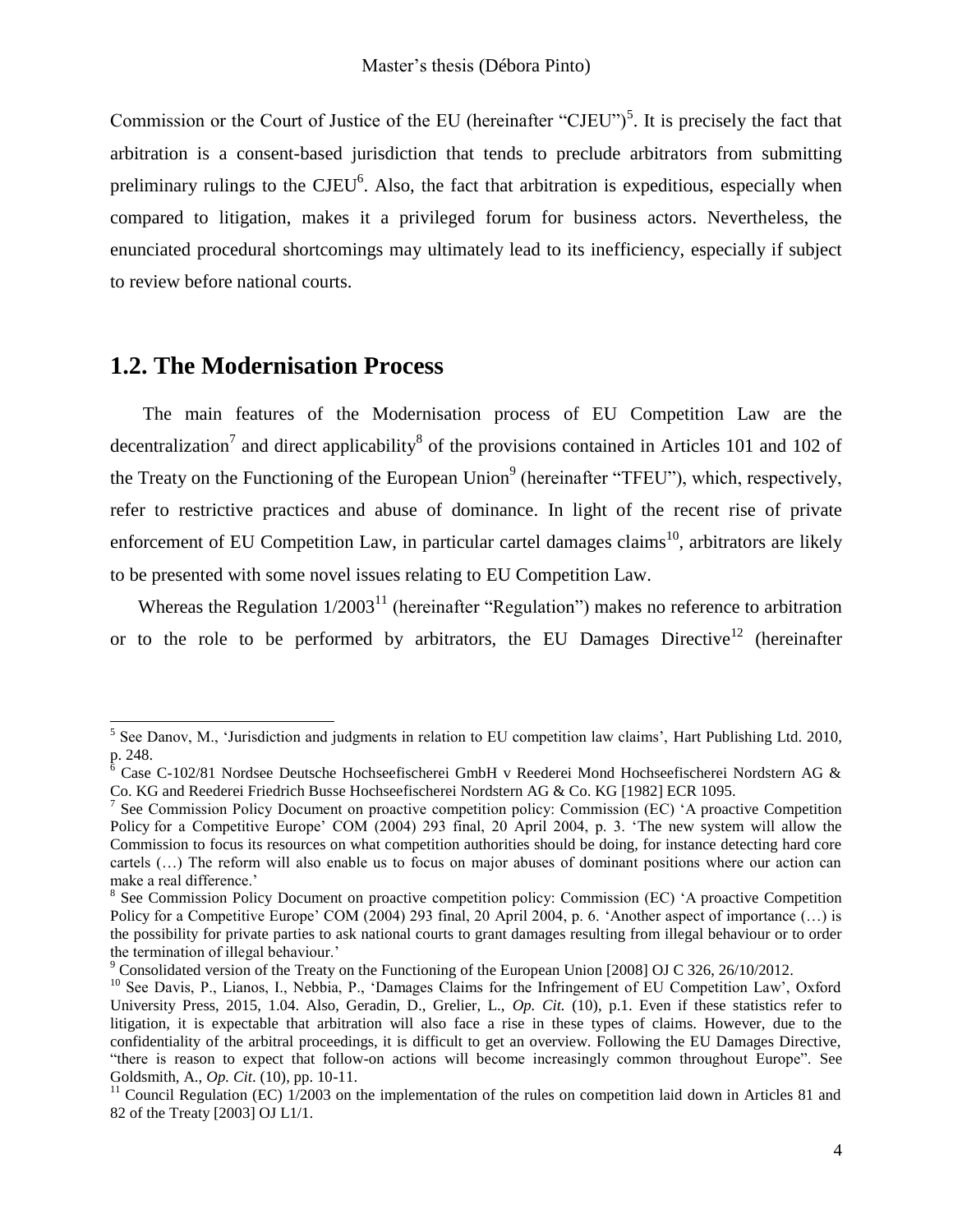"Directive") refers to 'alternative avenues of redress, such as consensual dispute resolution<sup>'13</sup> which serve as a complement to actions for damages brought before national courts and include arbitration<sup>14</sup>, so as to achieve the proper functioning of the internal market.

The absence of arbitration from the scope of the Regulation may be tied to a general distrust in arbitration as an appropriate forum of solving disputes involving EU Competition Law but it may, simultaneously, hamper competition in the internal market in light of the popularity of arbitration amongst economic operators.

Indeed the effectiveness and uniformity in the application of Articles 101 and 102 of the TFEU in the common market may be seriously undermined if arbitrators lack the necessary tools to apply these provisions in a consistent manner, on one hand, and, on the other hand, also the effectiveness of international arbitration if a flawed arbitral award is later subject to the national courts.

Against this background, the present study deals with the role of the arbitrator in the present legal framework, taking into account broader considerations inherent to a proper functioning of the internal market.

## <span id="page-4-0"></span>**2. Preliminary issues**

## <span id="page-4-1"></span>**2.1. The well-established Arbitrability of EU Competition Law**

In order to assume jurisdiction over a dispute involving EU Competition Law issues, the arbitrability of the subject matter under dispute needs to be ascertained. The arbitrability is thus a condition *sine qua non* to arbitration. In the words of the New York Convention, the subject matter shall be *capable of settlement by arbitration*, whose outcome ultimately depends on the law governing the arbitrability.

-

<sup>&</sup>lt;sup>12</sup> Directive 2014/104/EU of the European Parliament and of the Council on certain rules governing actions for damages under national law for infringements of the competition law provisions of the Member States and the European Union [2014] OJ L349/1.

<sup>&</sup>lt;sup>13</sup> EU Damages Directive, recital 5.

<sup>&</sup>lt;sup>14</sup> See Competition Directorate–General of the European Commission, 'The Damages Directive – Towards more effective enforcement of the EU competition rules', Competition policy brief, January 2015, Issue 2015-1, p. 3.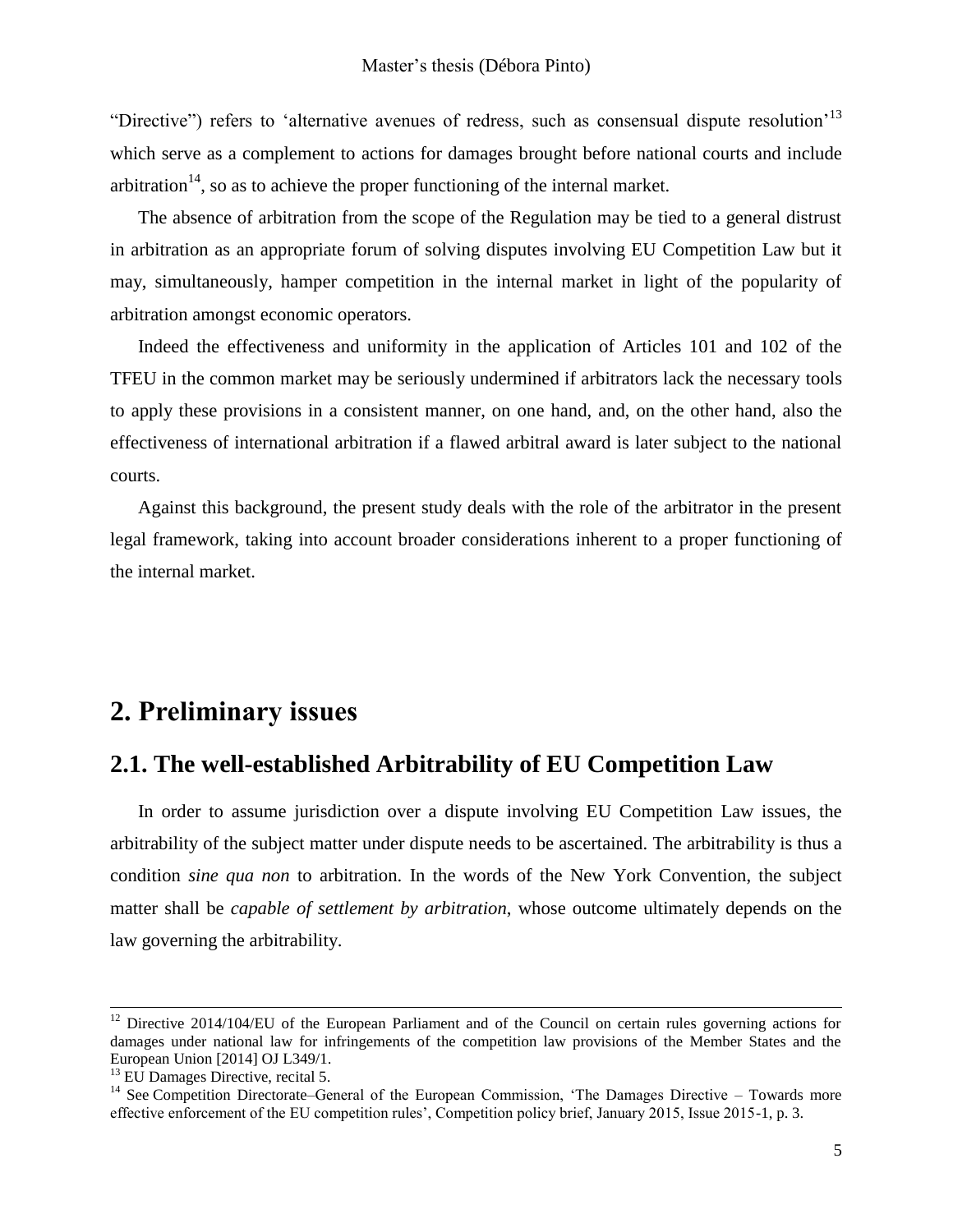In order to reach a conclusion, 'two key questions must be considered', in particular whether 'an arbitrator (can) apply competition law' and, provided this is the case, 'which competition law will be applied and how will this be done<sup>15</sup>.

The argument against the arbitrability of competition law seems to have been tied with the inability of a private adjudicator to apply public policy norms<sup>16</sup>. Nonetheless, this argument has no applicability in the current state of art. Even if the arbitrator is a private decision maker, he still has the duty to render an enforceable award, which translates into the application of matters of public policy. As a result, 'the relevance of public policy to the discussion of arbitrability is now considered very limited<sup>17</sup>, and instead this should now be analysed by reference to the characteristics of arbitration, such as its consensual nature<sup>18</sup>. As a matter of fact, the contractual nature of arbitration means that the only affected people are also the parties to the dispute<sup>19</sup> and thus the argument that the public policy of the forum of arbitration is at stake by the simple fact that arbitration takes place in that territory shall be rejected. In other words, a territorial link to that country is required so that one can confirm the relevance of public policy considerations inherent to that State.

After the *Eco Swiss case*, the arbitrability of EU Competition Law seems to have been resolved, whereby the CJEU concluded that the provisions of Art. 101 of the TFEU<sup>20</sup> are part of the public policy within the meaning of the New York Convention<sup>21</sup> and thus an arbitral award

<sup>15</sup> *Ibid* (2), p. 11.

<sup>&</sup>lt;sup>16</sup> See Kozubovska, B., 'Trends in Arbitrability', IALS Student Law Review, Volume 1, Issue 2, Spring 2014, p. 23. In this line of thought, Radicati di Brozolo, L. G.,' Arbitration and Competition Law: The Position of the Courts and of Arbitrators', 1 March 2011, Volume 27, Issue 1, p. 32. 'On a practical level, the justification for permitting the arbitrability of antitrust disputes rests on the fact that today the importance of competition law is almost universally recognised, since most legal systems contain some form of competition rules. Unlike in the past, arbitrators are well prepared to apply these rules and understand that it is one of their duties to apply them'.

 $17$  Brekoulakis, S., 'Law Applicable to Arbitrability: Revisiting the Revisited Lex Fori' in L. Mistelis, S. Brekoulakis, eds., 'Arbitrability: the International & Comparative Perspectives'*,* Kluwer 2009*,* pp. 99-100. In a similar approach, Kozubovska, B., *Op. Cit. (16),* 'Public policy doctrine is not entirely relevant to the concept of arbitrability.'

<sup>&</sup>lt;sup>18</sup> See Brekoulakis, S., *Op. Cit.* (17), p. 100. 'The scope of arbitrability is better determined by reference to the inherent characteristics of arbitration, such as its consensual nature, rather than public policy considerations.' Also, Kozubovska, B.*, Op. Cit. (16),* 'The restrictions of arbitrability are more relevant and precisely described by the reference to the origin of arbitration;'

<sup>19</sup> See Kozubovska, B.*, Op. Cit. (16),* p. 27. This can be seen as a pitfall in view of the usual considerable number of co-infringers. To solve this problem, the Directive states the need of national courts to take into account the amounts already paid in arbitration. See EU Damages Directive, Art. 19(4) and recital 48.

 $20$  The original reference was to Art. 81 of the Treaty. 'Upon the entry into force of the Treaty of Lisbon on 1 December 2009, Articles 81 and 82 of the Treaty establishing the European Community became Articles 101 and 102 TFEU, and they remain identical in substance.' Extracted from the EU Damages Directive, recital 2.

<sup>&</sup>lt;sup>21</sup> See C-126/97 Eco Swiss China Time Ltd v Benetton International NV [1999] ECR I-3055, paras 36 and 39. This was accepted for the first time in Case C-393/92 Municipality of Almelo and others v NV Energiebedrijf Ijsselmij [1994] ECR I-1477, para 23. See Biagioni, G., 'Chapter 13: Review by national courts of arbitral awards dealing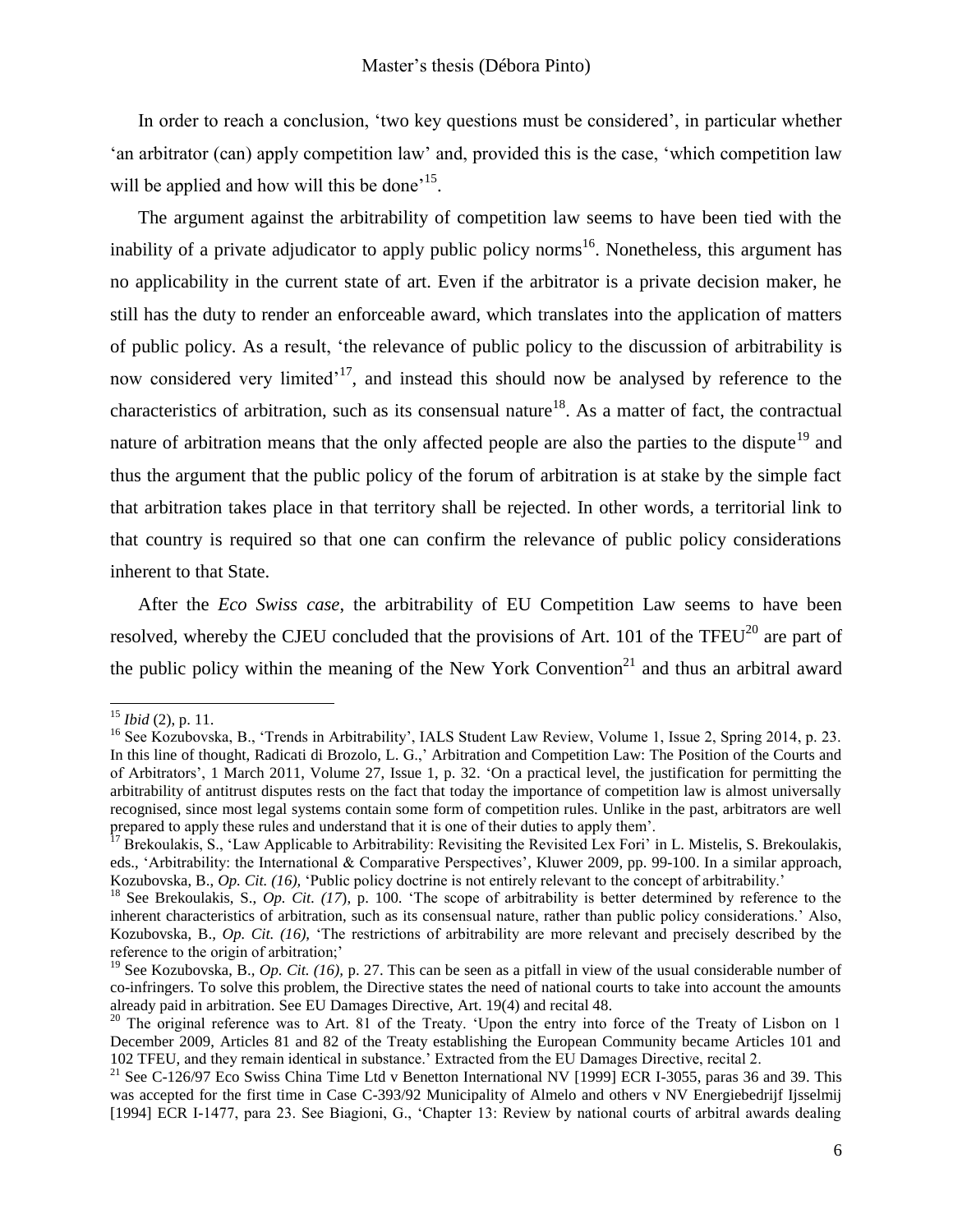contrary to it can either be set aside or declared non-enforceable by the relevant national courts. One can thus safely conclude that antitrust claims are arbitrable, regardless if they are highly charged with domestic public policy considerations<sup>22</sup>.

The issue now resides in the particular provisions within EU Competition Law which may be settled by arbitration. In principle, the arbitrator may only play a part in the private enforcement, in particular determining the *ex post* civil law consequences resulting from the violation of competition  $law^{23}$ .

Outside the scope of arbitration are matters within the sphere of public enforcement<sup>24</sup> which are part of the exclusive competence of the Commission or, in light of the Modernisation process, the national competition authorities, such as the application of fines or even the acceptance of commitments.

Articles 101 and  $102^{25}$  of the TFEU are directly applicable<sup>26</sup>, which means that these provisions are binding between individuals, on one hand, and in relation to the national competition authorities and courts, on the other hand<sup>27</sup>. Although the Regulation 'does not mention arbitration anywhere<sup> $28$ </sup>, the Directive does, as a means to guarantee the full effectiveness

-

with EU competition law' in Marquis, M., Cisotta, R., 'Litigation and arbitration in EU competition law', Edward Elgar Publishing, 2015, p. 288.

<sup>&</sup>lt;sup>22</sup> See Mitsubishi Motors v. Soler Chrysler-Plymouth, (1985) No. 83-1569, [1985] in the United States. This was only later acknowledged in Europe. 'The marginalisation of public policy, the growing trust in international arbitration and assimilation of arbitrators to judges have allowed the domain of arbitration to extend to areas of economic activity involving significant public interest.' See A Mistelis and S L Brekoulakis, Arbitrability: International & Comparative Perspectives, Kluwer Law International, 2009, p. 52.

<sup>23</sup> *Ibid* (2), p. 11.

<sup>&</sup>lt;sup>24</sup> See Cisotta, R., 'Chapter 11: Some considerations on arbitrability of competition law disputes and powers and duties of arbitrators in applying EU competition law' in Marquis, Mel; Cisotta, Roberto, 'Litigation and arbitration in EU competition law', Edward Elgar Publishing, 2015.

 $25$  In practice, the referral of cases involving abuse of dominance to arbitration is unlikely due to the fact that this entails 'a unilateral conduct of the enterprise', on one hand, and, on the other hand, 'this would imply the existence of an agreement between the dominant undertaking and the victim of the abusive behavior'. See Alija, M. N., 'To Arbitrate or Not To Arbitrate… Competition Law Disputes', Mediterranean Journal of Social Sciences MCSER Publishing, Rome-Italy, Vol 5 No 1, January 2014, p. 641. Therefore, these cases are rare 'unless they are covered by an original or subsequent arbitration agreement.' See 'International Bar Association Private Enforcement – Arbitration', [EU Private Litigation Order Civil Court,](http://www.ibanet.org/Document/Default.aspx?DocumentUid=BC705151-ED8A-4BBF-A2F9-460E01707C8B) 23 September 2008.

<sup>&</sup>lt;sup>26</sup> Articles 101(1) and 102 of the TFEU have direct effect by virtue of case law (Case C-453/99 Courage v Crehan [2001] ECR I-6297) and the exception provided for in Art. 101(3) by reason of Regulation 1/2003.

 $^{27}$  EU Damages Directive, recital 3. Art. 101 of the TFEU shall be seen as a whole, otherwise, it would result in the fragmentation of this provision and thus lead to inconsistent outcomes, not to mention that this would undermine the effectiveness of arbitration. In other words, Art. 101(1) of the TFEU cannot be deemed applicable without considering the possibility of an exception provided for in paragraph 3. See [Cisotta,](http://www.elgaronline.com/search?f_0=author&q_0=Roberto%20Cisotta) R., *Op. Cit.* (23), p.255

<sup>&</sup>lt;sup>28</sup> See Driessen-Reilly, M., 'Private damages in EU competition law and arbitration: a changing landscape', Arbitration International, 1 December 2015, Volume 31, Issue 4, p. 571.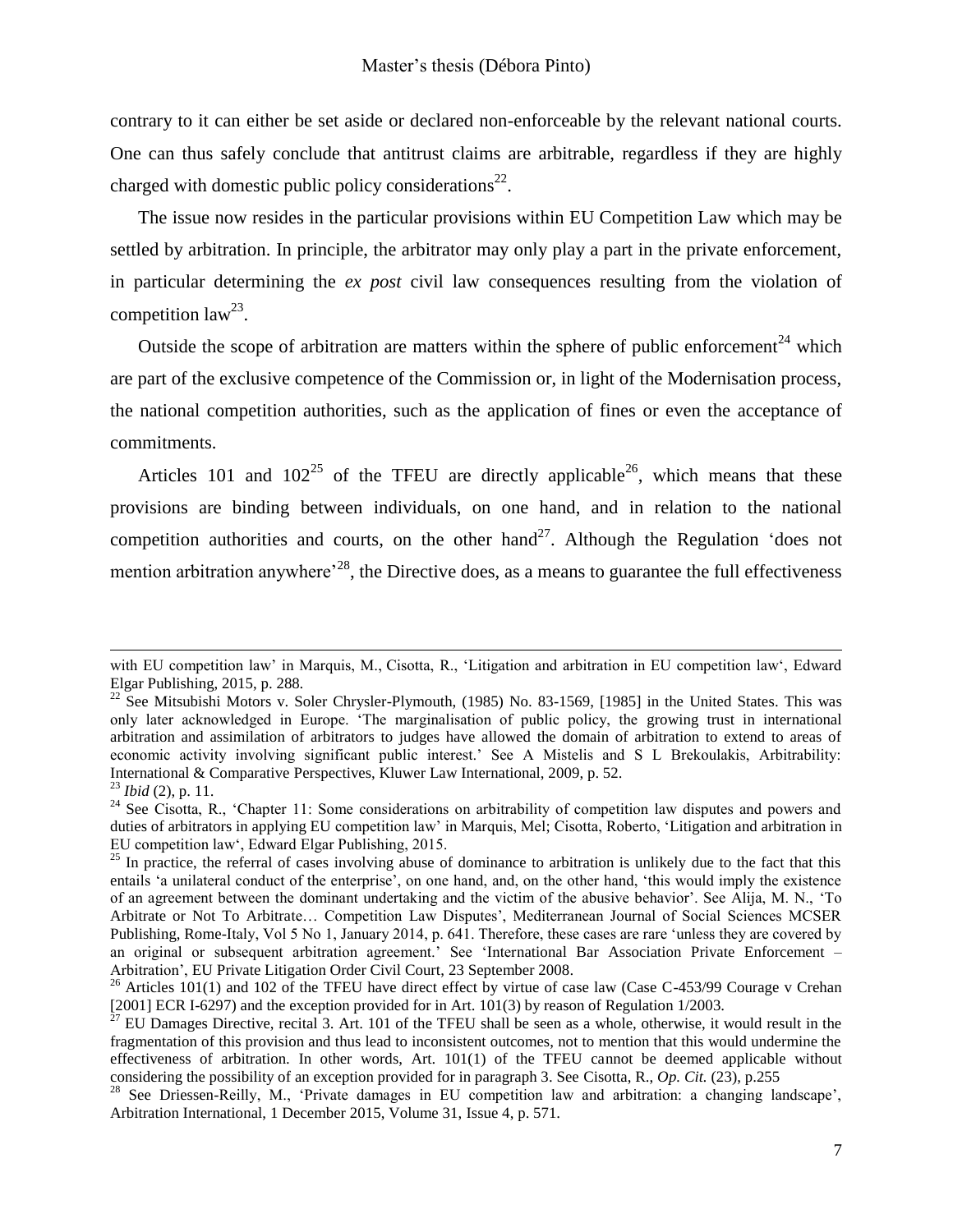and uniformity in claims for damages<sup>29</sup>. As such, it can be argued that the role of arbitration comprehends both the *follow-on* and the *stand-alone* claims<sup>30</sup>.

Regarding a possible application of Regulation 1/2003 to arbitral tribunals by analogy, this shall be denied as the drafting of this Regulation is quite clear, only addressing national courts and national competition authorities<sup>31</sup>. Furthermore, following the *Nordsee case*, the CJEU stated that arbitral tribunals are not to be considered courts in the meaning of Art. 267 of the TFEU<sup>32</sup>.

This discussion will not extend to the provisions concerning State aid and Merger control<sup>33</sup> as, on one hand, these provisions are highly embedded with public considerations for which the Commission and national competition authorities have exclusive competence, and, on the other hand, arbitration is dependent on consent of both parties which is unlikely to be obtained. In the context of a claim for damages in the case of State aid, it is highly unlikely that the State vested in its *ius imperii* will foresee a dispute with a recipient of State aid and agree to arbitration *ex ante* and, even more unlikely to do it after the dispute arises. Besides, there is no particular reference to these provisions, neither in the Regulation nor in the Directive.

### <span id="page-7-0"></span>**2.1.1. An independent EU public policy?**

Practice shows that arbitral tribunals tend to opt for the *lex fori* in order to determine whether the disputed subject matter is arbitrable, regardless of the parties' choice of law. This can be viewed as the obvious solution in view of the potential challenge of the arbitral award in the seat of arbitration<sup>34</sup> and is usually tied to public policy considerations.

Public policy entails fundamental mandatory rules whose aim is either to protect the interest of a particular State<sup>35</sup>, reflected in its national laws, or the common market of the  $EU^{36}$ , which

<sup>&</sup>lt;sup>29</sup> EU Damages Directive, recital 5.

 $30$  EU Damages Directive, recital 13. 'The right to compensation is recognised (...) regardless of whether or not there has been a prior finding of an infringement by a competition authority'.

<sup>31</sup> See Driessen-Reilly, M., *Op. Cit*. (28), p. 577.

<sup>32</sup> Case C-102/81 Nordsee Deutsche Hochseefischerei GmbH v Reederei Mond Hochseefischerei Nordstern AG & Co. KG and Reederei Friedrich Busse Hochseefischerei Nordstern AG & Co. KG [1982] ECR 1095, paras 10–12. This issue will be further analysed in the context of the referral to the CJEU.

<sup>33</sup> See Articles 106, 107 and 108 of the TFEU. 'There is a very limited role for arbitration in the *ex ante* application of competition law, for example in mergers and state aid, as these areas remain the exclusive competence of the national competition authorities (NCAs)'. *Ibid* (2), p. 7.

 $34$  See, for example, UNCITRAL Model Law of Arbitration, Art. 34(2)(b)(i).

 $35$  'Public policy (...) is always described as changing in different countries and over time (hence the description of public policy as a "chameleon of private international law"). Those characteristics are due to the fact that public policy reflects the fundamental values of a given legal system (or of more than one when some legal systems are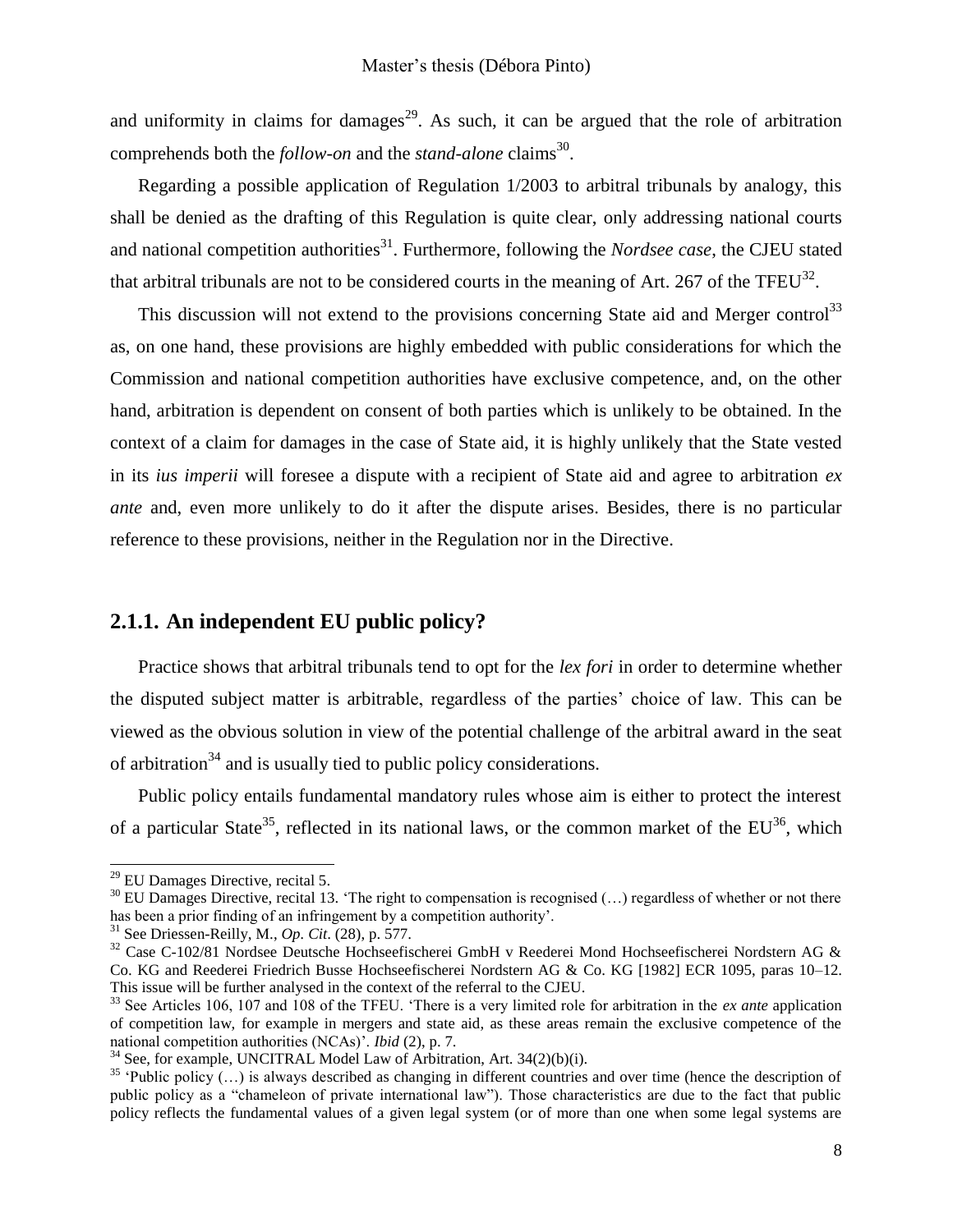finds protection in the EU Competition Law and, by virtue of the supremacy of EU Law<sup>37</sup>, is also part of the national order of the EU Member States. As a result, EU Competition Law's relevance is limited to the legal systems of EU Member States.

One can thereby assert that public policy serves a purpose of protection which is necessarily linked to a particular territory, without which these norms become superfluous. In light of these considerations, the State of the forum needs a jurisdictional link with the dispute submitted to arbitration so as to justify the application of its public policy.

Brekoulakis proposes a new approach to the choice of law governing arbitrability, in particular the application of the *lex fori* to the matter of arbitrability only where the national courts of the forum have exclusive jurisdiction over the dispute<sup>38</sup>. Some jurisdictions resolved this issue by reference to the distinction between domestic public policy and international public policy, in particular by limiting the challenge of an *international* arbitral award 'only when it conflicts with international public policy<sup>39</sup>. However, this solution does not solve the cases where the seat of arbitration is in a third country and yet EU Competition Law is affected.

Arguably, the *lex fori* shall not interfere where there is no territorial connection to the dispute or, in other words, where the forum is neutral to both parties and to the dispute in general. This "detachment from a particular legal order"<sup>40</sup> is a characteristic of arbitration and can be used as an advantage so as to circumvent matters of public policy within the country of the forum. Nonetheless, this reasoning is not wrong *per se* but only provided there is a territorial link with that country, which is not affected in line with this reasoning.

-

closely intertwined, as in the case of European countries).' See Biagioni, G., 'Chapter 13: Review by national courts of arbitral awards dealing with EU competition law' in Marquis, M., Cisotta, R., 'Litigation and arbitration in EU competition law', Edward Elgar Publishing, 2015, p. 287.

<sup>&</sup>lt;sup>36</sup> See Taewoong Inc. v. AH Industries A/S, Supreme Court of Denmark, Case No. H2016.142-2014, 28 January 2016, para. 19. Also, Case C-126/97 Eco Swiss China Time Ltd v Benetton International NV [1999] ECR I-3055, para. 24.

<sup>37</sup> For the meaning of this principle, see Benedettelli, M. V., '*Communitarization* of International Arbitration: A New Spectre Haunting Europe?', Arbitration International, Volume 27, Issue 4, 1 December 2011, pp. 598, 'whereby EU law prevails over any conflicting provision of State law'.

<sup>&</sup>lt;sup>38</sup> See Brekoulakis, S., *Op. Cit.*  $(17)$ , p. 101. '(I)t has been submitted that "in international situations the arbitrator takes the place of all the courts which might have had jurisdiction to determine the dispute in the absence of arbitration agreement."' See Danov, M., *Op. Cit*. (5), p. 234 and literature cited therein.

<sup>&</sup>lt;sup>39</sup> See Biagioni, G., 'Chapter 13: Review by national courts of arbitral awards dealing with EU competition law' in Marquis, M., Cisotta, R., 'Litigation and arbitration in EU competition law', Edward Elgar Publishing, 2015, p. 292. It is not clear 'whether EU competition law qualifies as part of their international public policy as well.' '(I)nternational public policy includes only the most fundamental principles reflecting the core values of a legal system'. *Ibid*, pp. 289-290.

 $4^{40}$  *Ibid* (2), p. 8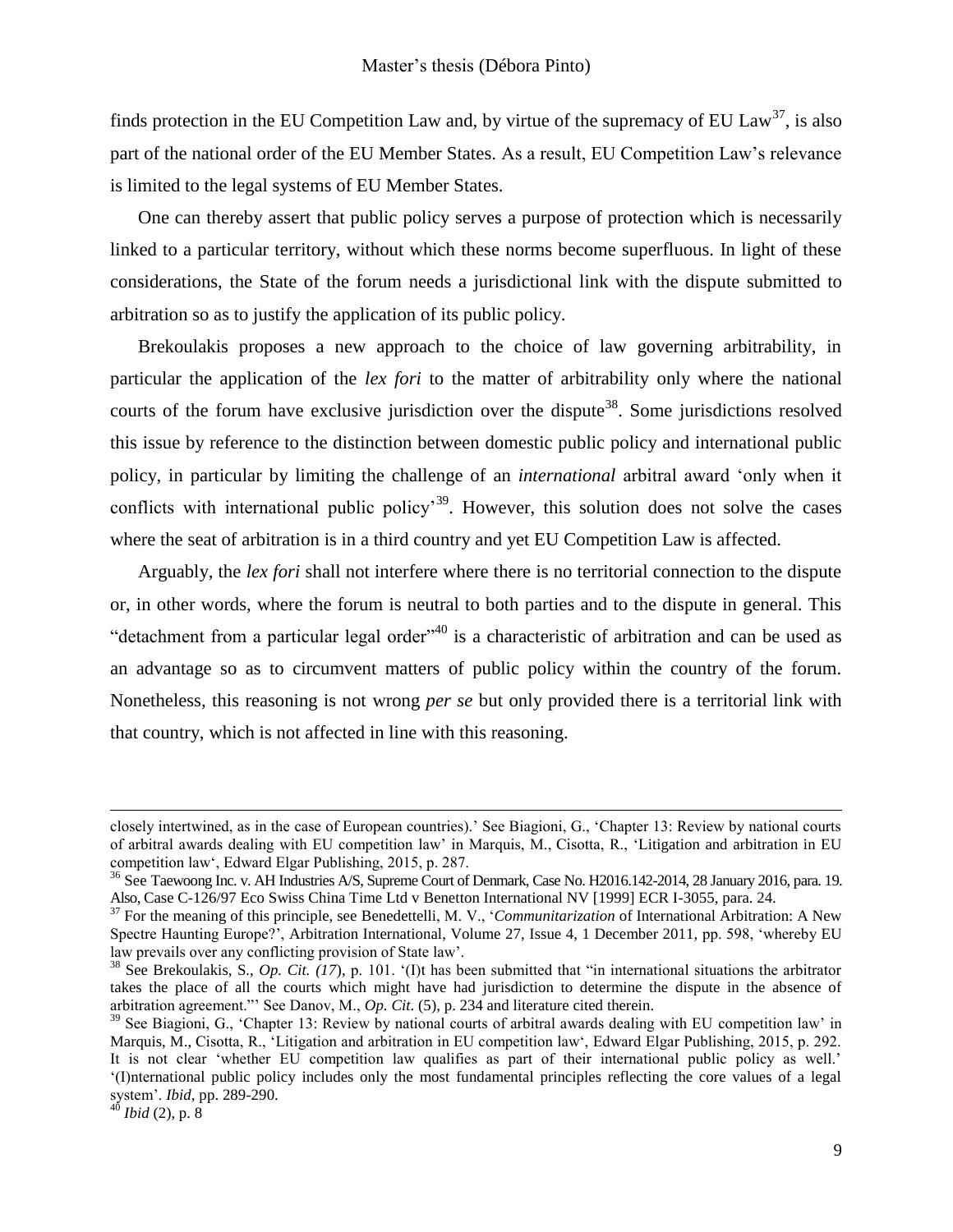Imagine the case where two companies incorporated in two different countries within the EU whose arbitration agreement selects Switzerland as the seat of arbitration. In such scenario, the EU Competition law would not be protected by the *lex fori* as the seat of the forum is not an EU Member State nor would it be protected by a transnational public policy, pursuant to the reasoning adopted in *Tensacciai*  $case^{41}$  by the Swiss Federal Court<sup>42</sup>.

Conversely, imagine the case where two companies are now incorporated in countries located outside the EU, and the choice of the seat is Portugal. Absent from considerations relating to the merits, there would be no reason to apply provisions relating to the EU public policy, as the seat is unrelated to any of the parties and no jurisdiction can be established in favour of the Portuguese national courts<sup>43</sup>.

Where the forum of arbitration is also an EU Member State, it is expectable that Articles 101 and 102 of the TFEU are embedded in the domestic legal systems of the EU Member States and therefore applicable, provided there is a jurisdictional link to the dispute<sup>44</sup>.

On the other hand, where the arbitration takes place in a third country<sup>45</sup>, the proper functioning of the common market may still be at stake and, assuming that the arbitrator applies the *lex fori* in order to determine the arbitrability of the subject matter without a territorial basis in relation to the dispute, a difficulty is presented as the cited provisions are not part of the public policy of the forum<sup>46</sup>, as illustrated above.

The preamble of the Directive<sup>47</sup> and several decisions<sup>48</sup> of the CJEU confirm the view that Articles 101 and 102 of the TFEU are part of the public policy. Even if this does not seem to add

1

<sup>41</sup> *Tensacciai S.p.A. v. Freyssinet Terra Armata S.r.l.* 4P.278/2005, 24 ASA Bull 550 (2006).

<sup>&</sup>lt;sup>42</sup> The Swiss Federal Court reasoned that 'competition law differs so greatly between States, depending on their economic system, that it cannot be conceived as part of a transnational public policy.' Furthermore, other 'national courts have not engaged in a thorough consideration of the issue'. See Biagioni, G., 'Chapter 13: Review by national courts of arbitral awards dealing with EU competition law' in Marquis, M., Cisotta, R., 'Litigation and arbitration in EU competition law', Edward Elgar Publishing, 2015, pp. 290-291.

<sup>&</sup>lt;sup>43</sup> Nonetheless, similarly to most of the European jurisdictions, the Portuguese legislation purviews the possibility of vacation of the arbitral award in international arbitrations seated in Portugal in breach of Portuguese public policy, even if unrelated to its national legal order. See Art.  $46(3)(b)(ii)$  *ex vi* Art. 54 of the Lei n.<sup>o</sup>  $63/2011$ , de 14 de Dezembro.

<sup>&</sup>lt;sup>44</sup> This is evidenced in Brekoulakis, S., Op. Cit. (17), p. 105: 'The fact that the arbitration takes place within the territory of a particular country does not mean that the national courts of that country have jurisdiction over the pending dispute, which has been exclusively submitted to arbitration.'

 $45$  In this context, third country shall be understood as a non-EU Member State.

<sup>&</sup>lt;sup>46</sup> Even if the arbitral award may still be declared unenforceable at the enforcing State (EU Member State), there is still a possibility that the parties choose not to enforce it or that the enforcing State is not an EU Member State. <sup>47</sup> See EU Damages Directive, recital 1.

<sup>48</sup> See Eco Swiss and Taewoong Inc. v. AH Industries A/S, Supreme Court of Denmark, Case No. H2016.142-2014, 28 January 2016, paras. 36 and 39.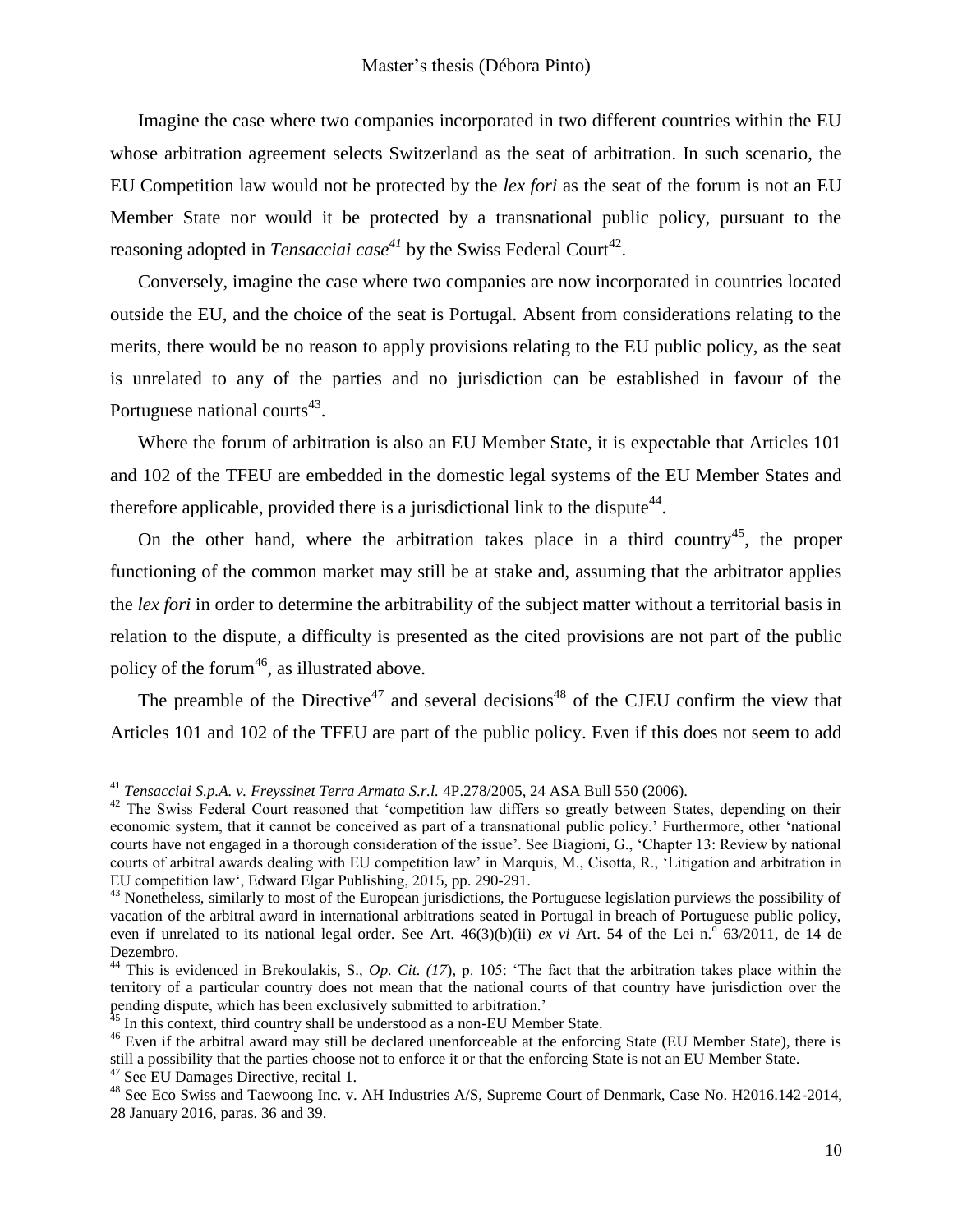significant value to the situations where the forum of arbitration is an EU Member State, it appears that these provisions constitute an independent body of rules aimed at protecting the proper functioning of the internal market<sup>49</sup>. This was confirmed by the CJEU in *Eco Swiss* case, where it was stated that 'Article 85 of the Treaty constitutes a fundamental provision which is essential for the accomplishment of the tasks entrusted to the Community and, in particular, for the functioning of the internal market.<sup>50</sup>

## <span id="page-10-0"></span>**2.2. Does the arbitration agreement entail EU Competition Law issues?<sup>51</sup>**

By virtue of its consensual nature, the arbitrator is limited to, not only the dispute between the contracting parties<sup>52</sup>, but also to the subject matter of the dispute, also referred to as the jurisdiction *ratione materiae*. Typically, the arbitrator will be bound by the scope of this agreement<sup>53</sup>.

Prior to assessing whether the subject matter is within the scope of the agreement to arbitrate, one shall determine the subject matter as such, or, in other words, the type of claim. This can either be a *follow-on* claim<sup>54</sup>, if it follows the public enforcement of an infringement to EU Competition law and the victim wishes to pursue a claim for damages against the infringer with

 $49$  '(T)he general principles of EU competition law undoubtedly belong to "EU public policy", meaning that a wide range of principles of public policy are now shared among all the Member States.' See Biagioni, G., 'Chapter 13: Review by national courts of arbitral awards dealing with EU competition law' in Marquis, M., Cisotta, R., 'Litigation and arbitration in EU competition law', Edward Elgar Publishing, 2015, p. 288.

<sup>50</sup>See Eco Swiss case paras. 36 and 39. Article 85 is now Art. 101 of the TFEU.

<sup>&</sup>lt;sup>51</sup> The submission agreement does not present any issue in view of the arbitrability of the EU Competition Law.

<sup>52</sup> Cf. *Provimi Limited v. Aventis Animal Nutrition and SA & Ors* [2003] EWHC 961 (Comm). It was held that, even if Aventis SA (parent company) was not the actual cartelist nor was aware of the cartel, it was still liable for implementing that infringement agreement, in breach of Art. 101(1) of the TFEU. This was based on the fact that it was part of the Aventis Group (Undertaking) alongside with the actual cartelist (Aventis Animal Nutrition SA).

<sup>&</sup>lt;sup>53</sup> Going beyond the scope of the parties' agreement may lead to the vacation or non-enforcement of the arbitral award for *ultra petita*, depending on the national jurisdictions.

<sup>&</sup>lt;sup>54</sup> See Geradin, D., Grelier, L., *Op. Cit.* (10), p. 1. "(F)ollow-on" litigation as private damage litigation that relies on an antitrust allegation that is identical to that investigated by a competition authority, or that is substantially similar to the alleged violation investigated by the competition authority but extends the scope of the violation to other markets, time periods or defendants.' Although this definition refers to litigation, this shall be interpreted as also applying to claims submitted to arbitration. This type of claims constitute the majority of damages actions, according to Renda, A. *et al*., 'Making Antitrust Damages Actions More Effective in the EU: Welfare Impact and Potential Scenarios' – Final Report for the European Commission, Centre for European Policy Studies (CEPS) (Brussels/Rome/Rotterdam, 2007) 40–41. Again, this data relates to litigation. Even so, presumably, arbitration shall reflect the same reality. This difficulty results from the lack of public record by virtue of the confidentiality of the arbitral proceedings.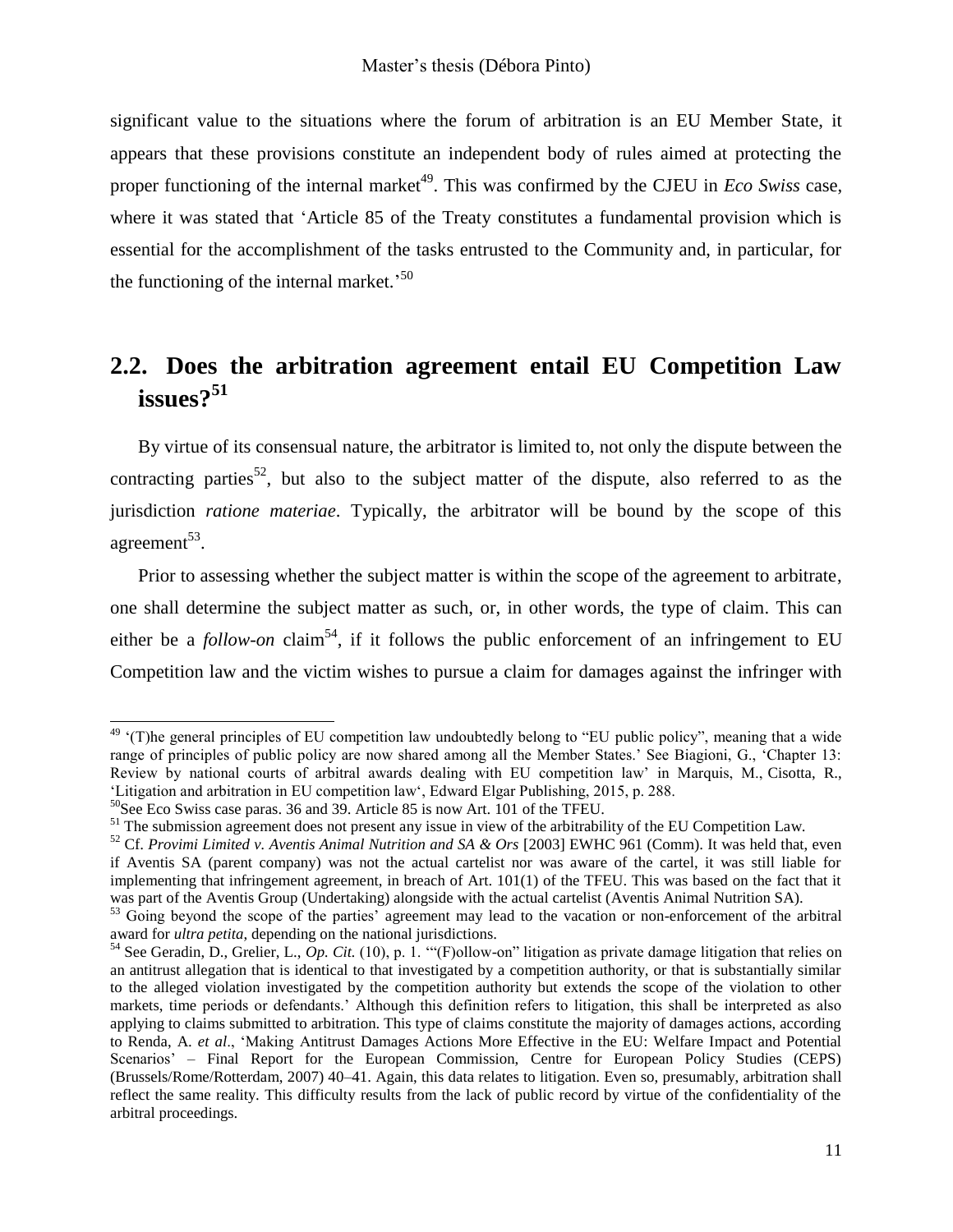whom the former has a pre-existing contractual relationship, or a *stand-alone* claim, whereby the victim of an infringement opts to pursue a direct action against the infringer, and contracting party to the agreement to arbitrate, so as to obtain compensation for damages<sup>55</sup>.

Whether a claim is considered contractual or tortious in nature depends upon the applicable law<sup>56</sup> and is relevant to ascertain the jurisdiction of the arbitral tribunal.

Arguably, 'generally, the purpose of a broad agreement to arbitrate is to refer to arbitration any type of claim connected to a specific legal relationship, irrespective of whether any future claim can be anticipated at the time of contracting.'<sup>57</sup> Accordingly, should there be a broad agreement to arbitrate, the parties would be free to submit such claims to arbitration<sup>58</sup>.

In contrast, recent case law in Europe has been taking a restrictive approach to these arbitration agreements in follow-on claims<sup>59</sup>. Pursuant to this reasoning, ultimately, the solution lies on 'whether the parties, at the time of contracting, could have foreseen the conduct at issue in the subsequent dispute<sup> $60$ </sup> and, if so, the dispute should be referred to arbitration.

In light of the inconsistent jurisprudence on this matter, an agreement to arbitrate with a 'specific reference to damage claims based upon violations of competition law rules' would be prudent even if it is unlikely to succeed in practice $^{61}$ .

Assuming the arbitral tribunal declines jurisdiction over this type of claims, this may lead to the lack of private enforcement if the claimant is unwilling to pursue the claim before the national courts, not to mention that it may end up with no sanction by the public enforcers because, on one

<sup>55</sup> See Driessen-Reilly, M., *Op. Cit*. (28), pp. 570-571.

<sup>56</sup> See, in relation to follow-on claims, Goldsmith, *Op. Cit.* (10), pp. 18-19. As an example, the author refers to 'a follow-on claim related to a cartel infringement' whereby the victim of the infringement 'may wish to consider whether to invoke any agreement(s) to arbitrate found in supply contract(s) entered into with the follow-on claimant(s), insofar as such contracts relate to goods whose pricing is alleged to have been affected by the cartel.'

<sup>57</sup> See Goldsmith, A., 'Arbitrating Antitrust Follow-on Damages Claims: A European Perspective', Kluwer Arbitration Blog, September 22, 2015, Part 1.

<sup>&</sup>lt;sup>58</sup> 'It seems that most of the more common forms of arbitration clause are sufficiently wide to give an arbitrator jurisdiction over EU antitrust tort claims.' See Danov, M., *Op. Cit*. (5), p. 234.

<sup>59</sup> Goldsmith, A., *Op. Cit.* (10), p. 20. Cf. examples of successful claims can be found in Sweden in Case T. 4487- 12, *Systembolaget Aktiebolag v. The Absolut Company Aktiebolag*, Svea Court of Appeal (October 23, 2013) whereby the Svea Court of Appeal rejected the annulment of an arbitral award based on a stand-alone claim for damages of abuse of dominance. Also, in Denmark, the Danish railway case (GT-Linien), submitted to the Supreme Court.

<sup>&</sup>lt;sup>60</sup> Goldsmith, A., *Op. Cit.* (10), p. 24. The CJEU missed the opportunity to give a clear solution in May 2015 judgment, *CDC v. Akzo Nobel et al.* whereby it only ruled on the forum selection clauses which, rightly pointed by Goldsmith, shall not be equated to the arbitration agreement which is in turn reserved to the national laws. The author justifies this approach with 'principled reasons justifying more favourable treatment for arbitration agreements, including obligations arising out of the New York Convention.'

 $^{61}$  Goldsmith, A., *Op. Cit.* (10), pp. 24 and 33. '(G)iven the uncertainties under European law today as to the scope of agreements to arbitrate in relation to follow-on claims, it would be worthwhile to consider making specific reference to antitrust damages claims in agreements to arbitrate.'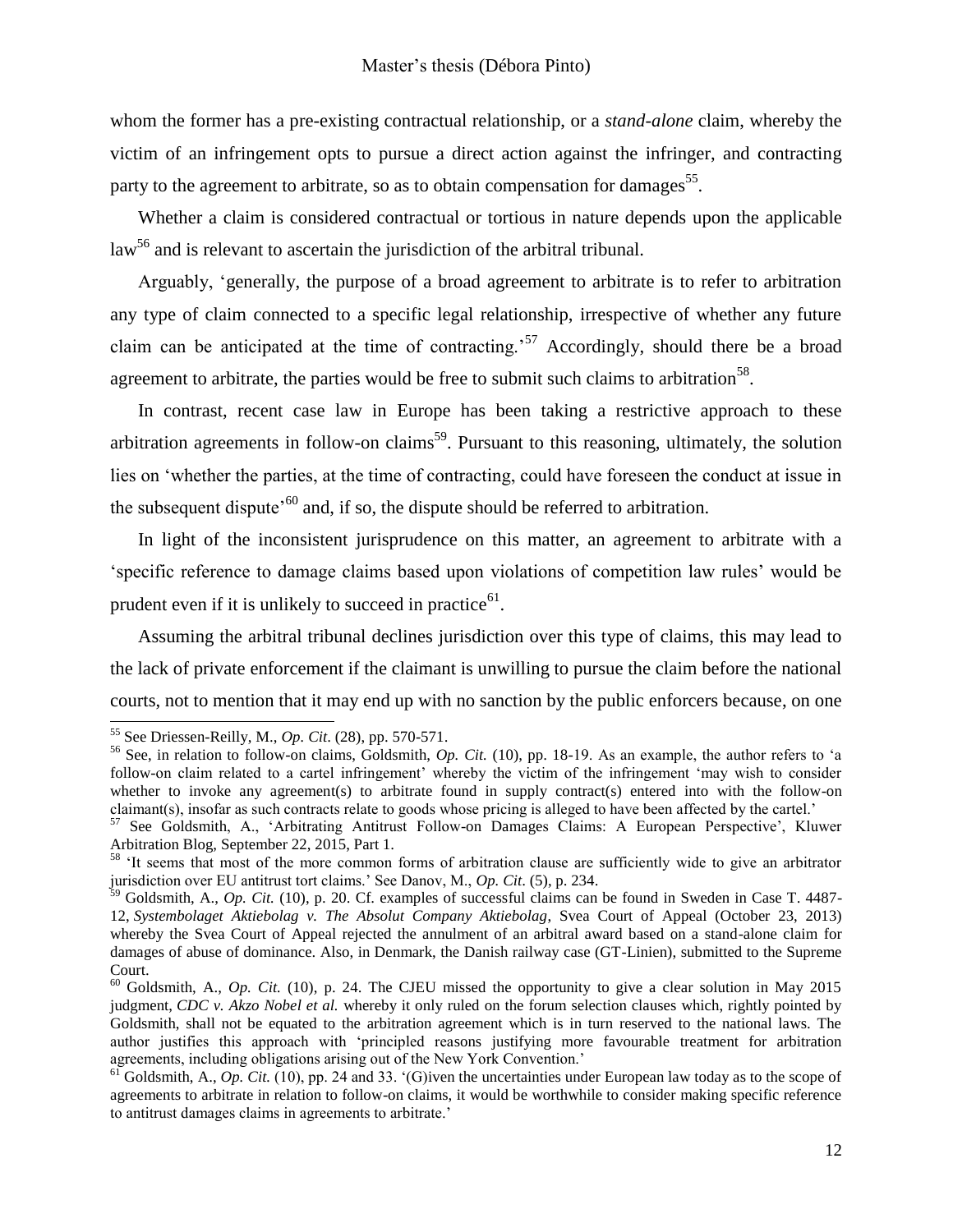hand, the claimant is not willing to bring the infringement to the competent authorities and, on the other hand, the arbitrators are bound by the confidentiality of the arbitral proceedings. In a broader consideration, this is not in line with the principles governing the Directive, namely the full effectiveness and uniformity in claims for damages $^{62}$ .

#### <span id="page-12-0"></span>**2.2.1. The so-called Euro-Defence**

Another possible scenario is the so-called *Euro-defence<sup>63</sup>* where the opposing party to the dispute invokes the infringement of Articles 101(1) or 102 of the TFEU as a ground for defence from a claim in arbitral proceedings.

If, in the past, the principle of party autonomy may have motivated the challenge of the arbitral award based on the breach of the principle *ne eat arbiter ultra petita partium* where issues of EU Competition Law were not comprehended in the agreement to arbitrate*,* this is no longer the case as, on one hand, matters of competition law are arbitrable, and, on the other hand, 'arbitrators undoubtedly have a duty to apply competition law, and are expected to do so<sup> $64$ </sup>.

This obligation follows from the fact that these provisions are part of public policy, which constitutes grounds for the review of the awards or, at least, to its non-enforcement, provided that these are courts of EU Member States<sup> $65$ </sup> should these be disregarded in arbitration.

Hence, the problem no longer resides in the scope of the arbitration agreement but solely on the ability of the arbitrator to apply matters involving EU Competition Law. Settled an initial distrust in arbitrators, 'unlike court systems, international arbitration offers parties the ability to select their own judges<sup>'66</sup>. As a result, the parties may choose an arbitrator with a background on EU Competition Law, as well as the arbitrator has more comprehensive powers when dealing

1

 $62$  EU Damages Directive, recital 5.

<sup>&</sup>lt;sup>63</sup> See Weigand, F., 'Evading EC Competition Law by Resorting to Arbitration?', Arbitration [International,](http://arbitration.oxfordjournals.org/) [Volume](http://arbitration.oxfordjournals.org/content/9/3) 9, [Issue](http://arbitration.oxfordjournals.org/content/9/3) 3, 1 September 1993, pp. 249 – 258.

 $^{64}$  *Ibid* (2), p. 12. This obligation entails, in the case of Art. 101(1) of the TFEU, also the application of the exception provided for in paragraph 3. See Driessen-Reilly, M., *Op. Cit*. (28), p. 575.

 $\frac{65}{65}$  'In practical terms, this would potentially apply to any case seated within the EU, as an award may be set aside under the terms of the NYC if found contrary to the public policy of the seat. It would also apply where the substantive law of the contract is of any EU Member State and, indeed, where the award is subject to enforcement within any part of the EU.' See Miriam Driessen-Reilly, *Op. Cit*. (28), p. 574.

<sup>&</sup>lt;sup>66</sup> See Goldsmith, A., *Op. Cit.* (10), p. 29. 'If follow-on actions should begin to be pursued throughout the EU, which was one of the goals of the EU Damages Directive, the ability to nominate one's own judges through arbitration will become increasingly valuable. In particular, companies may increasingly face follow-on suits in jurisdictions in which they are not comfortable.'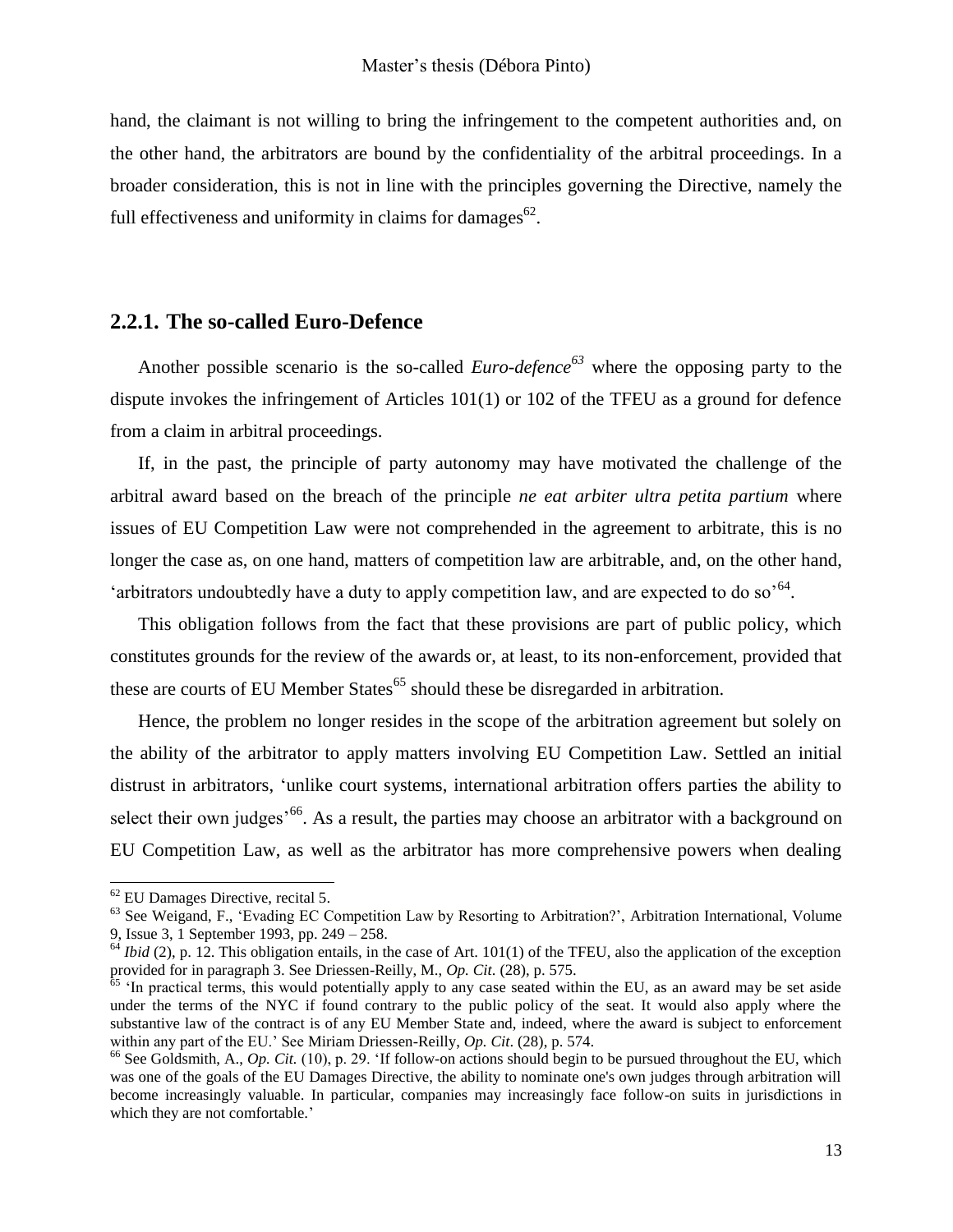with evidence<sup>67</sup>. This constitutes a significant advantage in a field where technical considerations are predominant.

#### <span id="page-13-0"></span>**2.2.2. What if parties do not raise the issue?**

Where the disputing parties do not invoke the infringement of the cited provisions, again, the arbitrator is nevertheless bound to apply those provisions.

Opinions vary so as to the source of the duty to apply EU Competition Law between a 'general ex officio obligation' and an 'obligation under national public order<sup>'68</sup>.

It is difficult to acknowledge an *ex officio* duty to apply EU Competition Law in view of the characteristics of arbitration, namely its consensual basis. Further, even if arbitrators are considered to be well prepared to apply matters of public policy, these 'are not organs of any State', as well as 'their primary allegiance is to the parties'<sup>69</sup>. Nonetheless, this does not mean that they are exempt from applying these provisions.

The solution shall be substantially the same even where the contracting parties expressly excluded the application of matters of EU Competition Law, provided that the arbitration agreement itself is not considered invalid.

Should there be a different outcome, arbitration could be seen as a venue empowering parties to circumvent matters of public policy with arbitrators becoming 'accomplices of a violation or circumvention of the law<sup>70</sup>. In other words, to source this duty on the will of the parties would ultimately render their costs and efforts useless.

If one is to pursue the view that this duty is tied to a duty to render an enforceable award, this is only relevant where the seat of arbitration or the arbitral award is potentially enforceable in the territory of a EU Member State, where Articles of 101 and 102 of the TFEU are part of public policy, either by virtue of the incorporation of these provisions in the respective national orders or the supremacy of EU law within the territory of EU Member States.

 $67$  These powers are without prejudice to the lack of powers of compulsion, as will be further explained in the dedicated section.

 $68$  'International Bar Association Private Enforcement – Arbitration', [EU Private Litigation Order Civil Court,](http://www.ibanet.org/Document/Default.aspx?DocumentUid=BC705151-ED8A-4BBF-A2F9-460E01707C8B) 23 September 2008.

<sup>69</sup> *Ibid* (2), p. 45.

 $70$  *Ibid* (2), p. 46. 'It is a feature of public policy that it is not left to the disposition of the parties.' See Lew, J., Mistelis, L., Kröll, S., 'Comparative International Commercial Arbitration*'*, Kluwer Law International 2003, 'Comparative International Commercial Arbitration*'*, Kluwer Law International 2003, p. 488.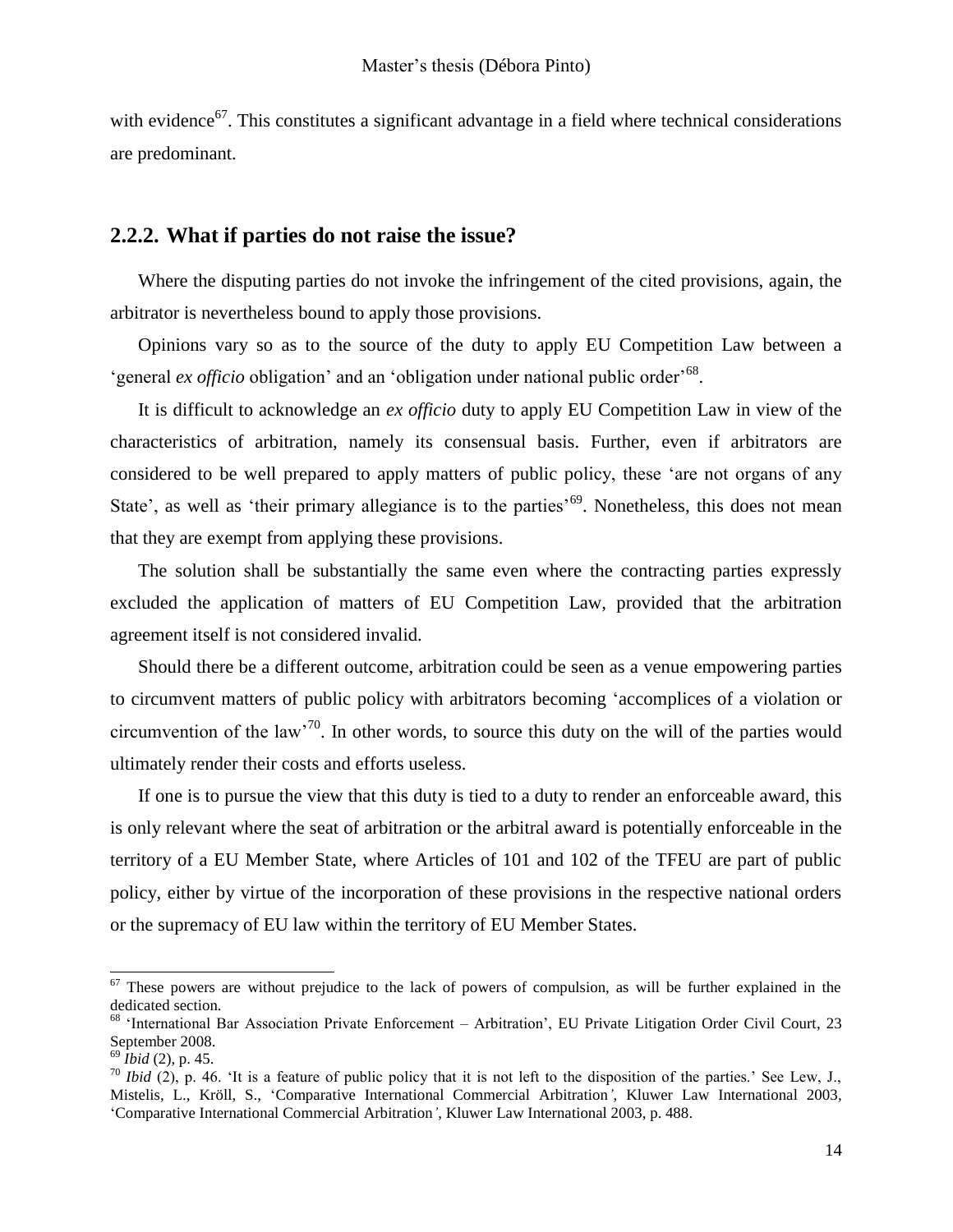According to the view previously suggested, the potential vacation of the arbitral award follows the same lines in the sense that only where the seat of arbitration is in an EU Member State with a jurisdictional link to the dispute is there a need to apply EU Competition Law, without prejudice to the considerations relating to the jurisdiction of the affected market.

## <span id="page-14-0"></span>**2.3. Concurrent proceedings**

#### <span id="page-14-1"></span>**2.3.1. Commission**

Where a dispute involving either a claim or a defence based on the infringement of Articles 101(1) or 102 of the TFEU and, simultaneously, there are investigations being carried out by the Commission on the same or identical conduct of the involved parties, one may wonder whether the arbitrator should stay or continue with the proceedings.

Arguments in favour of the stay of the proceedings relate to the fact that the Commission is 'better equipped' to determine a possible infringement, not only due to the privileged 'access to the relevant documents and materials', but also the 'understanding of competition law and the economic issues within the  $EU^{\prime 71}$ . On the other hand, when parties conclude an arbitration agreement, they accept the risk of a wrong decision which is nevertheless precluded from appeal<sup>72</sup>, not to mention that a stay of proceedings could result in an unreasonable delay for the parties<sup>73</sup>. Further, the inexistence of a duty of cooperation between the arbitral tribunal and the Commission exempts the former from 'seek(ing) the advice of the Commission<sup> $74$ </sup> as this would also mean a breach of the confidentiality of the arbitral proceedings.

Therefore, in principle, the arbitrator should refrain from staying proceedings in view of the pending investigations by the Commission, even if this involves the risk of contradictory outcomes which may ultimately lead to the vacation or non-enforcement of the award in the national courts of an EU Member State<sup>75</sup>.

<sup>71</sup> See Lew, J., Mistelis, L., Kröll, S., *Op. Cit.* (68), pp. 486-487.

 $72$  Without prejudice to a potential challenge of the award restricted to matters related to public policy.

<sup>73</sup> See Lew, J., Mistelis, L., Kröll, S., *Op. Cit.* (68), p. 487.

<sup>74</sup> See Lew, J., Mistelis, L., Kröll, S., *Op. Cit.* (68), p. 487.

<sup>&</sup>lt;sup>75</sup> See Art. 16(1) of the Regulation.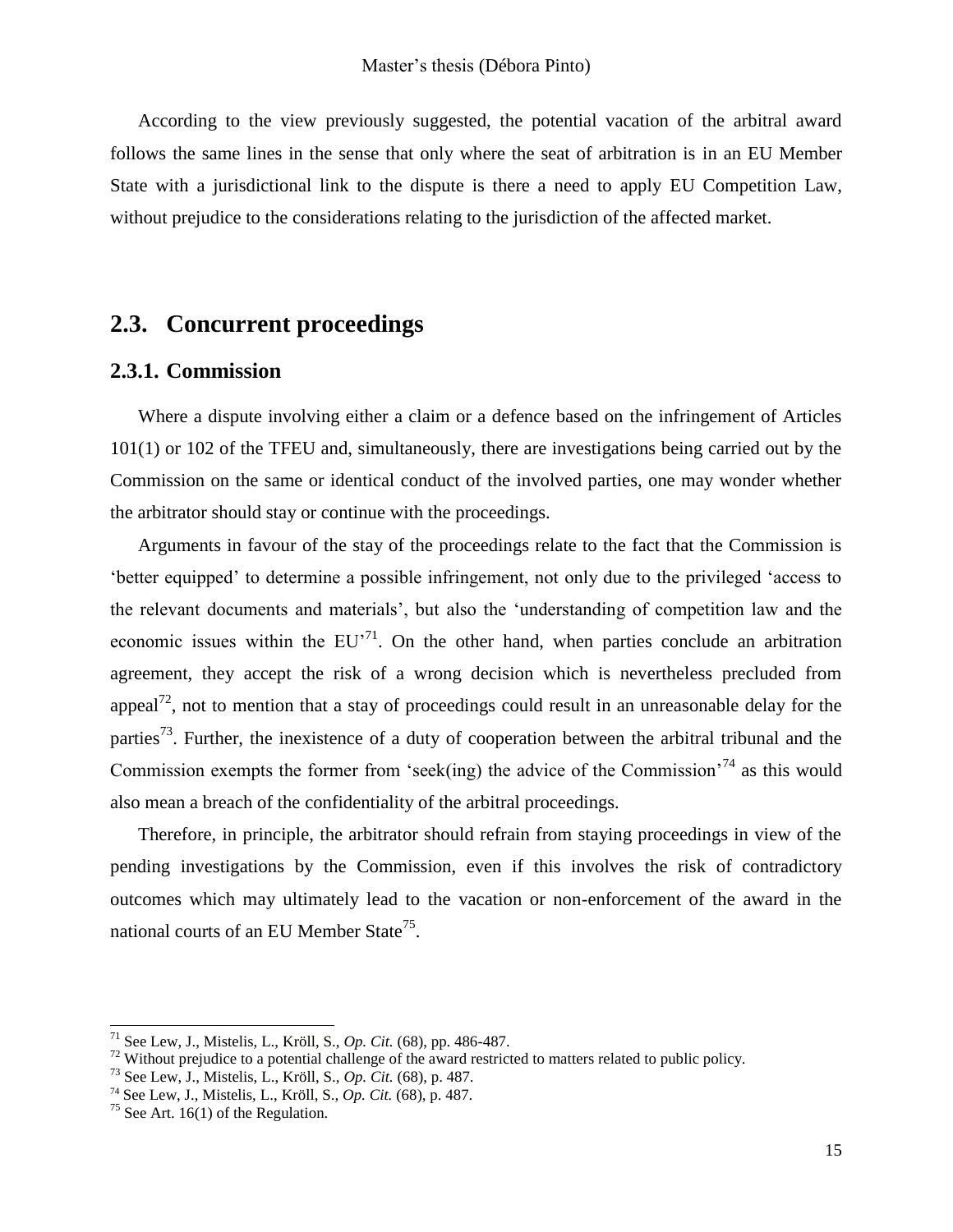In this context, 'a significant concern is that the potential accumulation of private and public liabilities in relation to the same conduct may lead to over-enforcement<sup> $76$ </sup>. Nonetheless, this presents no novel issues in relation to the courts' system.

#### <span id="page-15-0"></span>**2.3.2. National Courts**

ı

The principle of *competence-competence<sup>77</sup>*, also referred to as *Kompetenz-Kompetenz* after the German doctrine, is a 'universally-recognized principle of international arbitration law<sup>78</sup> whereby arbitrators have 'the power to consider and decide jurisdictional objections' upon 'the exclusion of judicial authority to decide jurisdictional objections, at least until the arbitral tribunal has made a jurisdictional award'<sup>79</sup>.

Even if 'the allocation of jurisdictional competence is relatively unusual in the field of international commercial arbitration<sup>, 80</sup>, where the arbitral tribunals are summoned, these will decide on their own jurisdiction.

Conversely, 'where one party has begun court proceedings the court will be asked to decline jurisdiction in favour of arbitration<sup>81</sup> by the defendant in the proceedings<sup>82</sup>. As a result, the court will then refer the parties to arbitration, unless the agreement is null and void, inoperative or incapable of being performed.

In light of these considerations, the integrity of the system of private damages is more or less secured from *lis pendens*, which could potentially lead to over-enforcement between these two

<sup>&</sup>lt;sup>76</sup> Geradin, D., Grelier, L., *Op. Cit.* (10), pp. 1-2. See also recital 13 and Art. 3(3) of the Damages Directive which refers to the right to compensation.

<sup>&</sup>lt;sup>77</sup> Despite 'the wide diversity of legislative and judicial approaches', several institutional arbitration rules codify this principle, such as the UNCITRAL Model Law (Art. 16), 2010 UNCITRAL Rules (Art. 23(1)), 2012 ICC Rules (Art. 6(5)). See Born, Gary B., 'International Commercial Arbitration' (Second Edition), Kluwer Law International, 2014, p. 1216.

 $78$  See Born, Gary B., *Op. Cit.* (75), pp. 1048, 1051. Examples of the codification of this principle are found in Articles 23(1) of the UNCITRAL Rules or 6(9) of the ICC Rules.

<sup>79</sup> This expresses the positive and negative effects of the principle of *competence-competence*. See Born, Gary B., *Op. Cit*. (75), pp. 1069-1070. This was confirmed in *Judgment of 3 November 2010, Alfredo De Jesus O., Astivenca Astilleros de Venezuela CA v. Oceanlink Offshore III AS*, Case No. 1067 (Venezuelan Tribunal Supremo de Justicia). <sup>80</sup> See Born, Gary B., *Op. Cit*. (75), p. 1216.

<sup>&</sup>lt;sup>81</sup> This follows, for example, from Article II(3) of the New York Convention, recital 12 Regulation (EU) No 1215/2012 of the European Parliament and of the Council of 12 December 2012 on jurisdiction and the recognition and enforcement of judgments in civil and commercial matters [2012] OJ L 351 or Art. 8(1) of the UNCITRAL Model Law. See Lew, J., Mistelis, L., Kröll, S., *Op. Cit.* (68), p. 330.

<sup>&</sup>lt;sup>82</sup> It should be noted that 'courts are not obliged *ex officio* to stay their proceedings' but it actually depends on the motion of one of the parties to the dispute. See Lew, J., Mistelis, L., Kröll, S., *Op. Cit.* (68), p. 340.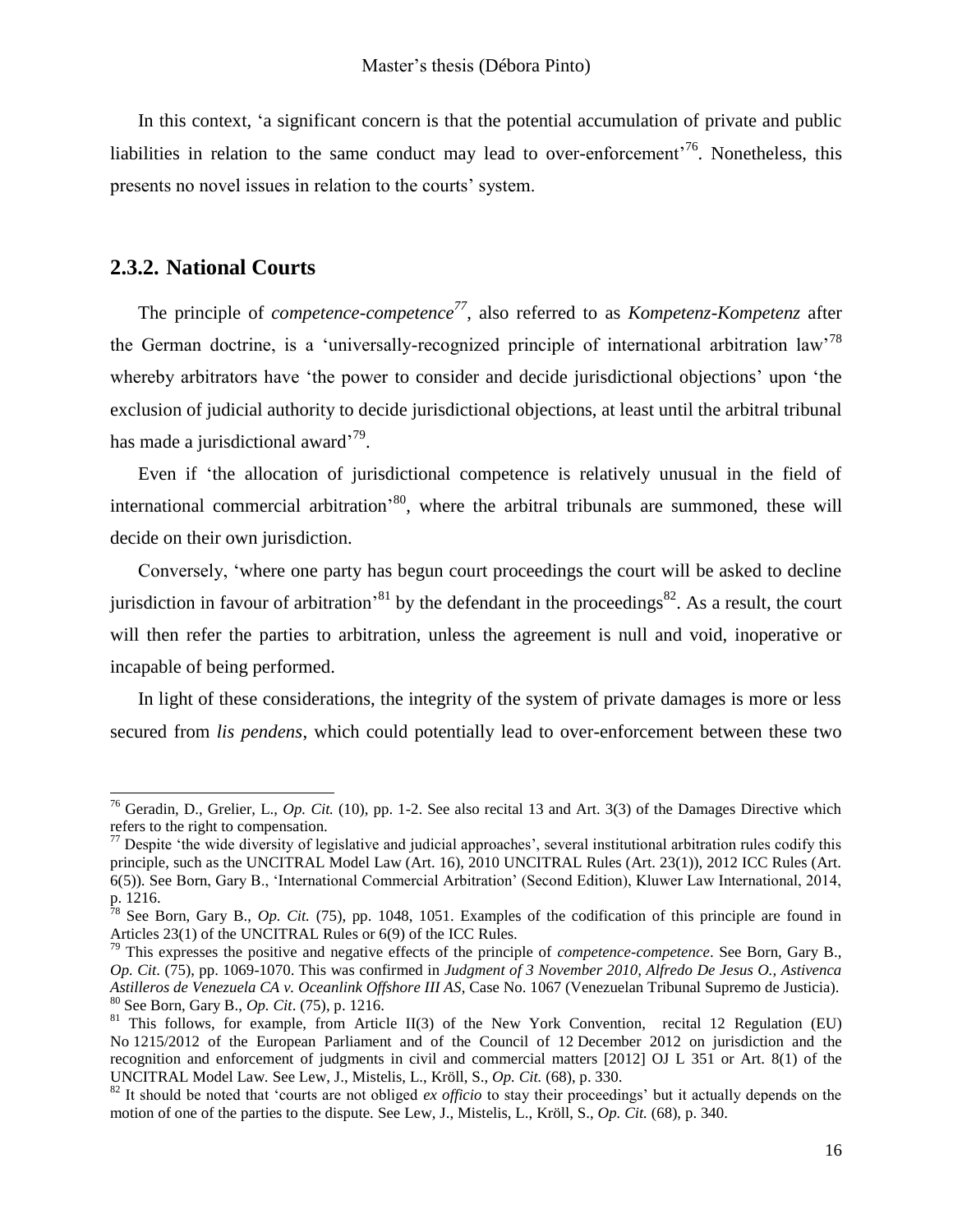venues in parallel actions to seek compensation for damages flowing from an infringement of Articles  $101(1)$  or  $102$  of the TFEU<sup>83</sup>.

## <span id="page-16-0"></span>**3. Into the Merits**

ı

## <span id="page-16-1"></span>**3.1. The Effects doctrine applied to Arbitration**

Having argued that the territorial reach of the *lex fori* is fundamental so as to apply Articles 101 and 102 of the TFEU, one is to turn in the opposite direction in order to fully apply EU Competition Law.

Should the arbitration take place in a third country with no connection with the laws of that State, there is no reason to apply mandatory provisions of that same State to the matter of arbitrability. Nonetheless, in the current state of practice, arbitrators still incur in a duty to apply the public policy of the forum, even if completely detached from the dispute.

The consequence of this assertion is the potential circumvention of EU Competition Law by a choice of the seat of a third country, made possible by the simple territory-based application of the public policy.

Nonetheless, mandatory provisions may still be applicable where a connection is to be established with an EU Member State, either by the choice of seat or choice of law of an EU Member State. Conversely, where neither the seat nor the applicable *lex causae<sup>84</sup>* are laws of an EU Member State, an extraterritorial reach of Articles 101 and 102 of the TFEU may be in order<sup>85</sup>. In this context, the effects doctrine needs to be revisited, in particular where 'anticompetitive agreements and/or practices may potentially affect the market in several countries<sup>, 86</sup>.

 $83$  See Art. 3(3) and recital 52 of the EU Damages Directive. The latter further states that 'national courts should take account of the damages already paid under the consensual settlement' applying to the cases where co-infringers are involved.

<sup>&</sup>lt;sup>84</sup> If the parties are free to choose any law in Europe, this is not the case in the United States where there must be a substantial relationship between the law and the parties or the transaction, or a reasonable basis for the parties' choice. See Moses, M. L., 'The Principles and Practice of International Commercial Arbitration', Cambridge University Press, 2008, pp. 70-71.

<sup>85</sup> See Danov, M., *Op. Cit*. (5), p. 234 where the author illustrates this scenario: 'For example, a French producer of gadgets and an English distributor of the same product may choose the law of New York as applicable to their agreement that is (allegedly) in conflict with Arts 101 and/or 102 TFEU and performed in England. If the arbitrator had to apply the mandatory rules of the chosen law, then it would not be EU competition law, but US Federal antitrust law which would determine the validity of the agreement in question (or of any term of it).' See also Lew,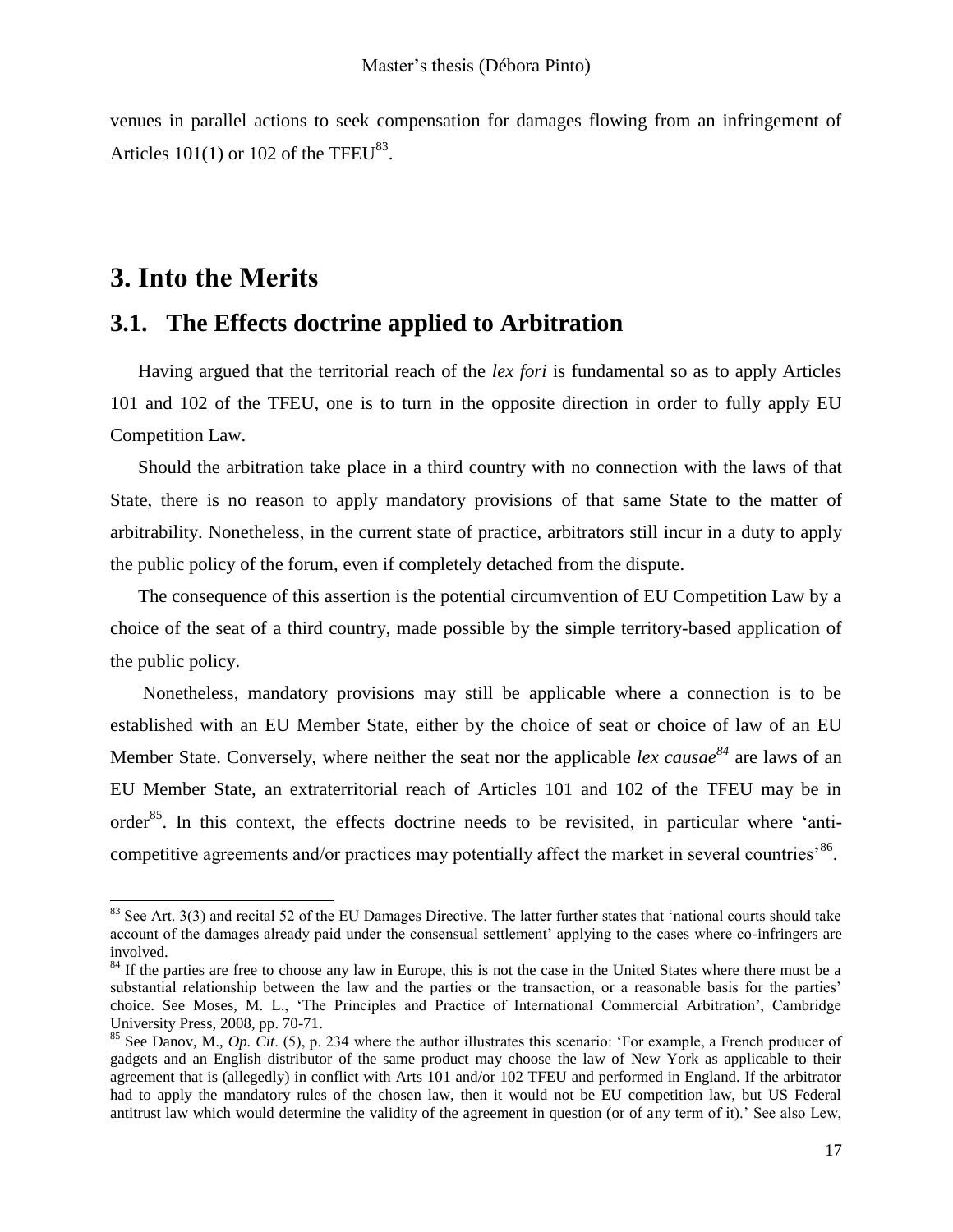Both Articles 101 and 102 of the TFEU make reference to the effect on trade between Member States as a condition for their applicability<sup>87</sup>, which justifies an extraterritorial reach of the cited provisions<sup>88</sup>. Benedettelli refers to the seat *lato sensu* in cases where the disputed subject matter is connected to a Member State or 'the Member State is entitled to act as a *forum* necessitatis<sup>,89</sup>, whereby the arbitrator would have to apply the EU Competition Law, by virtue of the supremacy of EU law<sup>90</sup>.

The effect on trade needs to be interpreted in the context of the objectives of the EU, so as not to deprive EU laws from their *effet utile<sup>91</sup>* , namely "a system ensuring that competition is not distorted"<sup>92</sup>. According to the CJEU, 'it must be possible to foresee with a sufficient degree of probability on the basis of a set of objective factors of law or fact that the agreement or practice may have an influence, direct or indirect, actual or potential, on the pattern of trade between Member States', whose influence shall also be appreciable  $93$ .

After the *Gencor* case before the *General Court* of the  $EU^{94}$ , it has been generally accepted that the effects doctrine is 'compatible with the EU legal order'<sup>95</sup>, which means that the jurisdiction can extend to economic effects regardless of the territorial basis of the conduct infringing Articles 101(1) or 102 of the TFEU.

-

J., Mistelis, L., Kröll, S., *Op. Cit.* (68), pp. 19-42. '(…) the place of arbitration is not in a Member State nor is the law applicable to the merits that of a Member State. Nevertheless one of the parties relies on Articles 81 or 82.' <sup>86</sup> See Danov, M., *Op. Cit*. (5), p. 234.

 $87$  See Art. 101(1): 'all agreements between undertakings, decisions by associations of undertakings and concerted practices which may affect trade between Member States' and Art. 102: 'Any abuse by one or more undertakings of a dominant position within the internal market or in a substantial part of it shall be prohibited as incompatible with the internal market in so far as it may affect trade between Member States.' This means that 'in the absence of such effect, the EU competition rules do not apply'. See Faull, J., Kjøbye, L., Leupold, H., Nikpay, A., 'Part I General Principles, 3 Article 101, D Jurisdiction', in Faull, J., Nikpay, A., 'The EU Law of Competition (3rd Edition)', Oxford Competition Law, 1 March 2014, 3.385.

<sup>88</sup> See Faull, J., Kjøbye, L., Leupold, H., Nikpay, A., 'Part I General Principles, 3 Article 101, D Jurisdiction', in Faull, J., Nikpay, A., 'The EU Law of Competition (3rd Edition)', Oxford Competition Law, 1 March 2014, 3.385. <sup>89</sup> See Benedettelli, M. V., *Op. Cit*. (37), pp. 621-622.

<sup>90</sup> See Benedettelli, M. V., *Op. Cit*. (37), pp. 621-622.

 $91$  This principle means that 'Member States must exercise their powers so that the objectives of the EU are not, even indirectly, jeopardized'. See Benedettelli, M. V., *Op. Cit*. (37), pp. 598. 'In interpreting the concept of trade, it is also necessary to take into account the fact that according to Article 3 TEU and Protocol 27 annexed to the TEU and the TFEU'. See Faull, J., Kjøbye, L., Leupold, H., Nikpay, A.., *Op. Cit.* (66), 3.389.

 $92$  See Protocol 27 annexed to the TEU and the TFEU.

<sup>93</sup> See Cases 172/80 Gerhard Züchner v Bayerische Vereinsbank AG **[**1981] ECR 2021 and C-22/71 Béguelin Import v G.L. Import Export [1971] ECR 00949, para. 16.

<sup>&</sup>lt;sup>94</sup> T-102/96 Gencor v Commission [1999] ECR II-00753.

<sup>95</sup> Faull, J., Kjøbye, L., Leupold, H., Nikpay, A., *Op. Cit.* (66), 3.438. It is argued that even if the cited case law was delivered in the context of a merger case, this assertion extends to Articles 101 and 102 of the TFEU.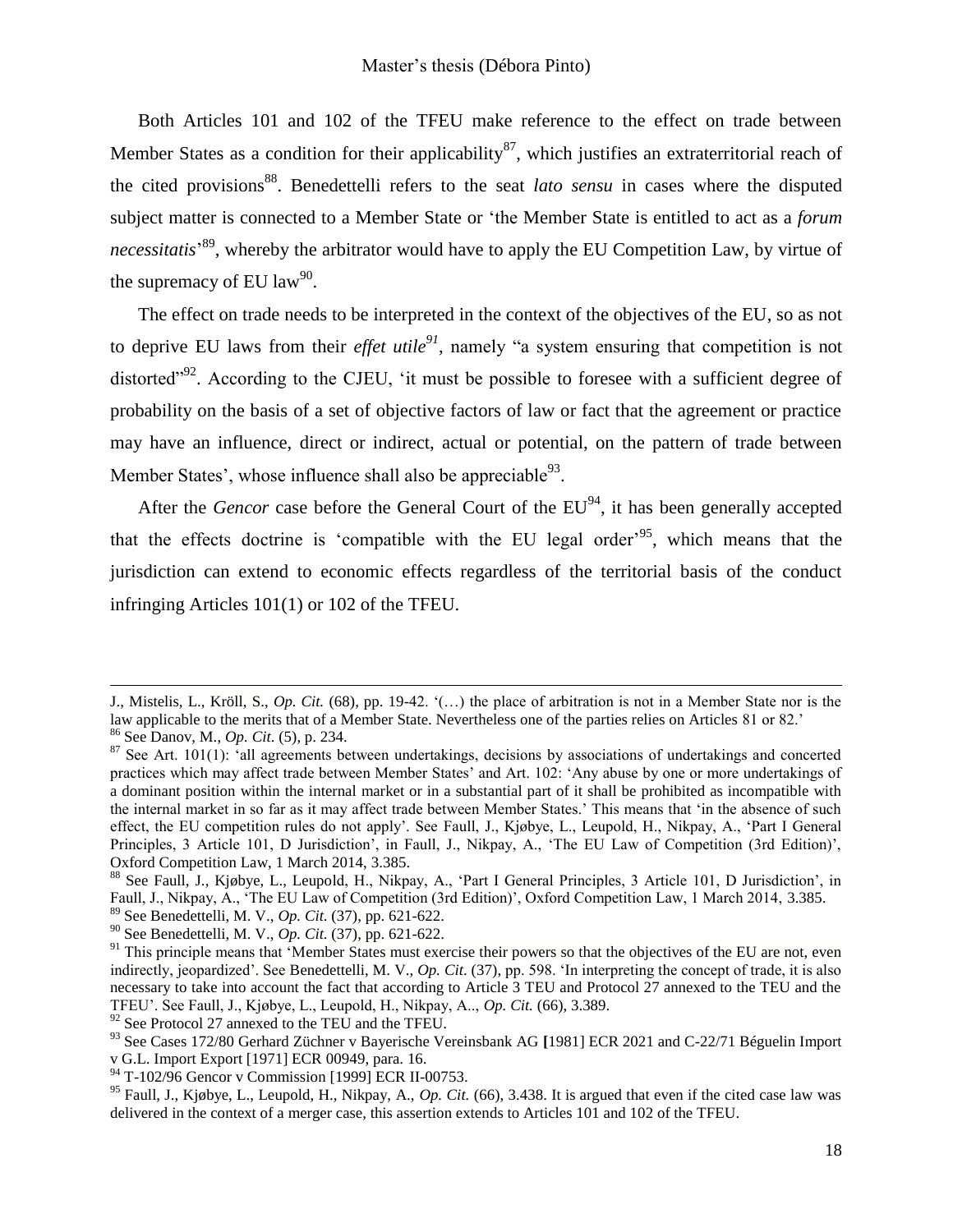In the context of arbitration, this means that the principle of party autonomy cannot motivate the 'evasion of EU competition law<sup>396</sup>. As a result, arbitrators may have to enquire further on, not only the potential jurisdiction where the award may be sought for enforcement, but also the potential affected markets.

## <span id="page-18-0"></span>**4. Procedural matters**

## <span id="page-18-1"></span>**4.1. Collaboration with the Commission and the NCAs**

The 'lack of special institutional support by the Commission'<sup>97</sup>, on one hand, and the NCAs, on the other hand, is tied to considerations which relate to the characteristics of arbitration.

It follows from the *Nordsee* case <sup>98</sup> that a non-statutory arbitral tribunal based on an arbitration agreement is not considered a "court or tribunal of a Member State" in the meaning of the current Art. 267 of the TFEU $^{99}$ .

Therefore, the arbitral tribunals are not bound by a duty of loyal cooperation<sup>100</sup> which means that they are not under the same obligations as the national courts nor do they benefit from the assistance of the Commission or the NCAs.

Another potential constraint is the fact that arbitral tribunals have no forum $101$  whereas the reference is made to a "court or tribunal of a Member State". In light of this detachment of arbitral tribunals from a national legal order, only a mitigation of this requirement would make sense in the context of arbitration as, in practice, a tribunal may have its seat in a third country while adjudicating disputes involving the application of EU Competition Law.

<sup>96</sup> See Danov, M., *Op. Cit*. (5), p. 234.

<sup>97</sup> See Danov, M., *Op. Cit*. (5), p. 234.

<sup>98</sup> Case 102/81 Nordsee Deutsche Hochseefischerei GmbH v Reederei Mond Hochseefischerei Nordstern AG & Co. KG and Reederei Friedrich Busse Hochseefischerei Nordstern AG & Co. KG [1982] ECR 1095.

<sup>&</sup>lt;sup>99</sup> Cf. C-61/65 Vaassen-Göbbels v Beambtenfonds voor het Mijnbedrijf [1966] ECR 00377. The CJEU 'extended the right to refer questions for a preliminary ruling' to arbitral tribunals operating on a statutory basis. This case involved an arbitral tribunal of the miners' pension fund which 'was foreseen by and organized according to the law as the mandatory settlement mechanism: it had to apply the law in the same way as ordinary courts, and its members were appointed by the minister responsible for mining.' The decision on the meaning of "court or tribunal of a Member State" was later endorsed by the CJEU in the *Eco Swiss* case. See Lew, J., Mistelis, L., Kröll, S., *Op. Cit.* (63), pp. 477- 480.

<sup>&</sup>lt;sup>100</sup> According to Commission Notice on the co-operation between the Commission and the courts of the EU Member States in the application of Articles 81 and 82 EC [2004] OJ C101/54, para. 36, 'the duty of loyal co-operation also implies that Member States' authorities assist the European institutions with a view to attaining the objectives of the EC Treaty'. However, arbitral tribunals do not qualify as Member States' authorities as they are private adjudicators detached from a legal order.

<sup>101</sup> See Lew, J., Mistelis, L., Kröll, S., *Op. Cit.* (63), p. 477.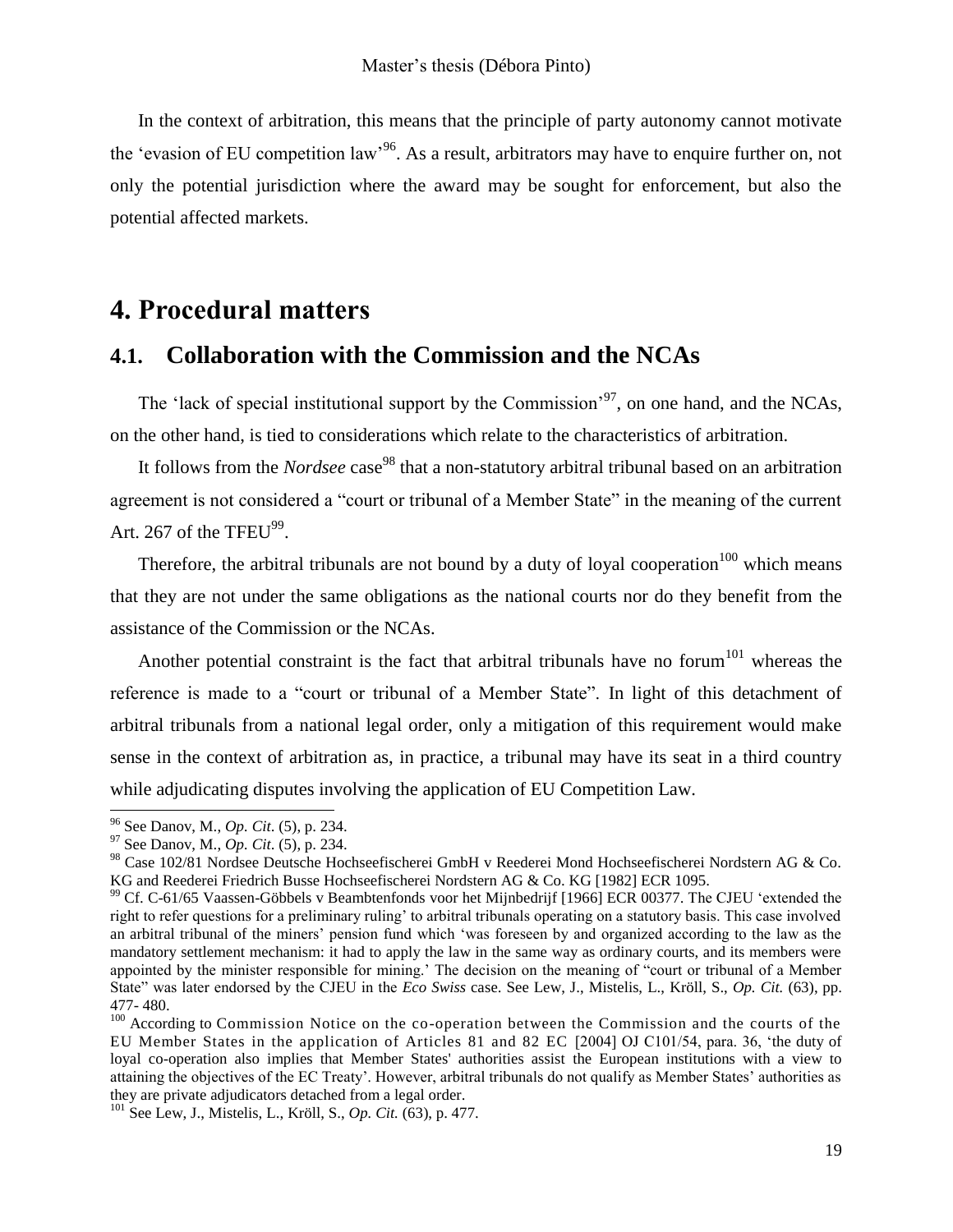### <span id="page-19-0"></span>**4.1.1. As** *amicii curiae:* **confidentiality as an impediment?**

Under the Regulation, 'there is finally a special category of "amicus curiae" cases<sup> $102$ </sup>, provided for in its Art. 15. The courts of a Member State may request for information or the opinion of the Commission on questions concerning the application of the EU Competition rules<sup>103</sup>, on one hand, and the Commission or the NCAs may, acting on their own motion, submit written observations to the courts of a Member State or oral observations, upon the court's permission $104$ .

In principle, these interventions are precluded in arbitration due to several obstacles. From an EU Law's perspective, due to the fact that arbitral tribunals are not deemed to be courts within the meaning of Art. 267 of the TFEU and, on the other hand, reasons tied to the characteristics of arbitration may also preclude the possibility of assistance by these authorities.

In relation to the Commission's duty to transmit information or its opinion upon the request of an arbitral tribunal, even if this has been accepted in international investment arbitration<sup>105</sup>, there is no public record of any instance where the Commission has intervened as *amicus curiae<sup>106</sup>* in international commercial arbitration<sup>107</sup>.

It does not seem likely that the arbitrator will take the initiative to request for information or the position of the Commission due to constraints related to the parties' consent. Assuming that the parties have not agreed on "evidentiary provisions"<sup>108</sup>, to request the Commission's assistance

 $102$  See Parret, L., 'Side effects of the modernisation of EU competition law: modernisation of EU competition law as a challenge to the enforcement system of EU competition law and EU law in general', Wolf Legal Publishers, 2011, p. 19.

 $103$  See Art. 15(1) of the Regulation.

 $104$  See Art. 15(3) of the Regulation.

<sup>&</sup>lt;sup>105</sup> See, for example, Electrabel S.A. v. Republic of Hungary, ICSID Case No. ARB/07/19, para. 22. 'the European Commission applied to the Tribunal pursuant to ICSID Arbitration Rule 37(2) for permission to make a written submission as a non-disputing party. Having consulted the Parties, the Tribunal invited the European Commission to file a written submission'. Also, the controversial Ioan Micula, Viorel Micula, S.C. European Food S.A, S.C. Starmill S.R.L. and S.C. Multipack S.R.L. v. Romania, ICSID Case No. ARB/05/20, where the role of the Commission 'evolved from its mere participation as *amicus* to an active stance against the enforcement of the ICSID award.' See González-Bueno, Carlos, Lozano, Laura, 'More Than a Friend of the Court: The Evolving Role of the European Commission in Investor-State Arbitration', Kluwer Arbitration Blog, January 26, 201.

<sup>106</sup> According to Jeff Waincymer, an *amicus curiae* 'is not a party to the arbitral proceeding' but 'an entity (…) that has an interest in the outcome of the dispute, and which also has expertise in an aspect of the subject matter related to the dispute. See Waincymer, Jeff, *Op. Cit.* (3), pp. 602-603.

<sup>&</sup>lt;sup>107</sup> Despite the confidentiality of arbitration, this is 'a practice that has been used in certain commercial arbitration proceedings.' See Geradin, D., Grelier, L., 'Cartel Damages Claims in the European Union: Have we only Seen the Tip of the Iceberg?' December 2, 2013 (75).

<sup>&</sup>lt;sup>108</sup> <sup>'It</sup> is rare for parties to expressly agree on evidentiary provisions in their arbitration agreements.' See Waincymer, Jeff, *Op. Cit.* (3), p. 754. Also, 'the acceptance of *amicus curiae* submissions is not generally explicitly countenanced within rules of arbitral procedure'. See Waincymer, Jeff, *Op. Cit.* (3), p. 603.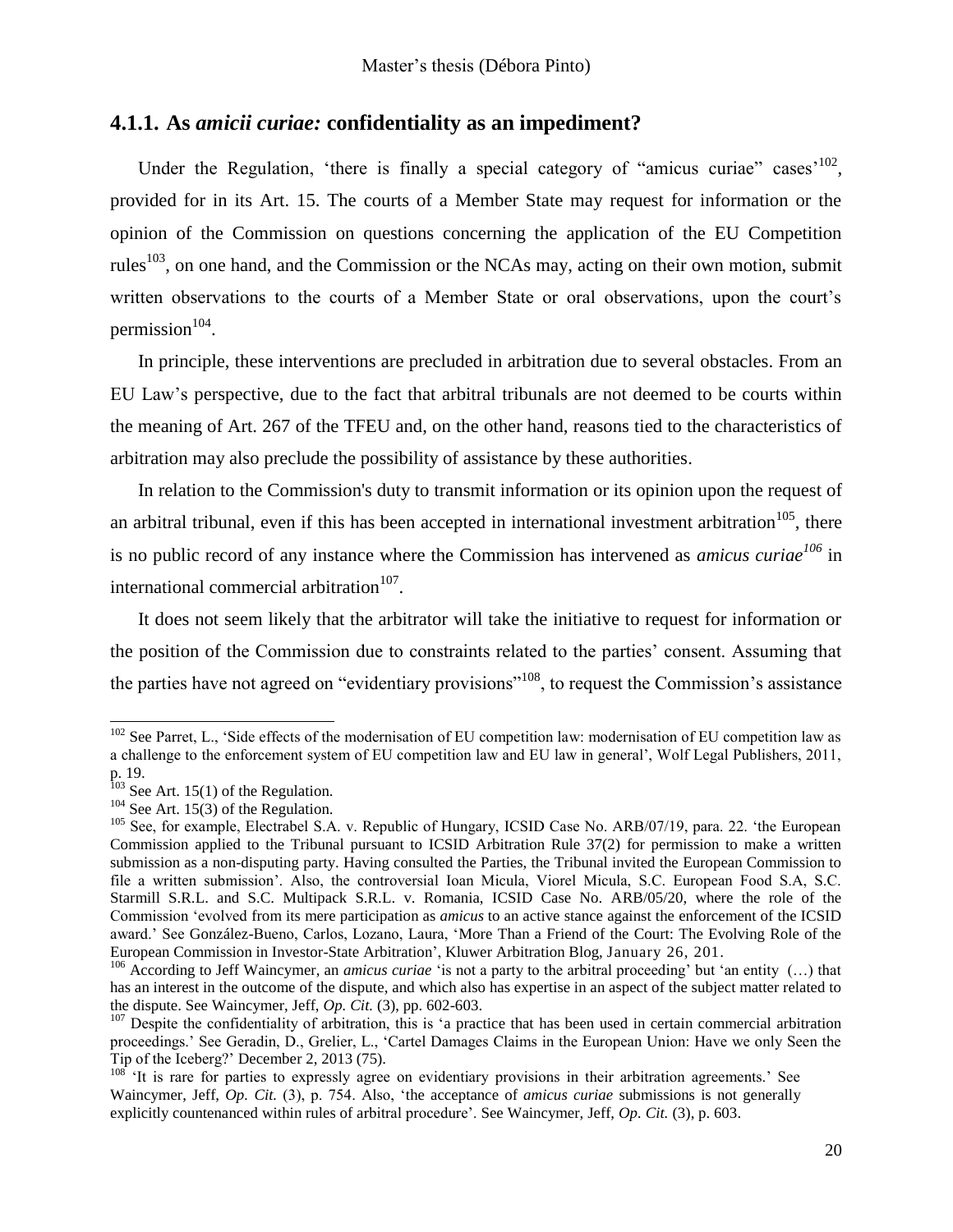may signify the breach of the arbitrator's mandate<sup>109</sup>. In other words, the arbitrator is still a private decision-maker even if bound to consider matters of public policy as a means of delivering a binding award.

Furthermore, the actual intervention of the Commission would mean an increased burden of proof to one of the disputing parties, not to mention potential delays<sup>110</sup> and costs which the parties would have to bear<sup>111</sup> and which are contrary to the characteristics that make arbitration such an attractive forum amongst business actors.

It should also be noted that the Commission's intervention 'is part of its duty to defend the public interest'<sup>112</sup> whereas the arbitrator serves the private interests of the parties and is thus liable towards them. As a result, in principle, the arbitrator will be dissuaded to accept the Commission's assistance unless there is 'a strong public interest dimension'<sup>113</sup> which may ultimately reflect on the arbitration outcome.

Another important aspect to be considered is the confidentiality of the arbitral proceedings. Although this is referred to as one of the key advantages of arbitration, this subject is often left unregulated in most arbitration legislation $114$  and in the parties' agreement to arbitrate. If, in case of institutional arbitration, there seems to be no issue in relation to the obligations impending on the arbitral tribunal and the institution itself<sup>115</sup>, this is not as clear in relation to the disputing parties.

<sup>&</sup>lt;sup>109</sup> 'In considering third-party participation, a tribunal is also concerned with its general duty to promote arbitration and respect for that form of dispute settlement.' See Waincymer, Jeff, *Op. Cit.* (3), p. 603, 819.

<sup>&</sup>lt;sup>110</sup> The information or opinion requested shall be given by the Commission within one or four months from the date it receives the request, respectively. See Commission Notice (90), paras. 22,28.

<sup>&</sup>lt;sup>111</sup> 'These consequences of amicus curiae involvement will increase costs for all parties involved, and may raise points of fact or law that are disadvantageous for one or more parties to the dispute.' See Waincymer, Jeff, *Op. Cit.* (3), p. 603. 'Because of these concerns, the first thing a tribunal should do when faced with unsolicited evidence is to seek the guidance of the parties as to their preferred process.' See Waincymer, Jeff, *Op. Cit.* (3), p. 818.

 $112$  See Commission Notice on the co-operation between the Commission and the courts of the EU Member States in the application of Articles 81 and 82 EC [2004] OJ C101/54, para. 19.

<sup>&</sup>lt;sup>113</sup> 'However, in certain circumstances tribunals may feel significant pressure, or consider that there is significant benefit, in at least considering the acceptance of amicus submissions. Specifically, amicus submissions have been accepted in disputes which have a strong public interest dimension, in particular investor-State and competition law disputes'. See Waincymer, Jeff, *Op. Cit.* (3), p. 603.

<sup>&</sup>lt;sup>114</sup> 'Despite the silence of most arbitration legislation on the general subject of confidentiality, it is well-settled in virtually all developed legal systems that the parties' autonomy with regard to the confidentiality of international arbitral proceedings will generally be recognized.' See Born, Gary B., *Op. Cit*. (70), p. 2787.

<sup>&</sup>lt;sup>115</sup> Whereas 'many institutional rules impose general confidentiality obligations on the parties (and arbitral tribunal and institution); other rules do not address the subject or contain only very limited confidentiality provisions (typically limited to publication of awards, the arbitrators' deliberations and the arbitral hearings)'. Born, Gary B., *Op. Cit*. (70), p. 2802.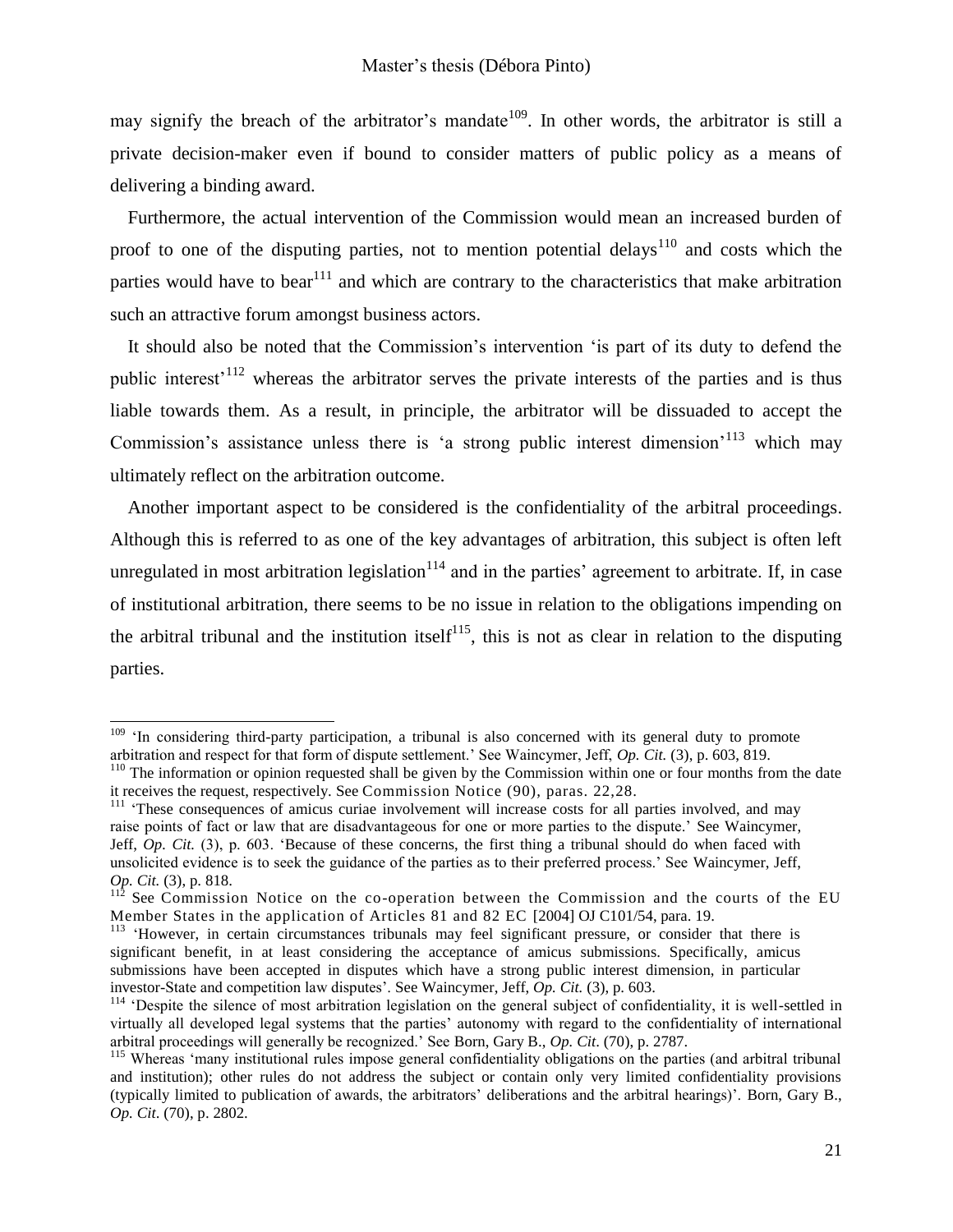Arguably, the parties' obligations shall be governed by the applicable law to the arbitration agreement<sup>116</sup> regardless of an express inclusion of confidentiality provisions. English and Singaporean courts have identified an obligation incumbent on the parties not to 'disclose documents produced in, or in connection with, an international arbitration<sup>-117</sup>. As a result, the voluntary disclosure by the parties of such information is to be denied.

There might be cases where the Commission's assistance will not lead to a significant impact on the confidentiality inherent to arbitral proceedings. For example, where the arbitral tribunal asks for information in the Commission's possession, this might not unveil much besides what is already in the Commission's possession. On the other hand, this may result in valuable information to the proceedings so as to enable the arbitrators 'to discover whether a certain case is pending before the Commission, whether the Commission has initiated a procedure or whether it has already taken a position.<sup>'118</sup>

Where the Commission is asked for an opinion<sup>119</sup>, it might in turn request for *further information* so as to provide a *useful opinion<sup>120</sup>* . In this context, needless is to say that provisions on the matter of confidentiality are only binding upon the disputing parties, which means that the Commission is not thereby bound by the confidentiality of the arbitral proceedings. As a result, in the absence of an agreement by the parties, the arbitrator will ultimately decide on matters of confidentiality<sup>121</sup> and is not likely to request for the Commission's assistance.

If an opinion on legal matters does not necessarily lead to a need on further information from the tribunal, this opinion may in practice be overridden by the CJEU, if summoned to give a preliminary ruling on the same issue. This scenario is tied to the character of the Commission's

<sup>116</sup> See Born, Gary B., *Op. Cit*. (70), p. 2813.

<sup>117</sup> See Born, Gary B., *Op. Cit.* (70), pp. 2792, 2812.

<sup>&</sup>lt;sup>118</sup> See Commission Notice (90), para. 21. This mechanism may be useful in the case of concurrent proceedings with the Commission, especially in view of the fact that the arbitrator only has access to this information if provided by one of the parties.

 $119$  This opinion may be on economic, factual or legal matters. See Commission Notice (90), para. 27.

 $120$  See Commission Notice (90), paras. 27-29. Even if the Commission has to 'limit itself to providing the national court with the factual information or the economic or legal clarification asked for, without considering the merits of the case', the information provided for the Commission will still be in its possession. Regarding 'the related question as to whether they should be given access to documents in the arbitration so that they can make meaningful submissions on key matters', '(B)asic principles of arbitration, consent and confidentiality would not allow for this, although some regimes offer more in the way of public access to documents.' See Waincymer, Jeff, *Op. Cit.* (3), p. 820.

<sup>&</sup>lt;sup>121</sup> This duty can either be sourced in express provisions contained in national laws or in the agreement to arbitrate. See Born, Gary B., *Op. Cit.* (70), p. 2814.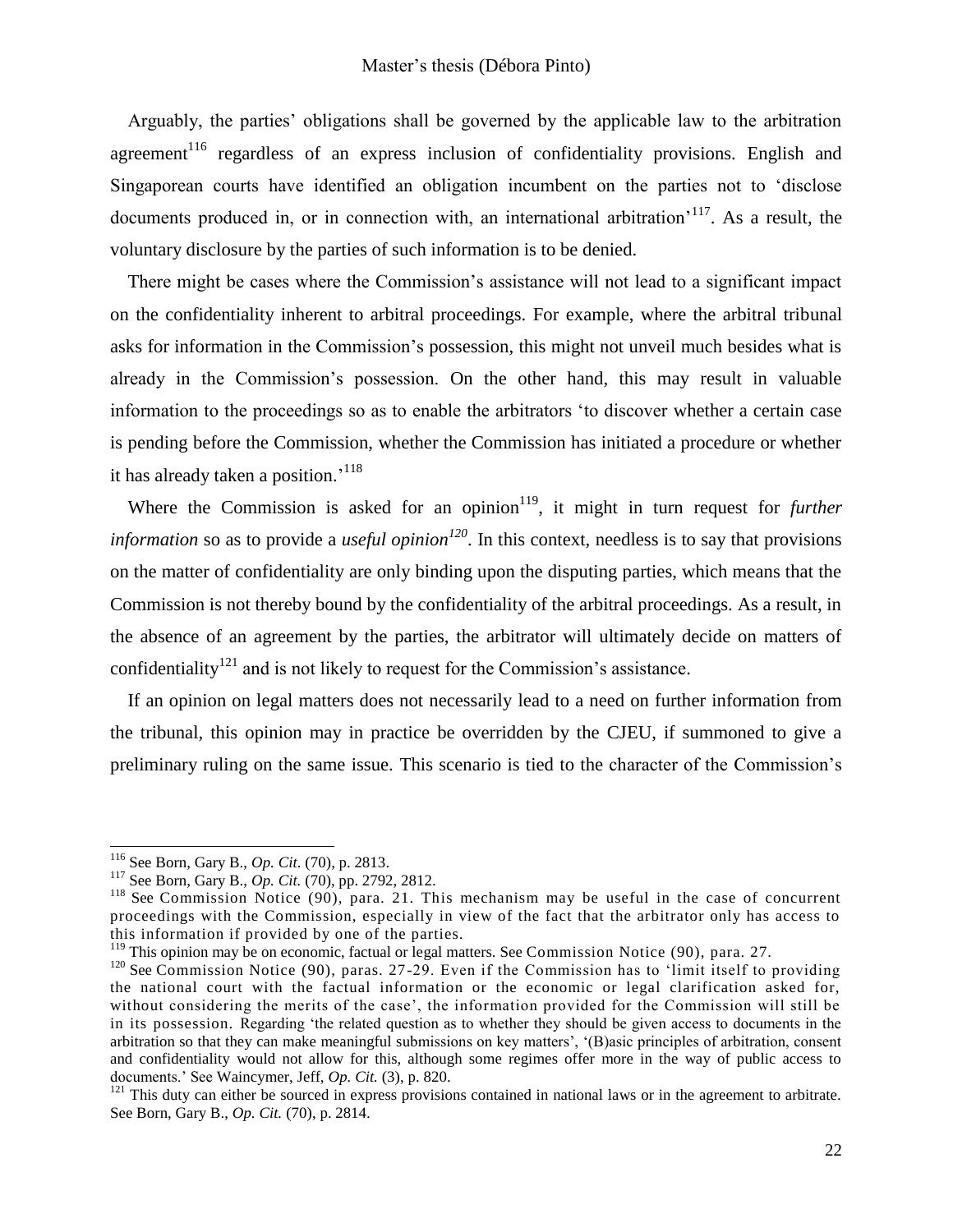assistance as soft law<sup>122</sup>. In this context, it is pertinent to wonder if the arbitrator shall expose the parties to an intervention that may not mean much as it only constitutes soft law<sup>123</sup>.

Furthermore, the Commission will maintain a public record of the assistance provided<sup>124</sup> which is contrary to the confidentiality of arbitration, especially where it involves information transmitted by the arbitrator in the context of the arbitral proceedings.

Another possibility pursuant to Art. 15(3) of the Regulation is for, either the Commission or the NCAs, to submit observations to the arbitral tribunal, on their own initiative. In this context, the NCAs are the preferred *amicii curiae* as the Commission only steps in 'where the coherent application' of Articles 101 and 102 of the TFEU is at stake $125$ . In the latter scenario, 'the Commission will limit its observations to an economic and legal analysis of the facts underlying the case<sup> $126$ </sup> and may, for this purpose only, request the tribunal for the transmission of documents produced in the context of arbitration<sup>127</sup>. Again, the confidentiality of the proceedings may bar this option as this implies the transmission of parties' documents to the relevant authorities and, even if these are limited for the preparation of their observations only, in the absence of a parties' agreement stating otherwise, the arbitrator is precluded from transmitting such information.

On the other hand, the submission of observations under analysis depends on the Commission or the NCA's own motion and therefore, these are unlikely to occur in practice as the confidential character of the arbitral proceedings preclude these authorities from becoming aware of disputes involving alleged infringements of Articles  $101(1)$  or  $102$  of the TFEU<sup>128</sup>.

From the arbitral tribunals' perspective, potential interventions are not independent from the former's reciprocity. As a matter of fact, the arbitrators would be under a duty to transmit the arbitral awards applying Articles 101 or 102 of the TFEU<sup>129</sup>. If there were previous doubts on

<sup>122</sup> See Wright, K., 'The Ambit of Judicial Competence after the EU Antitrust Damages Directive', *Legal Issues of Economic Integration*, Volume 43, Issue 1, 2016, p. 34. 'The Commission is careful to stipulate that its opinions are given without prejudice to the interpretation of the CJEU through the possibility or obligation of the court to have recourse to the preliminary reference procedure.'

<sup>&</sup>lt;sup>123</sup> See Commission Notice (90), para. 19.

 $124$  'The Commission will publish a summary concerning its co-operation with national courts pursuant to this notice in its annual Report on Competition Policy. It may also make its opinions and observations available on its website.' See Commission Notice (90), para. 20.

 $125$  See Art. 15(3), second sentence, of the Regulation.

 $126$  See Commission Notice (90), para. 32.

<sup>127</sup> See Art. 15(3*) in fine* of the Regulation and Commission Notice (90), para. 33.

 $128$  'Duties of confidentiality also impact upon the ability of amicus curiae to be aware of the key issues that would need to be addressed in their submissions.' See See Waincymer, Jeff, *Op. Cit.* (3), p. 818.

<sup>&</sup>lt;sup>129</sup> See Art. 15(2) of the Regulation. Cf. Commission Staff Working Document accompanying the Communication from the Commission to the European Parliament and the Council, 'Ten Years of Antitrust Enforcement under Regulation 1/2003: Achievements and Future Perspectives', COM(2014) 453 final, SWD(2014) 230, para. 247.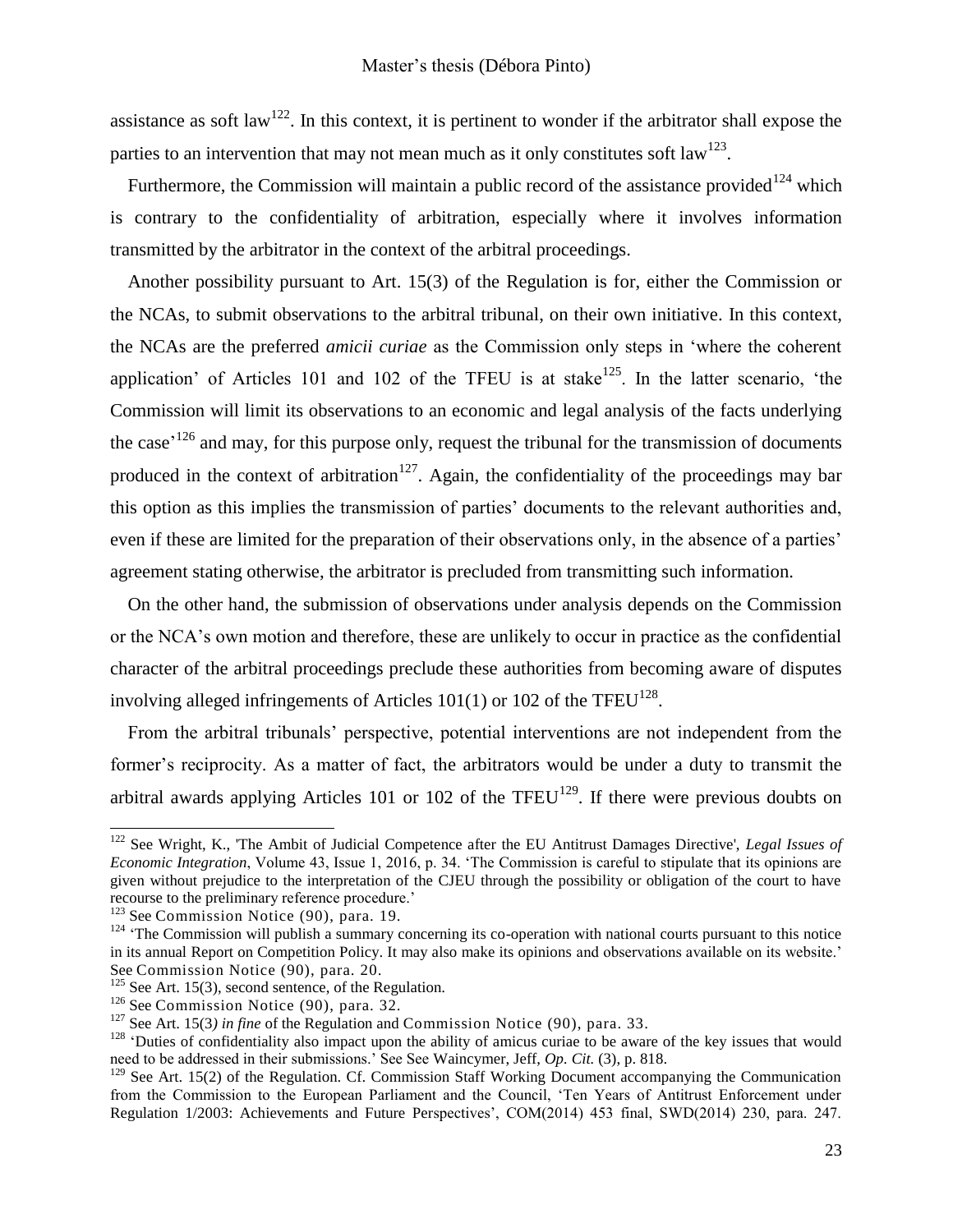whether or not to accept this assistance, this duty functions as a deterrent of the inclusion of this mechanism in arbitration as this would undermine the confidentiality of the arbitral proceedings.

All in all, it should be reminded that the arbitrator's role is to decide the dispute whose scope is defined by the parties. In any instance shall the arbitrator be seen as a defender of the public interest or an assistant of the Commission in its role of public enforcer, otherwise, arbitration would lose one of its most important advantages as a preferred forum for business actors, the confidentiality of the arbitral proceedings, not to mention the losses in time and cost-efficiencies. Nevertheless, the arbitrator has no incentive to disregard matters of public policy as these would ultimately render the arbitral award invalid or non-enforceable<sup>130</sup>. Even if these interventions would be valuable in the delivery of a binding award, the parties assume this risk when they opt for arbitration $131$ .

### <span id="page-23-0"></span>**4.2. Access to evidence**

*Evidence is an important element for bringing actions for damages for infringement of Union or national competition law. However, as competition law litigation is characterised by an information asymmetry, it is appropriate to ensure that claimants are afforded the right to obtain the disclosure of evidence relevant to their claim (…)<sup>132</sup>*

In order to award damages to the defendant, the arbitrator needs to establish the infringement of Articles 101(1) or 102 of the TFEU for which the claimant is liable. As previously stated, there is also the possibility of the defendant relying on the infringement of the cited provisions by the claimant as a defence against damages for breach of the supply contract, for example. In this

-

<sup>&#</sup>x27;This obligation is, *inter alia*, intended to enable the Commission to become aware of cases for which it might be appropriate to submit (in the next instance) observations to national courts as *amicus curiae* pursuant to Article 15(3)'. Even though arbitral awards constitute *res judicata*, the Commission could still intervene should there be an action for annulment or the enforcement of the award before the national courts.

<sup>&</sup>lt;sup>130</sup> Unless the parties do not enforce the arbitral award or there is a 'spontaneous compliance with the award'. See Cisotta, R., 'Chapter 11: Some considerations on arbitrability of competition law disputes and powers and duties of arbitrators in applying EU competition law' in Marquis, M., Cisotta, R., 'Litigation and arbitration in EU competition law', Edward Elgar Publishing, 2015, p. 245.

<sup>131</sup> See Lew, J., Mistelis, L., Kröll, S., *Op. Cit.* (68), p. 487.

<sup>&</sup>lt;sup>132</sup> See EU Damages Directive, recital 15.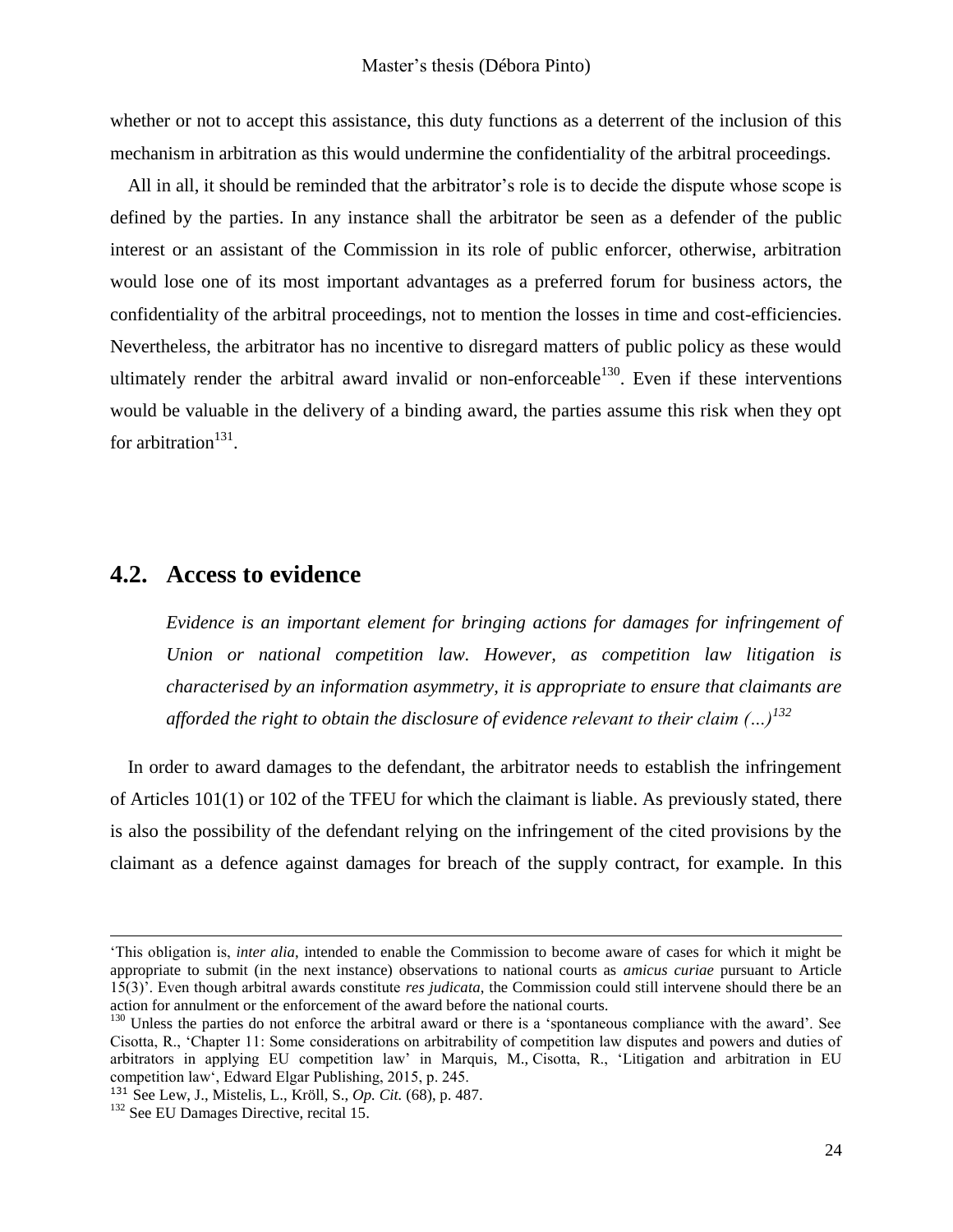context, evidence will be determinant, in a first instance, to establish the infringement, and, once this is established, to further calculate damages $^{133}$ .

Should it constitute a claim or defence which relies on a previous 'final decision of a national competition authority or by a review court', the liability for the infringement 'is deemed to be irrefutably established for the purposes of an action for damages<sup> $134$ </sup>. Nonetheless, this provision applies where either the competition authority or the reviewing court belongs to that same EU Member State<sup>135</sup>. Where this is not the case, the infringement is 'at least prima facie evidence'<sup>136</sup> and requires further evidence so as to be established.

In pursuing its purpose of rise in private enforcement, the Directive alleviates 'the burden of proof on the claimant, avoiding re-litigation of issues; and promoting consistent application of the competition rules'<sup>137</sup>, in the context of *follow-on claims<sup>138</sup>* .

The probative value of these decisions is not transposed into arbitration following the inexistence of a duty of loyal cooperation binding arbitral tribunals, in light of the characteristics of arbitration, on one hand, and their detachment of a national legal order, on the other hand, as previously stated. Indeed, the tribunal still retains broad discretionary powers regarding evidentiary matters, only subject to mandatory due process norms and party autonomy<sup>139</sup>.

Furthermore, it is not evident that the party alleging an infringement will be in possession of sufficient evidence so as to fulfil his burden of  $proof<sup>140</sup>$ . There will be cases where these documents<sup>141</sup> will be either in the opposing party's, a co-infringer's or the competition authority's

<sup>133</sup> See Wright, K., 'The Ambit of Judicial Competence after the EU Antitrust Damages Directive', *Legal Issues of Economic Integration*, Volume 43, Issue 1, 2016, p. 31. 'What is central to the courts' ability to accurately calculate damages is access to evidence. In calculating harm, direct evidence, such as documents on agreed sales figures or price increases, would be helpful to the court.'

<sup>&</sup>lt;sup>134</sup> See Art. 9(1) of the EU Damages Directive. This provision shall extend to decisions taken by the Commission, where it is the competent authority to adjudicate the case. By virtue of Art. 16 of the Regulation, neither national competition authorities nor national courts can take decisions running counter to the decisions adopted by the Commission.

 $135$  See Art. 9(1) of the Directive.

 $136$  See Art. 9(2) of the Directive.

<sup>137</sup> See Wright, K., 'The Ambit of Judicial Competence after the EU Antitrust Damages Directive', *Legal Issues of Economic Integration*, Volume 43, Issue 1, 2016, p. 23.

<sup>&</sup>lt;sup>138</sup> For this purpose, *follow-on claims* extend to the decisions taken by the national courts in the process of review.

<sup>&</sup>lt;sup>139</sup> '(D)iscretions must be exercised within the parameters of the rules granting the discretion and subject to mandatory due process norms' and 'notwithstanding any contrary agreement by the parties.' See Waincymer, J., *Op. Cit.* (3), pp. 752-754.

<sup>&</sup>lt;sup>140</sup> 'Arbitral rules typically require parties to present all documents on which they intend to rely.' See Waincymer, J., *Op. Cit.* (3), p. 829.

<sup>&</sup>lt;sup>141</sup> 'In the field of competition law  $(...)$  (e)vidence is (thus) mostly made up of documents', such as 'documents' drafted at anticompetitive meetings or shortly afterwards, such as formal agreements, minutes of meetings, results of meetings provided by a trade association, handwritten notes, agendas of employees involved, expense reports, letters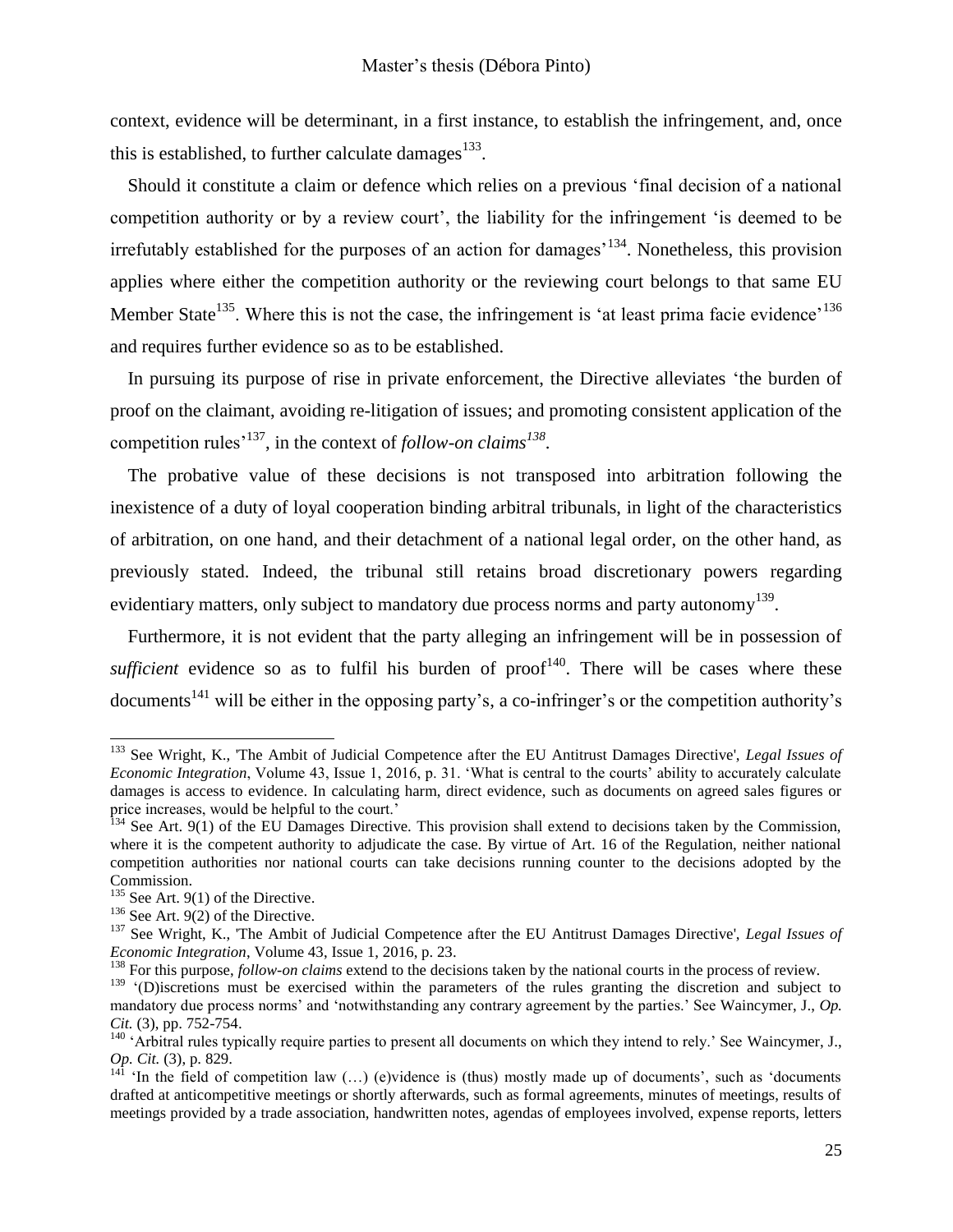possession. In light of the often silent *lex arbitri* or arbitral rules and the rare party agreements on evidentiary issues  $142$ , the arbitrator is left in a difficult position.

Where one of the parties wishes to rely on a document within the sphere of the counter-party, the former needs to make a request for the production or disclosure of such document. Document requests from the party bearing the burden of proof shall be directed to both the arbitral tribunal and the opposing party, as the latter may voluntarily provide the requesting party with such document. According to the International Bar Association Rules of Evidence<sup>143</sup>, such request must comply with some criteria, in particular stating 'a description in sufficient detail' of the documents, how these are 'relevant to the case and material to the outcome' and 'why the requesting Party assumes the Documents requested are in the possession, custody or control of another Party<sup>144</sup>. Upon such request to produce, the opposing party may file an objection, which will be ultimately ruled on by the arbitrator<sup>145</sup>. In considering such request, the arbitrator has a broad discretion, which extends to matters involving 'procedural economy, proportionality, fairness or equality' or if he determines that it constitutes an 'unreasonable burden' to the producing party<sup>146</sup>. Should the party whose request has been made to fail or refuse to produce the document 'without a satisfactory explanation', the arbitral tribunal may draw adverse inferences<sup>147</sup> or, depending on the jurisdictions, request for the court assistance<sup>148</sup>.

-

or e-mails exchanged between participants or even with third parties, and so on.' See Marquis, M., Cisotta, R., 'Litigation and arbitration in EU competition law', Edward Elgar Publishing, 2015, p. 115.

<sup>142</sup> See Waincymer, J., *Op. Cit.* (3), pp. 750-754.

<sup>&</sup>lt;sup>143</sup> International Bar Association Rules on the Taking of Evidence in International Arbitration (2010), adopted by a resolution of the IBA Council 29 May 2010. These rules constitute 'a resource to parties and to arbitrators to provide an efficient, economical and fair process for the taking of evidence in international arbitration' and have thereby 'gained wide acceptance within the international arbitral community'. Even so, it shall be noted that they shall be agreed upon by the parties to arbitration so as to bind the arbitral tribunal. See the foreword of the cited IBA Rules of Evidence, p. 2 and Art. 1(1).

<sup>&</sup>lt;sup>144</sup> See Art. 3(3) of the IBA Rules of Evidence which enumerates these and other criteria.

<sup>&</sup>lt;sup>145</sup> See Articles 3(5)-(7), 9(2) of the IBA Rules of Evidence. In practice, upon receipt of an objection, the Tribunal will invite the parties to consult, who may in turn request the Tribunal to rule on the objection.

<sup>&</sup>lt;sup>146</sup> See Art. 9(2)(c),(g) of the IBA Rules of Evidence.

 $147$  See Art. 9(5) of the IBA Rules of Evidence. 'It is readily accepted that tribunals may draw adverse inferences from a party's failure to provide information and documents where it would be reasonable for them to do so.' 'An adverse inference is not a punitive action. It is an inference that can be reasonably and logically drawn in appropriate circumstances. This is a crucial distinction as a punitive measure is simply a response to the clear fact of nonproduction. See Waincymer, J., 'Procedure and Evidence in International Arbitration', Kluwer Law International 2012, p. 775. By virtue of the power to order disclosure attributed by the EU Damages Directive, national courts may impose penalties on parties, third parties and their legal representatives in case of refusal or failure to disclose a document, pursuant to its Art. 8(1)(a).

<sup>&</sup>lt;sup>148</sup> In English law, for example, '(i)n a case where the parties are reluctant to co-operate, then an arbitrator can go through a peremptory order under s 41. If the party fails to comply with that order, then the English court could intervene under s 42 and make an order requiring a party to comply with the peremptory order made by the tribunal.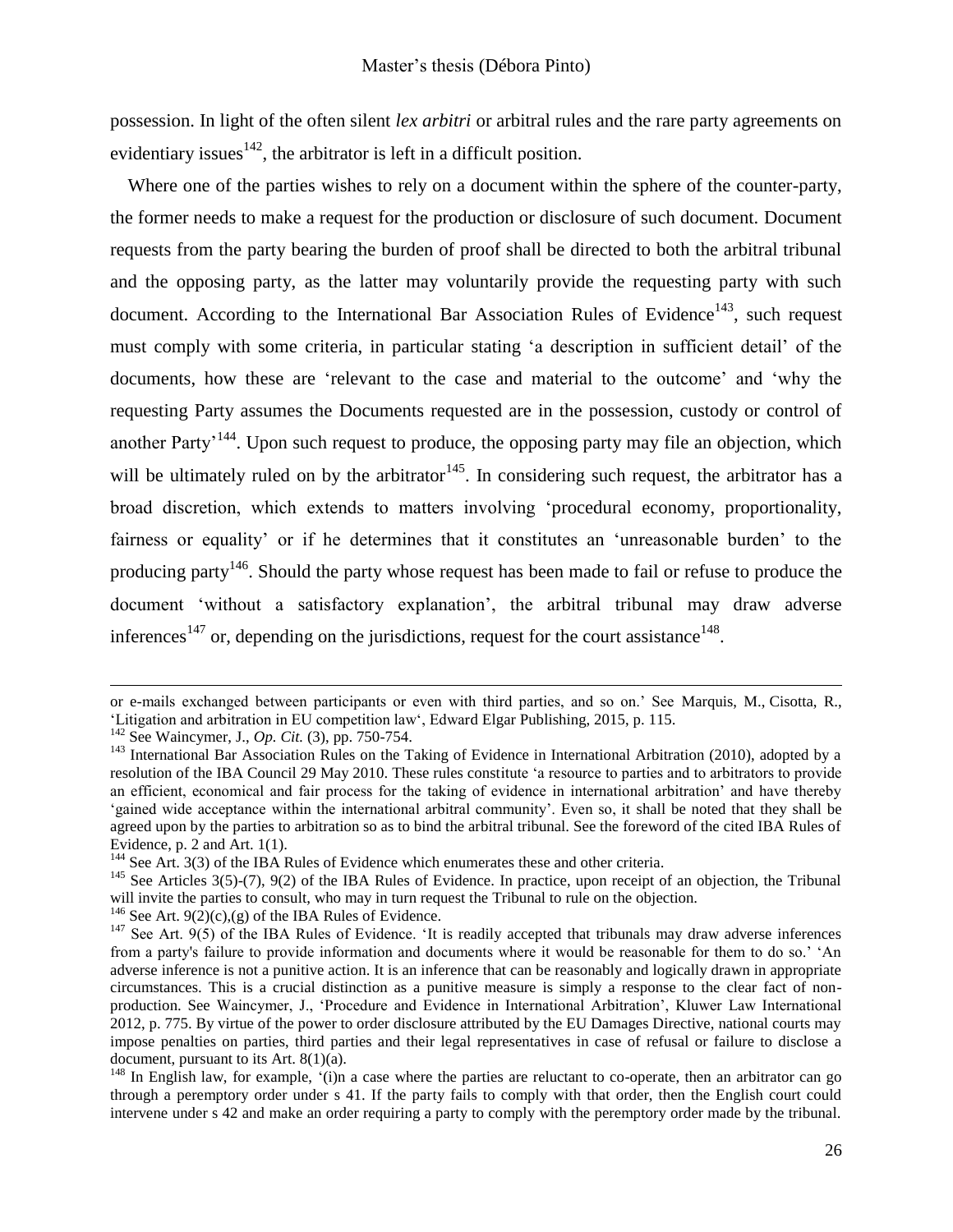A necessarily different outcome follows from a request to produce a document directed to a third party. Firstly, the powers of the arbitrator are conferred to and also limited by the parties' agreement and thus third parties are, in principle, excluded from the arbitral proceedings $149$ . Secondly, under most jurisdictions, the arbitral tribunals do not have compulsion powers over third parties<sup>150</sup>. And thirdly, the court assistance<sup>151</sup>, where possible, 'might be impractical in terms of delay and added  $cost'$ <sup>152</sup>. Consequently, and unless it is possible to establish control over the third party by the opposing party to the request to produce, the arbitrator may not draw adverse inferences against that party. There are cases where the parties have no influence over third parties<sup>153</sup> but they simply choose not to take part of the arbitral proceedings because the production of the requested documents may imply significant costs.

Where the third party in possession of relevant evidence is a competition authority, the arbitral tribunal still has no powers of compulsion. The Directive only attributed powers of ordering disclosure to national courts<sup>154</sup>, leaving arbitral tribunals with limited means in a claim for damages where no evidence is found.

It is yet to be seen how EU Member States will transpose the Directive<sup>155</sup>, namely the changes they will implement in the arbitral rules regarding the powers of the arbitrators, on the one hand, and 'existing laws providing for court support to arbitral tribunals<sup>156</sup>, on the other hand. Albeit a

-

It should be noted that s 42 does not provide the court with jurisdiction to order a discovery, but merely to order that a party complies with the arbitrator's order.' See Danov, M., *Op. Cit.* (5), p. 252.

 $14\overline{9}$  'If there is no control over the third party, there is no primary obligation in relation to document production.' See Waincymer, J., *Op. Cit.* (3), p. 880. Also, 'an arbitration agreement is concerned just with the relationships between the parties. This will prevent an arbitral tribunal from issuing orders to third parties.' See Danov, M., *Op. Cit.* (5), p. 252 and literature cited therein.

<sup>&</sup>lt;sup>150</sup> 'As a general rule, the tribunal has no power of compulsion over such persons.' See Waincymer, J., 'Procedure and Evidence in International Arbitration', Kluwer Law International 2012, p. 816.

<sup>&</sup>lt;sup>151</sup> 'The 1996 Act provides for assistance by the English court in obtaining third party evidence at the request of a party to arbitral proceedings, if arbitration hearings are held in England.' See Danov, M., 'Jurisdiction and judgments in relation to EU competition law claims', Hart Publishing Ltd., 2010, p. 253 and legislation cited therein.

<sup>&</sup>lt;sup>152</sup> See Waincymer, J., 'Procedure and Evidence in International Arbitration', Kluwer Law International 2012, p. 880.

<sup>&</sup>lt;sup>153</sup> In the case of a co-infringer, there is no incentive to participate in the arbitral proceedings and 'since EU competition law claims often involve third parties', national courts 'of the country where the seat of arbitration is located would be the natural forum that should provide assistance in obtaining evidence from the third parties in antitrust claims.' See Danov, M., *Op. Cit.* (5), p. 253.

 $154$  See Art.  $6(1)$  of the EU Damages Directive in relation to evidence included in the file of a competition authority. Art. 5(1) of the cited legal instrument also attributes powers of ordering disclosure in relation to the defendant or a third party, where, again, no reference is made to arbitrators. Notwithstanding this power regarding competition authorities, it shall be noted that courts shall only make use of it 'when that evidence cannot reasonably be obtained from another party or from a third party.' This follows from recital 29 of the Directive.

<sup>&</sup>lt;sup>155</sup> Despite in force since 26 December 2014, EU Member States only need to have it implemented by 27 December 2016, pursuant to Art. 21(1) of the referred directive.

<sup>156</sup> See Goldsmith, A., *Op. Cit.* (10), p. 35.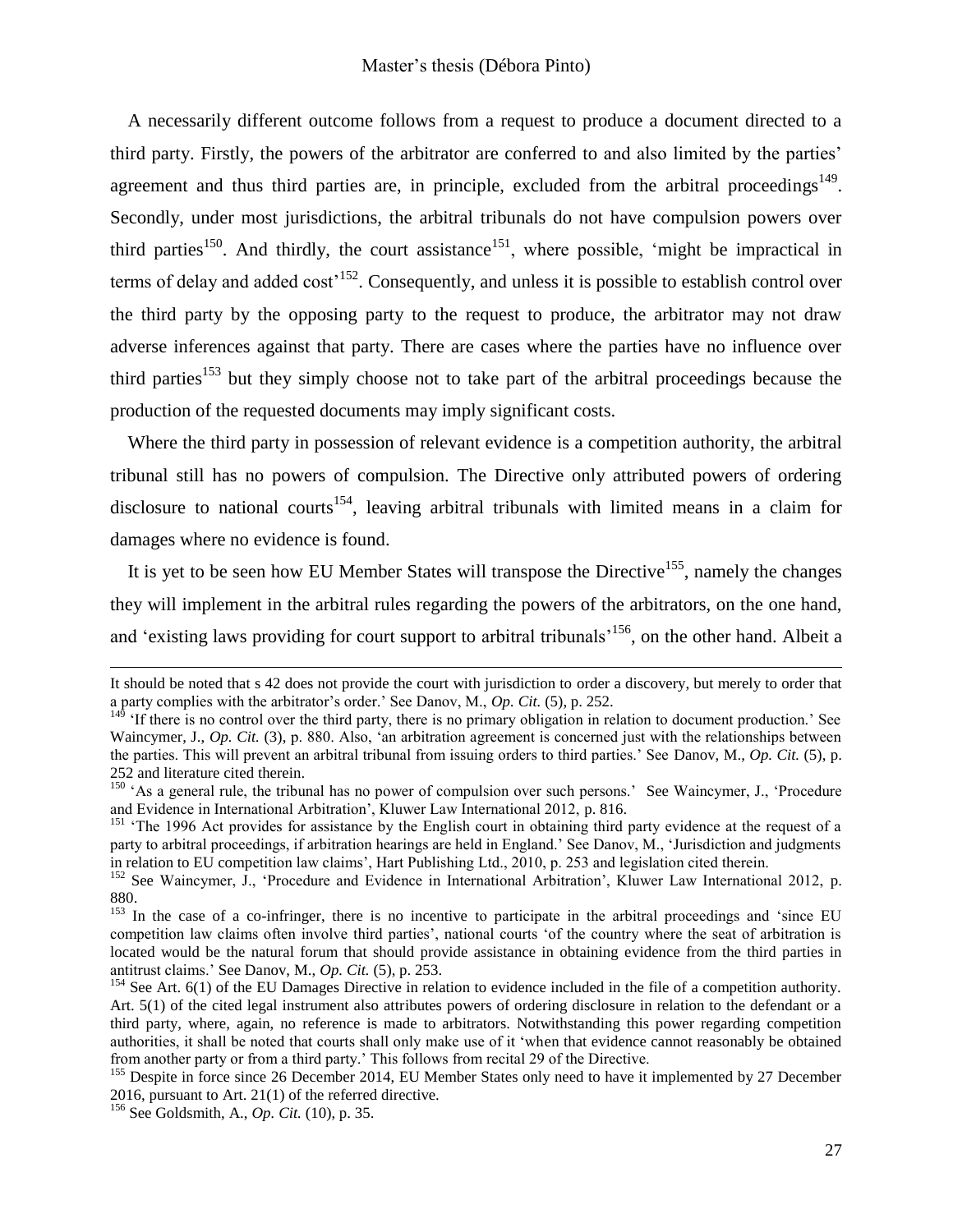purported desire for an increase in private enforcement which 'implies by definition a more pronounced role for arbitration in the private enforcement of EU competition law<sup>157</sup>, there might be less of an incentive for parties to opt for arbitration if, in practice, arbitrators lack the means of delivering a binding outcome. In practice, the Directive steps into arbitration only in relation to the suspension of the limitation period before the involved parties go to court<sup>158</sup> and to limit the amounts paid by a co-infringer previously involved in arbitration<sup>159</sup>. It thus follows from here that, even though the Directive acknowledges arbitration as part of an 'effective system of private enforcement<sup>'160</sup>, it seems that its role in the Directive is limited to arbitration as a prior consensual settlement<sup>161</sup>. As a result, the Directive itself does not attribute any novel powers to arbitrators, which are ultimately dependant on a legislative option left with the EU Member States when transposing the Directive.

## <span id="page-27-0"></span>**4.3. Referrals**

ı

#### <span id="page-27-1"></span>**4.3.1. Preliminary Rulings**

*The Court of Justice of the European Union shall have jurisdiction to give preliminary rulings concerning: (a) the interpretation of the Treaties; (b) the validity and interpretation of acts of the institutions, bodies, offices or agencies of the Union;*

Where such a question is raised before any court or tribunal of a Member State, that *court or tribunal may, if it considers that a decision on the question is necessary to enable it to give judgment, request the Court to give a ruling thereon. Where any such question is raised in a case pending before a court or tribunal of a Member State against whose* 

<sup>&</sup>lt;sup>157</sup> See Blanke, G., 'Part VI Arbitration, 29 EU Competition Arbitration' in Blanco, O. L., 'EU Competition Procedure (3rd Edition)', Oxford Competition Law, 2013, 29.10.

<sup>&</sup>lt;sup>158</sup> See Art. 18(1) of the EU Damages Directive.

<sup>&</sup>lt;sup>159</sup> See Art. 19(4) and recital 48 of the EU Damages Directiv.

<sup>&</sup>lt;sup>160</sup> See recital 5 of the EU Damages Directive.

<sup>&</sup>lt;sup>161</sup> This is arguably an appropriate definition. Even if it is generally accepted that arbitration is a consent-based jurisdiction, it is the arbitral tribunal who adjudicates the case. The concept of "consensual settlement" may wrongly imply what is a rare outcome in arbitration, namely a consent award. This is reserved to the cases where a settlement agreement is achieved during the proceedings and embodies the form of a consent award. For further reading, see Blackaby, N., Partasides, C., et al., 'Redfern and Hunter on International Arbitration (Sixth Edition)', 6<sup>th</sup> edition, Kluwer Law International, Oxford University Press, 9.34.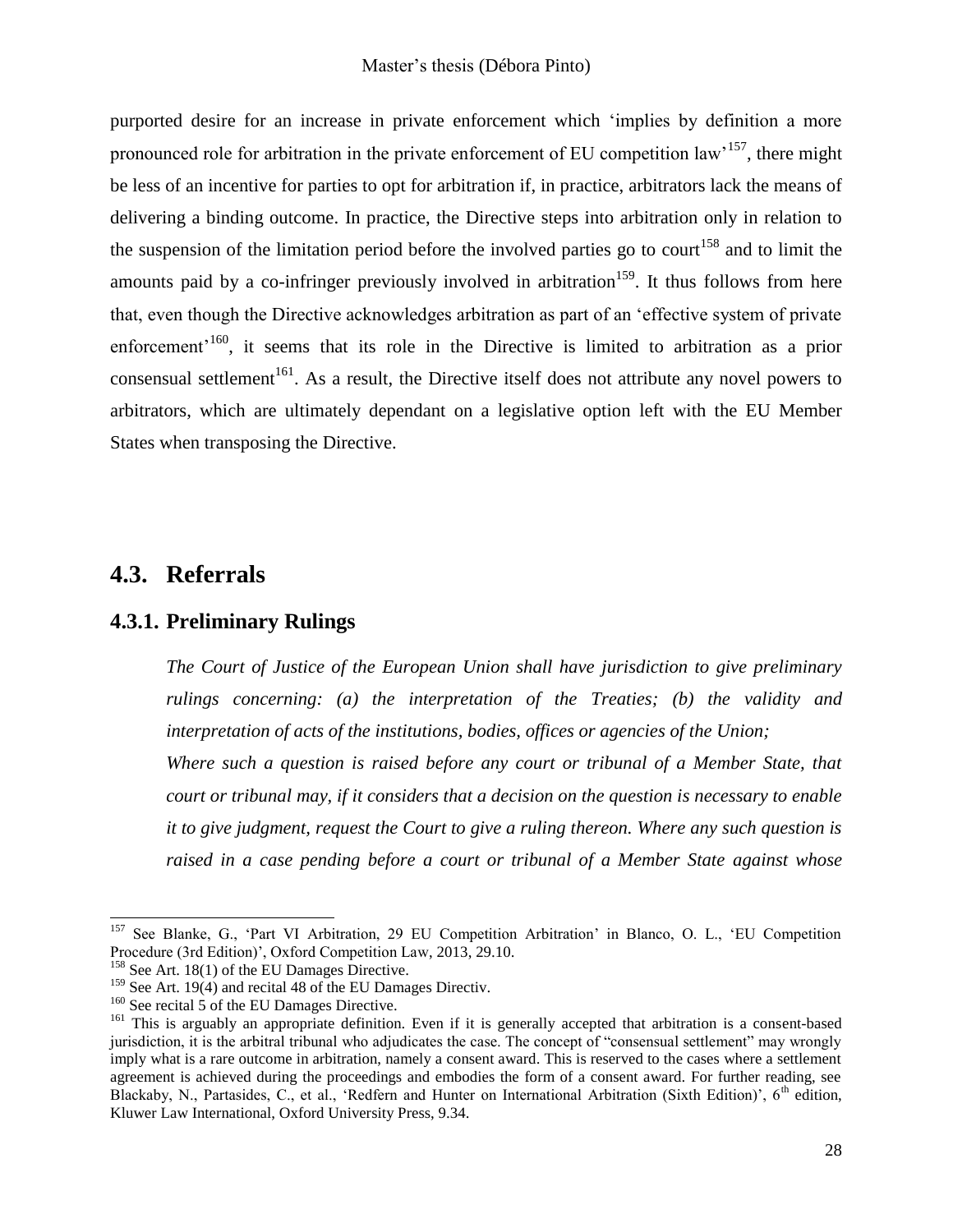*decisions there is no judicial remedy under national law, that court or tribunal shall bring the matter before the Court. (…)<sup>162</sup>*

It follows from the cited provision that a "court or a tribunal of a Member State" may, and in some instances shall, refer certain questions to the CJEU. If a national court is faced with the applicability of Art. 101(3) of the TFEU, for example, it may turn to the CJEU so as to preserve the uniformity of EU law as a whole<sup>163</sup>.

In principle, this power does not extend to arbitral tribunals, by virtue of the *Nordsee case<sup>164</sup>* whereby the CJEU considered that an arbitral tribunal is not a "court or tribunal of a Member State" within the meaning of Art. 267 of the TFEU $<sup>165</sup>$ . As previously argued, several are the</sup> constraints that prevent arbitral tribunals from submitting preliminary rulings to the CJEU, namely the fact that they are not bound by a duty of loyal cooperation, as well as these are not part of a national legal order, let alone an EU Member State.

Despite 'a gradual softening of the Court of Justice's position on this matter', this tends to be more directed to investment arbitration. The compromise adopted by the CJEU amounts to the enumeration of factors which would allow an arbitral tribunal to submit a preliminary ruling to the CJEU. However, these factors seem not to qualify most of the arbitral tribunals under international commercial arbitration and were enumerated by Basedow as including questions such as:

*(1) whether the body is established by law; (2) whether it is permanent; (3) whether its jurisdiction is compulsory; (4) whether its procedure is inter partes; (5) whether it applies rules of law; and (6) whether it is independent.<sup>166</sup>*

<sup>&</sup>lt;sup>162</sup> See Art. 267 of the TFEU.

<sup>&</sup>lt;sup>163</sup> 'This mechanism is set to preserve the EU character of the law established by the Treaties and "has the object of ensuring that in all circumstances this law is the same in all States of the [EU ]."' See Danov, M., 'Jurisdiction and judgments in relation to EU competition law claims', Hart Publishing Ltd., 2010, p. 254 and case law cited therein. <sup>164</sup> Case C-102/81 Nordsee Deutsche Hochseefischerei GmbH v Reederei Mond Hochseefischerei Nordstern AG &

Co. KG and Reederei Friedrich Busse Hochseefischerei Nordstern AG & Co. KG [1982] ECR 1095.

<sup>&</sup>lt;sup>165</sup> 'An arbitrator who is called upon to decide a dispute between the parties to a contract under a clause inserted in that contract is not to be considered as a "court or tribunal of a member state" within the meaning of article 177 of the treaty where the contracting parties are under no obligation, in law or in fact, to refer their disputes to arbitration and where the public authorities in the Member State concerned are not involved in the decision to opt for arbitration and are not called upon to intervene automatically in the proceedings before the arbitrator.' See Case C-102/81 Nordsee Deutsche Hochseefischerei GmbH v Reederei Mond Hochseefischerei Nordstern AG & Co. KG and Reederei Friedrich Busse Hochseefischerei Nordstern AG & Co. KG [1982] ECR 1095, p. 1095.

<sup>&</sup>lt;sup>166</sup> See Basedow, J., 'EU Law in International Arbitration: Referrals to the European Court of Justice', Journal of International Arbitration, Vol. 32, No. 4, 2015, p. 371 and case law cited therein.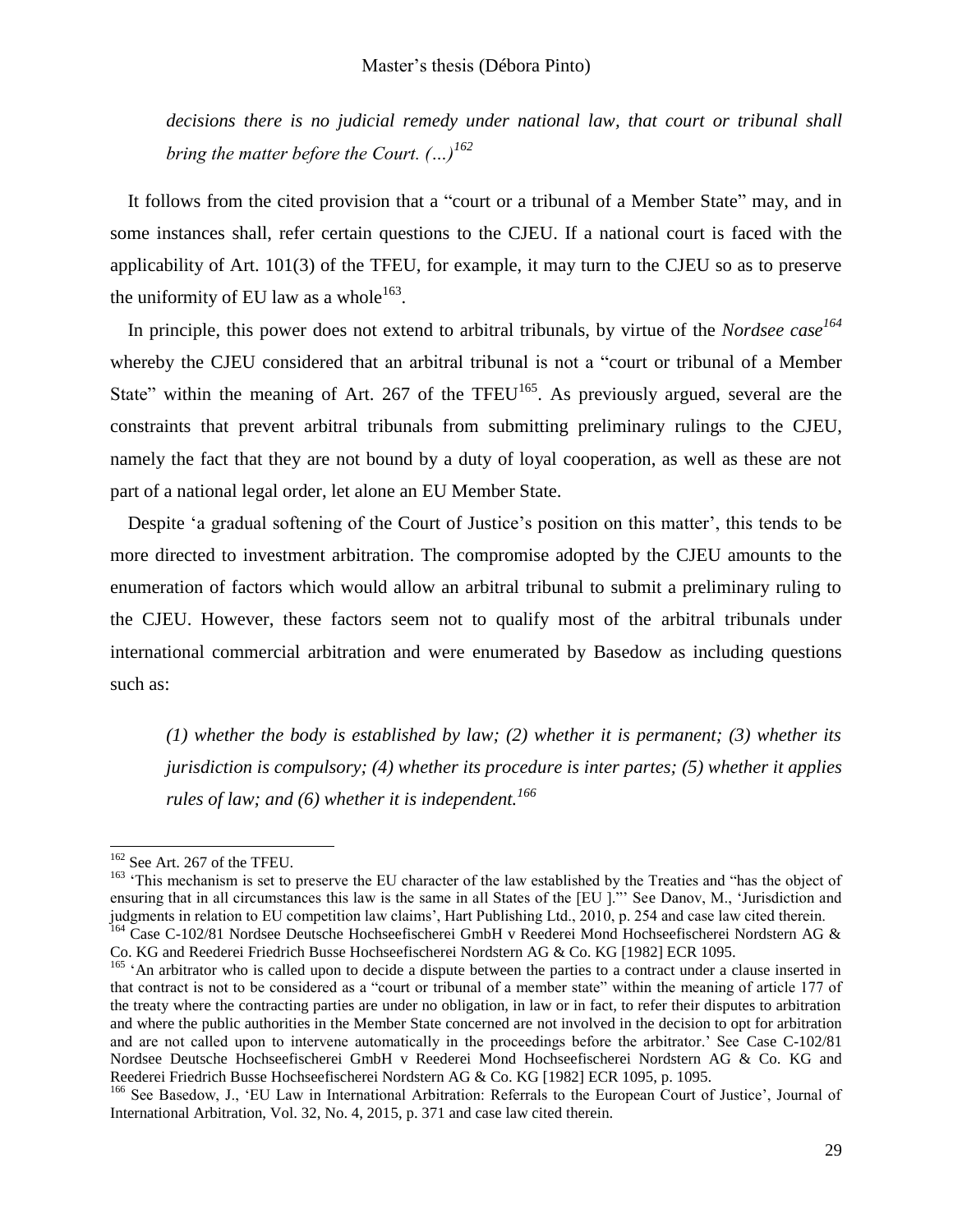While denying this mechanism to arbitrators may have adverse implications in the desired uniformity of EU law<sup>167</sup>, the parties accept the risk of having an award vacated or nonenforceable when opting for arbitration over courts. As a matter of fact, they may be against a referral to the CJEU as this implies additional costs and time<sup>168</sup>, not to mention the disclosure of facts which would otherwise be covered by the veil of confidentiality of the arbitral proceedings.

Even if arbitration has party autonomy as its founding principle, there is a chance that parties may not be aware of the applicability of EU Competition Law or may not attribute enough importance to it so as to select the arbitrators according to their expertise in this field<sup>169</sup>. Regardless of this, 'EU law is complex and growing fast', as well as 'many provisions show traces of difficult political compromises: vagueness, contradictions, gaps'<sup>170</sup> which means that, even judges sometimes lack the experience when dealing with Articles 101 or 102 of the TFEU<sup>171</sup>. As such, it might be unreasonable to expect arbitrators to know all the applicable law, especially in view of very limited institutional support.

In addition to this, the principle of finality of arbitral awards precludes parties from challenging the arbitral award based on the merits of the case<sup>172</sup> which may pose serious concerns to the aimed uniformity of EU law. In this context, the Commission's assistance may be of limited relevance in view of its informality<sup>173</sup>, especially when confronted with a binding interpretation of the CJEU.

 $167$  'The fundamental aim of the preliminary reference procedure, which is to ensure the uniform application of EC (EU) law, was at stake and it may be said that, by concluding that an arbitrator is not to be considered a 'court or tribunal of a Member State', the Court decided to run the risk of undermining that system.' See Cisotta, R., 'Chapter 11: Some considerations on arbitrability of competition law disputes and powers and duties of arbitrators in applying EU competition law' in Marquis, M., Cisotta, R., 'Litigation and arbitration in EU competition law', Edward Elgar Publishing, 2015, p. 245. 'More generally, it is difficult to see why arbitrators who are expected to apply provisions of EU law should not have also the right, ex officio or upon the motion of a party, to seek the help of the ECJ'. See Benedettelli, M. V., *Op. Cit.* (37), pp. 615-616.

<sup>&</sup>lt;sup>168</sup> 'Both the parties and the arbitrators will usually be deterred from a referral to the Court of Justice by the expectation that the referral procedure will cause a delay of up to two years in the overall proceedings.' See Basedow, J., *Op. Cit.* (163), p. 367.

<sup>&</sup>lt;sup>169</sup> In other cases, 'the intent of the parties in submitting a dispute to arbitrators could be precisely to circumvent that kind of legislation.' See See Cisotta, R., 'Chapter 11: Some considerations on arbitrability of competition law disputes and powers and duties of arbitrators in applying EU competition law' in Marquis, M., Cisotta, R., 'Litigation and arbitration in EU competition law', Edward Elgar Publishing, 2015, p. 245.

<sup>170</sup> See Basedow, J., *Op. Cit.* (163), p. 367.

<sup>171</sup> See Danov, M., *Op. Cit.* (5), p. 285.

 $172$  'Indeed, most institutional rules provide unequivocally that an arbitral award is final and binding.' See Blackaby, N., Partasides, C., et al., 'Redfern and Hunter on International Arbitration (Sixth Edition)', 6<sup>th</sup> edition, Kluwer Law International, Oxford University Press, 10.02.

<sup>173</sup> Goldsmith, A., *Op. Cit.* (10), p. 35.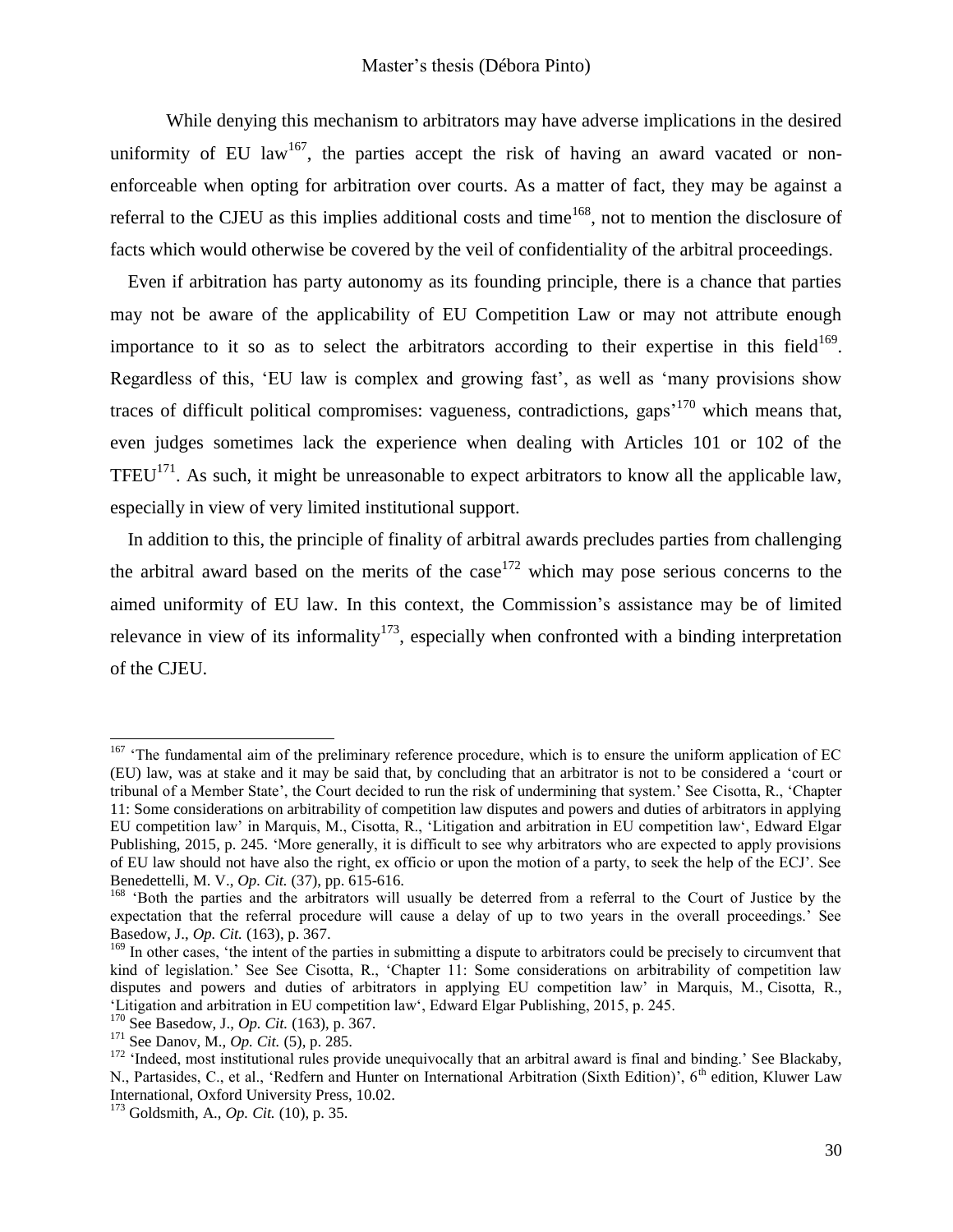#### <span id="page-30-0"></span>**4.3.2. Court Assistance**

The assistance of national courts may figure as an alternative in view of the preclusion of the arbitral tribunals from the right to submit preliminary rulings to the CJEU. As a matter of fact, this was the solution presented by the CJEU in the context of the *Nordsee case* while denying access to the direct referral to it, which reads as follows:

*(…) if questions of Community law are raised in an arbitration resorted to by agreement the ordinary courts may be called upon to examine them (either) in the context of their collaboration with arbitration tribunals, in particular in order to assist them in certain procedural matters or to interpret the law applicable (…)*

*It is for those national courts and tribunals to ascertain whether it is necessary for them to make a reference to the Court under Article 177 of the Treaty in order to obtain the interpretation or assessment of the validity of provisions of Community law which they may need to apply when exercising such auxiliary or supervisory functions. 174*

Depending on the jurisdictions, it might be open to arbitrators to request the assistance of national courts, provided that the seat of arbitration is within an EU Member State. Arbitral tribunals seated in a third country are thereby precluded from this assistance which may undermine the EU common market, in light of the arbitration's detachment from a particular jurisdiction. Nonetheless, the referral to the CJEU for an interpretative ruling still lies within the national court's discretion<sup>175</sup>.

In some jurisdictions, national court's support may still be important in the context of *evidence gathering*<sup>176</sup>, in view of the referred limited powers of arbitrators. However, in line of what was previously argued, this 'might be impractical in terms of delay and added cost'<sup>177</sup>.

 $174$  Case C-102/81 Nordsee Deutsche Hochseefischerei GmbH v Reederei Mond Hochseefischerei Nordstern AG & Co. KG and Reederei Friedrich Busse Hochseefischerei Nordstern AG & Co. KG [1982] ECR 1095, paras 14-15.

<sup>&</sup>lt;sup>175</sup> Benedettelli refers to this as 'an intermediate solution  $(...)$  by giving to the arbitral tribunal the power to refer questions of EU law to State courts, who would then be in charge of deciding whether or not the question satisfies the requirements for a preliminary ruling under Article 267 TFEU (also in light of the *acte clair* doctrine) and, if the assessment is positive, send the question to the ECJ.' See Benedettelli, M. V., *Op. Cit.* (37), p. 616.

<sup>176</sup> Goldsmith, A., *Op. Cit.* (10), p. 35.

<sup>177</sup> See Waincymer, J., *Op. Cit.* (3), p. 880.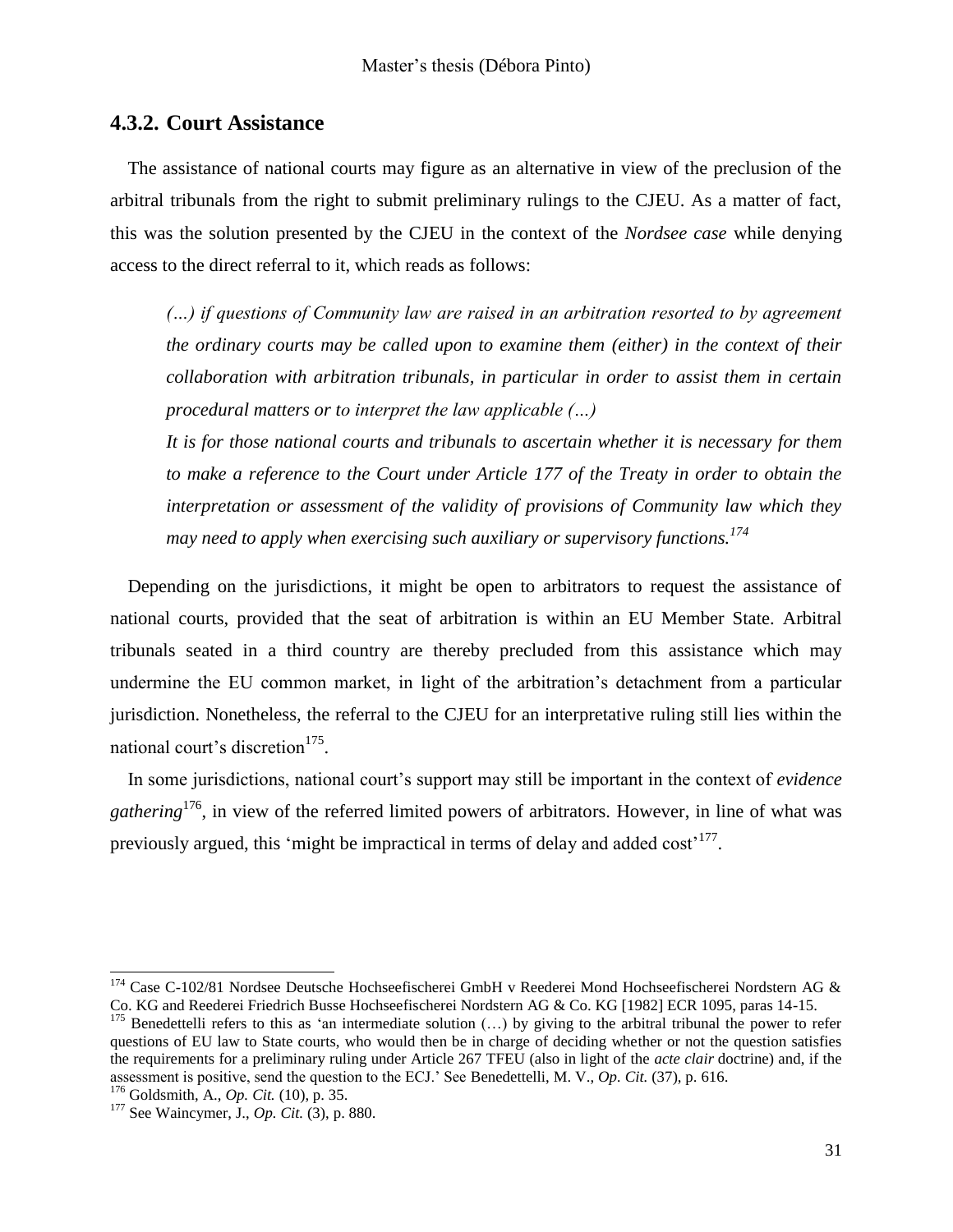### <span id="page-31-0"></span>**4.3.3. Review**

ı

*(…) if questions of Community law are raised in an arbitration resorted to by agreement the ordinary courts may be called upon to examine them (either) (…) in the course of a review of an arbitration award — which may be more or less extensive depending on the circumstances — and which they may be required to effect in case of an appeal or objection, in proceedings for leave to issue execution or by any other method of recourse available under the relevant national legislation (…) 178*

It is widely accepted that 'an arbitral award is final and binding<sup>, 179</sup>, which means it can be challenged before national courts on very limited grounds<sup>180</sup>. Typically these grounds entail the breach of public policy or the inarbitrability of the subject matter, either before the national courts of the seat of arbitration or the national courts before which enforcement is sought  $181$ .

In light of the well-established arbitrability of EU Competition Law and taking into account the fact that Articles 101 and 102 of the TFEU are part of public policy<sup>182</sup>, it is imperative to analyse the level of judicial review of the arbitral award applying those provisions. Given the fact that this remains unclear, it urges to distinguish between domestic and international public policy<sup>183</sup>. As earlier pointed out, 'national courts have not engaged in a thorough consideration of the issue' and thus the only reference seems to be the *Tensacciai case<sup>184</sup>* before the Swiss Federal Court whereby it was stated that EU Competition Law 'cannot be conceived as part of a transnational public policy<sup>, 185</sup>.

 $178$  Case C-102/81 Nordsee Deutsche Hochseefischerei GmbH v Reederei Mond Hochseefischerei Nordstern AG & Co. KG and Reederei Friedrich Busse Hochseefischerei Nordstern AG & Co. KG [1982] ECR 1095, paras 14-15.

 $179$  See Blackaby, N., Partasides, C., et al., 'Redfern and Hunter on International Arbitration (Sixth Edition)', 6<sup>th</sup> edition, Kluwer Law International, Oxford University Press, 10.02.

 $180$  '(W)hilst it may be possible to challenge an arbitral award, the available options are likely to be limited—and intentionally so.' See Blackaby, N., Partasides, C., et al., 'Redfern and Hunter on International Arbitration (Sixth Edition)',  $6<sup>th</sup>$  edition, Kluwer Law International, Oxford University Press, 10.03.

<sup>&</sup>lt;sup>181</sup> See Articles V(1)(e), (2) of the New York Convention and  $36(1)(a)(v)$ , (b) of the UNCITRAL Model Law.

<sup>&</sup>lt;sup>182</sup> 'Increasingly important for arbitrations with a seat within the European Union is the notion of "EU public policy".' See Blackaby, N., Partasides, C., et al., 'Redfern and Hunter on International Arbitration (Sixth Edition)', 6<sup>th</sup> edition, Kluwer Law International, Oxford University Press, 10.86.

<sup>&</sup>lt;sup>183</sup> See Biagioni, G., 'Chapter 13: Review by national courts of arbitral awards dealing with EU competition law' in Marquis, M., Cisotta, R., 'Litigation and arbitration in EU competition law', Edward Elgar Publishing, 2015, p. 289. <sup>184</sup> *Tensacciai S.p.A. v. Freyssinet Terra Armata S.r.l.* 4P.278/2005, 24 ASA Bull 550 (2006).

<sup>&</sup>lt;sup>185</sup> See Biagioni, G., 'Chapter 13: Review by national courts of arbitral awards dealing with EU competition law' in Marquis, M., Cisotta, R., 'Litigation and arbitration in EU competition law', Edward Elgar Publishing, 2015, pp. 290-291.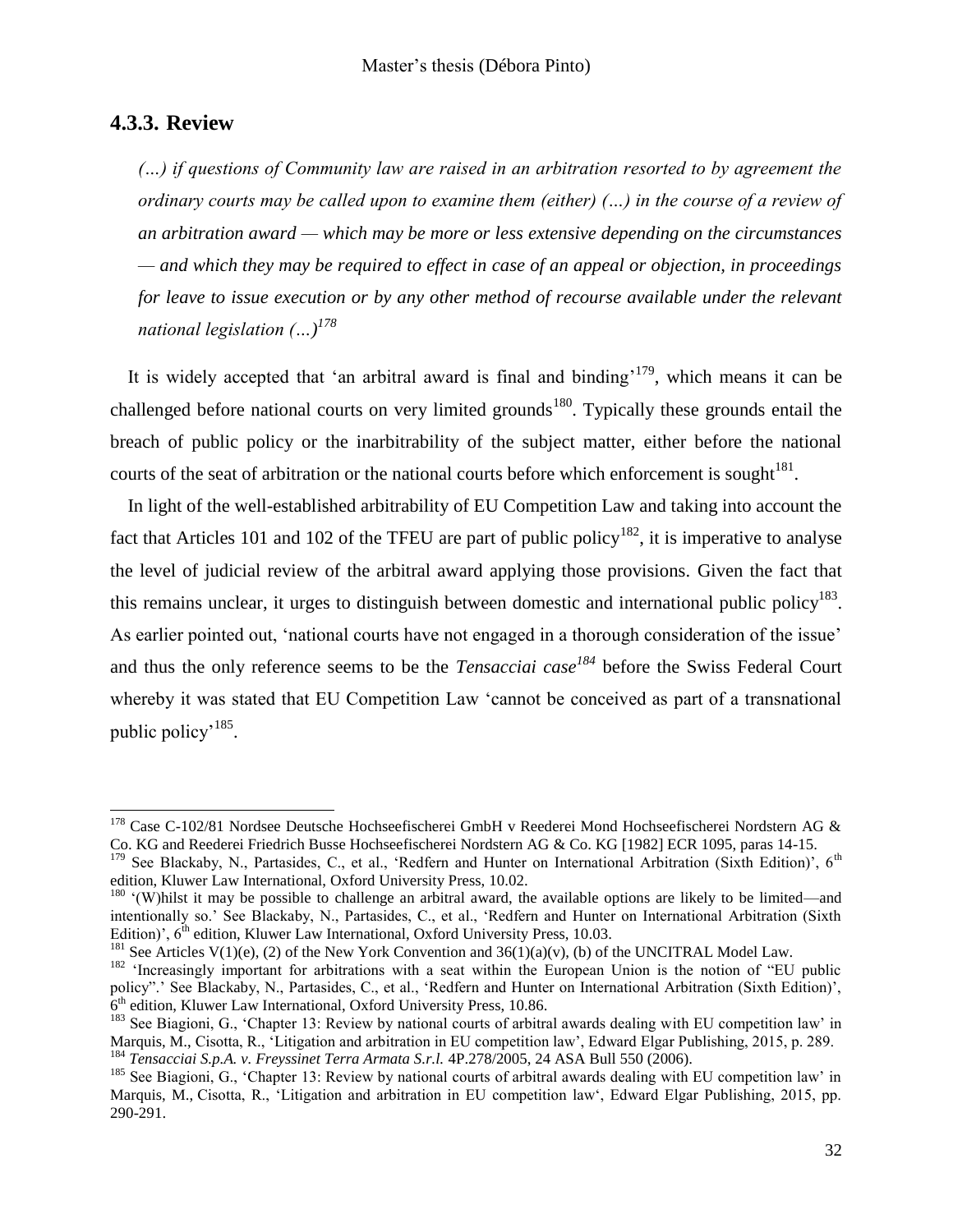The threshold is higher in the context of international public policy when compared to the domestic public policy, from the perspective of the party seeking the annulment or nonenforcement of the arbitral award. In other words, an arbitral award can be challenged 'only in exceptional circumstances where (the arbitral award) embodies a flagrant violation of fundamental principles of international public policy<sup>, 186</sup>. If one were to consider EU Competition Law as part of the domestic public policy, it may be argued that, as an international arbitral award is intended to apply in international settings<sup>187</sup>, it makes no sense to apply the domestic public policy of a particular State. On the other hand, Articles 101 and 102 of the TFEU tend to be embodied in national legal orders of EU Member States and, even if these provisions may be part of domestic public policy, they are applicable where trade between EU Member States is affected. Therefore, a limited review is to be established.

<sup>&</sup>lt;sup>186</sup> See Biagioni, G., 'Chapter 13: Review by national courts of arbitral awards dealing with EU competition law' in Marquis, M., Cisotta, R., 'Litigation and arbitration in EU competition law', Edward Elgar Publishing, 2015, p. 291. '(T)he narrower category of international public policy (*ordre public externe*, or *ordre public international*) is confined to the violation of really fundamental conceptions of the legal order in the country concerned.' See Blackaby, N., Partasides, C., et al., 'Redfern and Hunter on International Arbitration (Sixth Edition)',  $6<sup>th</sup>$  edition, Kluwer Law International, Oxford University Press, 10.87.

 $187$  See Biagioni, G., 'Chapter 13: Review by national courts of arbitral awards dealing with EU competition law' in Marquis, M., Cisotta, R., 'Litigation and arbitration in EU competition law', Edward Elgar Publishing, 2015, p. 293.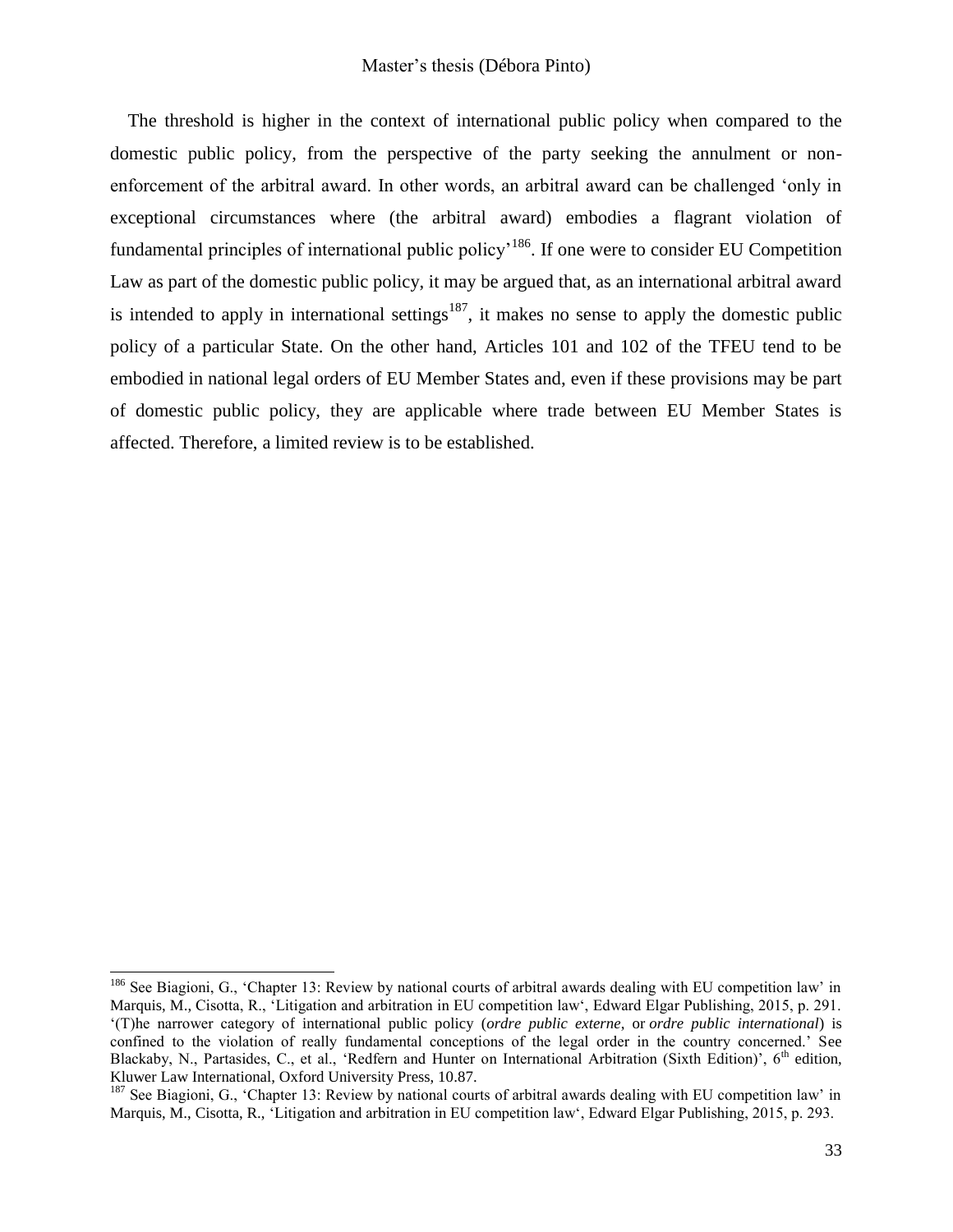## <span id="page-33-0"></span>**5. Conclusions**

The purported rise in private enforcement of EU Competition Law, read in conjunction with the decentralisation and direct applicability of Articles 101 and 102 of the TFEU, implies a rise in arbitration in view of its popularity among business actors. In light of the well-established arbitrability of EU Competition Law, the issue no longer resides on whether a claim or a defence based on EU Competition Law may be subject to arbitration but on the role of the arbitrator in dealing with such matters, especially given the lack of support by the EU institutions.

Unlike in the past, arbitrators are now believed to be well-prepared in applying EU Competition Law, not to mention an inherent duty to render an enforceable award which further translates into a duty to apply matters of public policy. After the *Eco Swiss case*, the CJEU stated that Art. 101 of the TFEU is part of public policy. However, matters of public policy shall be interpreted in combination with the consensual nature of arbitration, which means that its relevance in the discussion of the applicable law governing the arbitrability shall be limited to the jurisdictions with a territorial connection to the seat of arbitration. This seems to be the better view in light of the characteristic detachment of arbitration from a national legal order, let alone an EU Member State, while preventing parties from taking advantage of party autonomy as a means of circumventing the application of EU Competition Law where it should be applicable.

Regarding the cases where arbitration takes place in a third country and thus EU Competition Law is not embedded in the domestic legal system of the seat, or where the *lex causae* is not the law of an EU Member State, the proper functioning of the internal market may still be at stake. In this context, Articles 101 and 102 of the TFEU are applicable provided a significant effect on trade between EU Member States is to be established. As a matter of fact, this is a condition for their applicability so as to ensure that competition is not distorted within the EU.

In light of the inconsistent jurisprudence in relation to the jurisdiction *ratione materiae* of arbitral tribunals in relation to EU Competition Law claims, it would be prudent to include an express reference to claims involving EU Competition Law in the arbitration clause. On the other hand, where EU Competition Law arises as a defence in the context of arbitration, the issue no longer resides on the arbitration agreement but on the ability of the arbitrator to apply these provisions. The possibility of parties choosing arbitrators may figure as an advantage, especially in a field where technical considerations are predominant. In any instance and provided that EU Competition Law is applicable, not only is the arbitrator bound to apply these provisions, as he is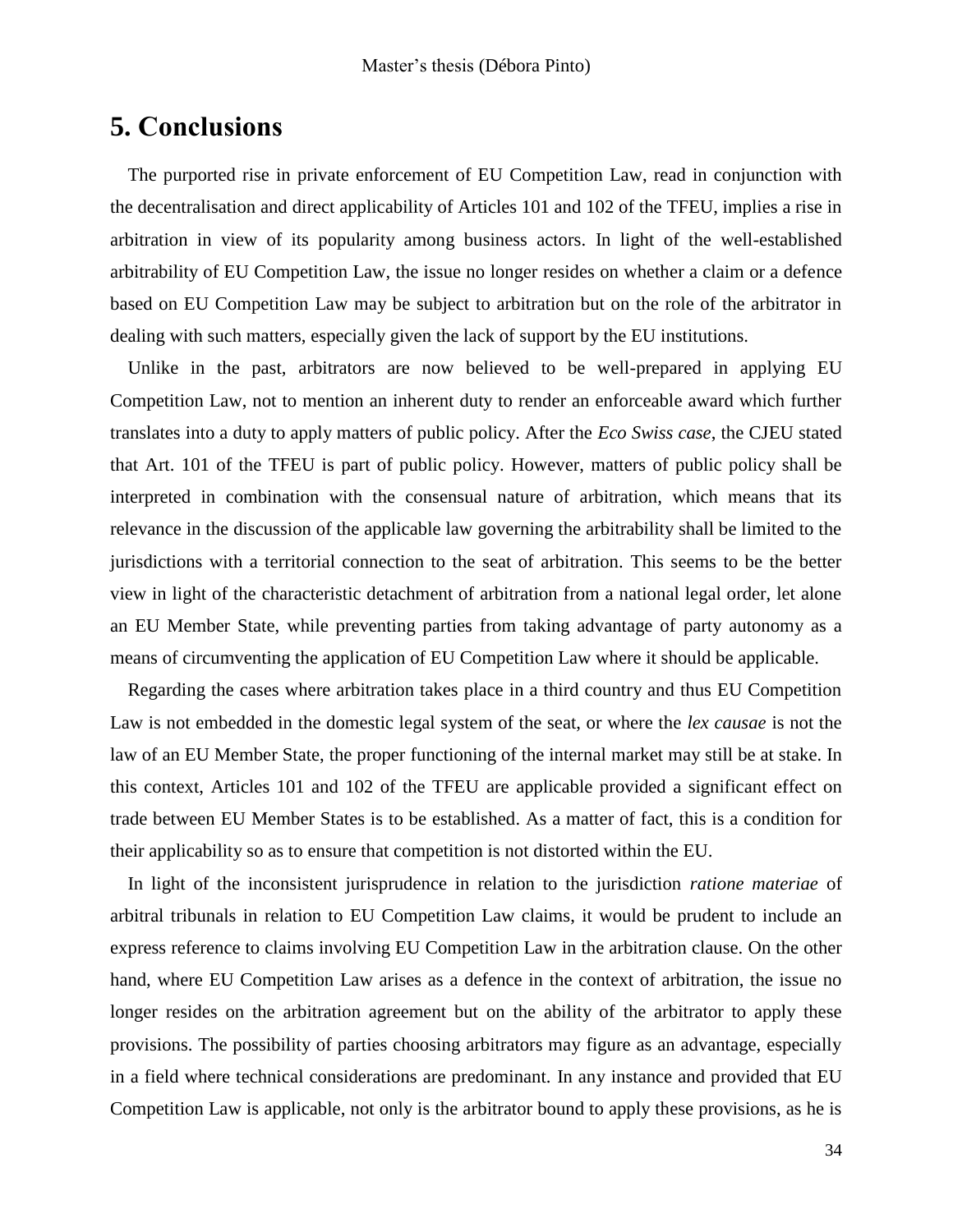expected to do so. This solution prevents the recourse to arbitration as a potential forum to circumvent the law.

Another concern is the potential concurrence of proceedings between arbitral tribunals, on the one hand, and investigations being carried out by the Commission, or the national courts, on the other hand. If it is true that the Commission is *better equipped*, as well as it benefits from privileged access to evidence, parties to arbitration accept the risk of having an unenforceable award when they resort to arbitration and thus the arbitrator shall refrain from staying the proceedings. A similar solution is to be adopted when the same or identical dispute is also submitted to the national courts. In particular, the principle of competence-competence empowers the arbitrator to decide on its own jurisdiction, as well as the court shall refer the parties to arbitration, provided that the arbitration agreement is not invalid *lato sensu*. In principle, this prevents the over-enforcement of EU Competition Law, as purported by the Directive, and is compliant with party autonomy.

After the landmark *Nordsee case*, the CJEU rejected the view that an arbitral tribunal is a "court or tribunal of a Member State" in the meaning of the current Art. 267 of the TFEU which means that arbitrators are not under a duty of loyal cooperation, nor do they benefit from the support of the EU institutions. Further, the fact that arbitral tribunals are a neutral forum implies that they cannot be associated with any country, let alone an EU Member State. This not only impacts in the competition authorities' interventions as *amicii curiae*, as it has an impact on the probative value of their decisions regarding an infringement of EU Competition Law, usually referred to as follow-on claims in the context of arbitration.

If it is true that party autonomy sets the framework of the arbitrator, it is also true that the latter has wide discretion within that framework in relation to evidence. Nonetheless, being a private adjudicator, he has no powers of compulsion over third parties, including competition authorities, which limits the scope of the Directive in its purported full effectiveness and uniformity of EU Competition Law.

Not only do arbitral tribunals lack assistance from the competition authorities, but also from the CJEU and, in some jurisdictions, from the national courts. This may reflect in the ability of the arbitrators of delivering a binding award, which may ultimately render all the efforts and costs useless if it is later subject to judicial review in an EU Member State.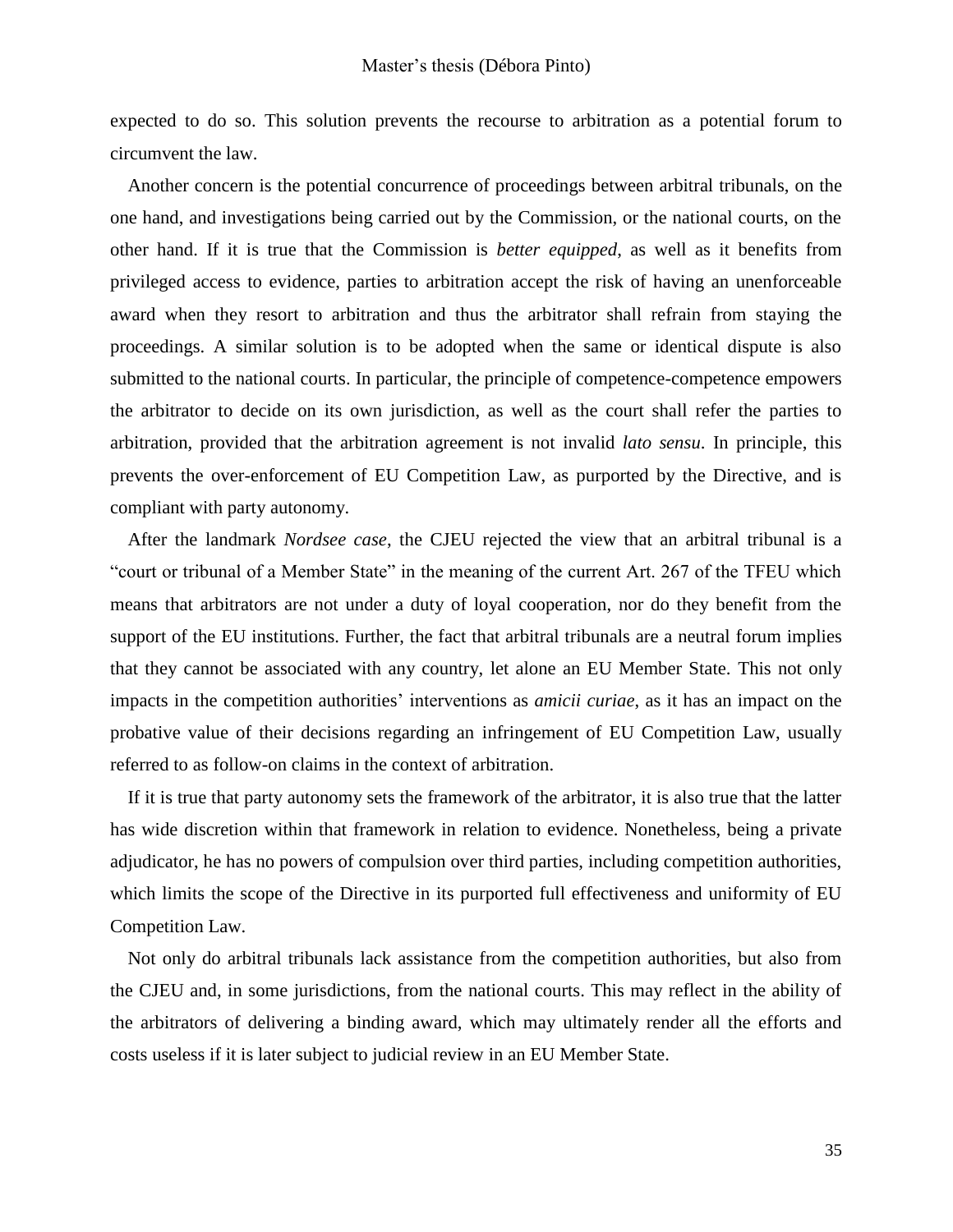In light of these considerations, it seems that the Directive, while acknowledging the role of arbitration in the context of private enforcement, does not attribute significant powers to arbitrators so as to comply with the full effectiveness and uniformity of EU Competition Law. Even if it is ultimately a political option left with EU Member States when transposing the Directive, the European legislator missed the chance of clarifying the role of arbitrators in the Regulation. Against this legal framework and given the characteristics of arbitration, the Modernisation Process does not seem to have brought much novelty in the context of arbitration as a forum of solving disputes involving EU Competition Law.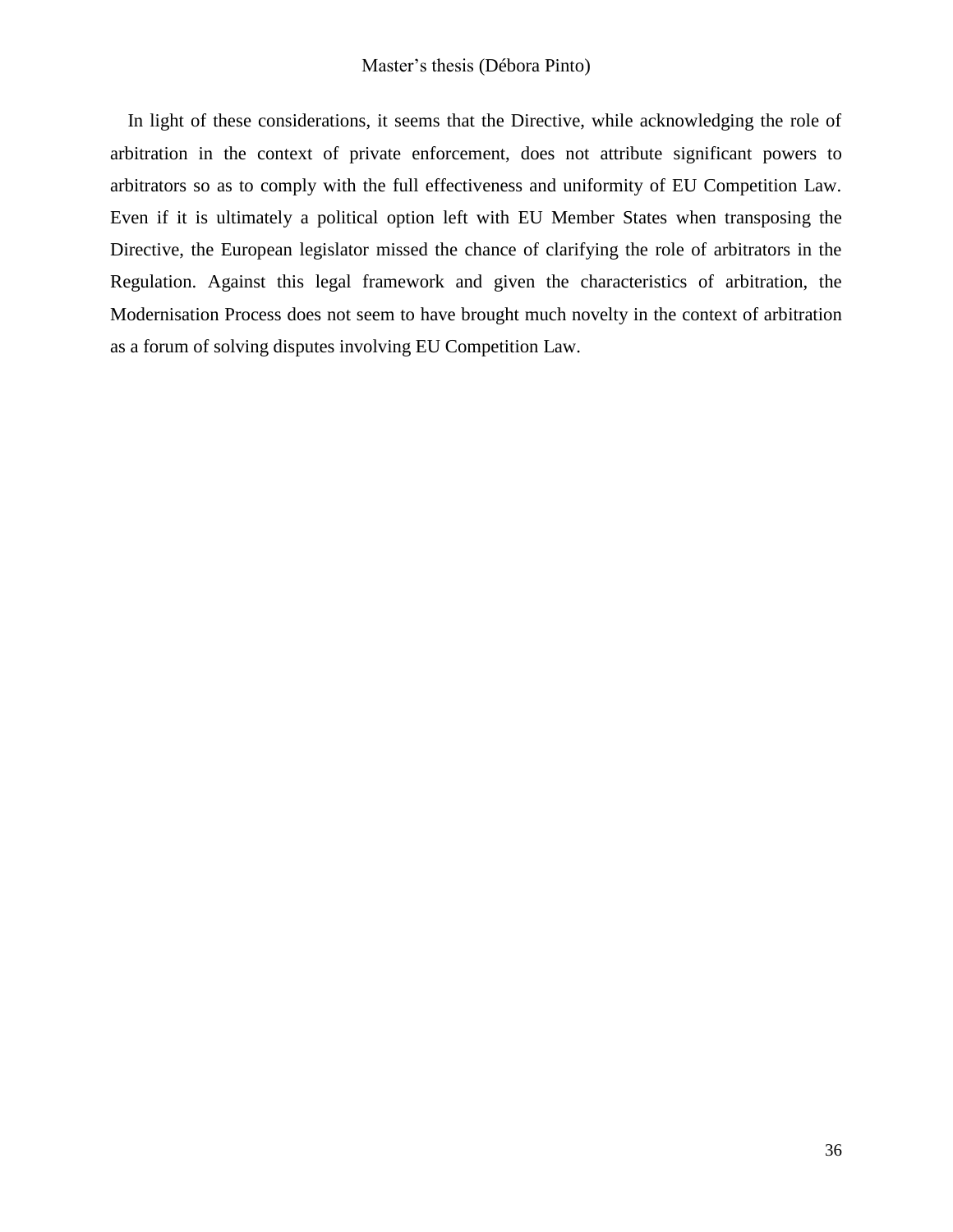# <span id="page-36-0"></span>**Bibliography**

### **Books**

- Born, G. B., 'International Commercial Arbitration' (Second Edition), Kluwer Law International, Wolters Kluwer, 2014;
- Bucan Gutta, D. N., 'The Enforcement of EU Competition Rules by Civil Law', MAKLU-Uitgevers, 2014;
- Danov, M., 'Jurisdiction and judgments in relation to EU competition law claims' (First Edition), Hart Publishing Ltd., Studies in Private International Law, 2010;
- Davis, P., Lianos, I., Nebbia, P., 'Damages Claims for the Infringement of EU Competition Law', Oxford University Press, 2015;
- Landolt, P., 'Modernised EC Competition Law in International Arbitration', Kluwer Law International, Wolters Kluwer Law & Business, 2006;
- Lew, J., Mistelis, L., Kröll, S., '*Comparative International Commercial Arbitration'*, Kluwer Law International, 2003;
- Komninos, A., *'*EC private antitrust enforcement: decentralised application of EC competition law by national courts', Oxford and Portland/ Oregon, Hart Publishing Ltd. , 2008;
- Marquis, M., Cisotta, R., 'Litigation and arbitration in EU competition law', Edward Elgar Publishing, 2015;
- Moses, M. L., 'The Principles and Practice of International Commercial Arbitration', Cambridge University Press, 2008;
- Parret, L., 'Side effects of the modernisation of EU competition law: modernisation of EU competition law as a challenge to the enforcement system of EU competition law and EU law in general', Wolf Legal Publishers, 2011;
- Blackaby, N., Partasides, C., et al., 'Redfern and Hunter on International Arbitration (Sixth Edition)', 6<sup>th</sup> Edition, Kluwer Law International, Oxford University Press 2015;
- Waincymer, J., 'Procedure and Evidence in International Arbitration', Kluwer Law International 2012;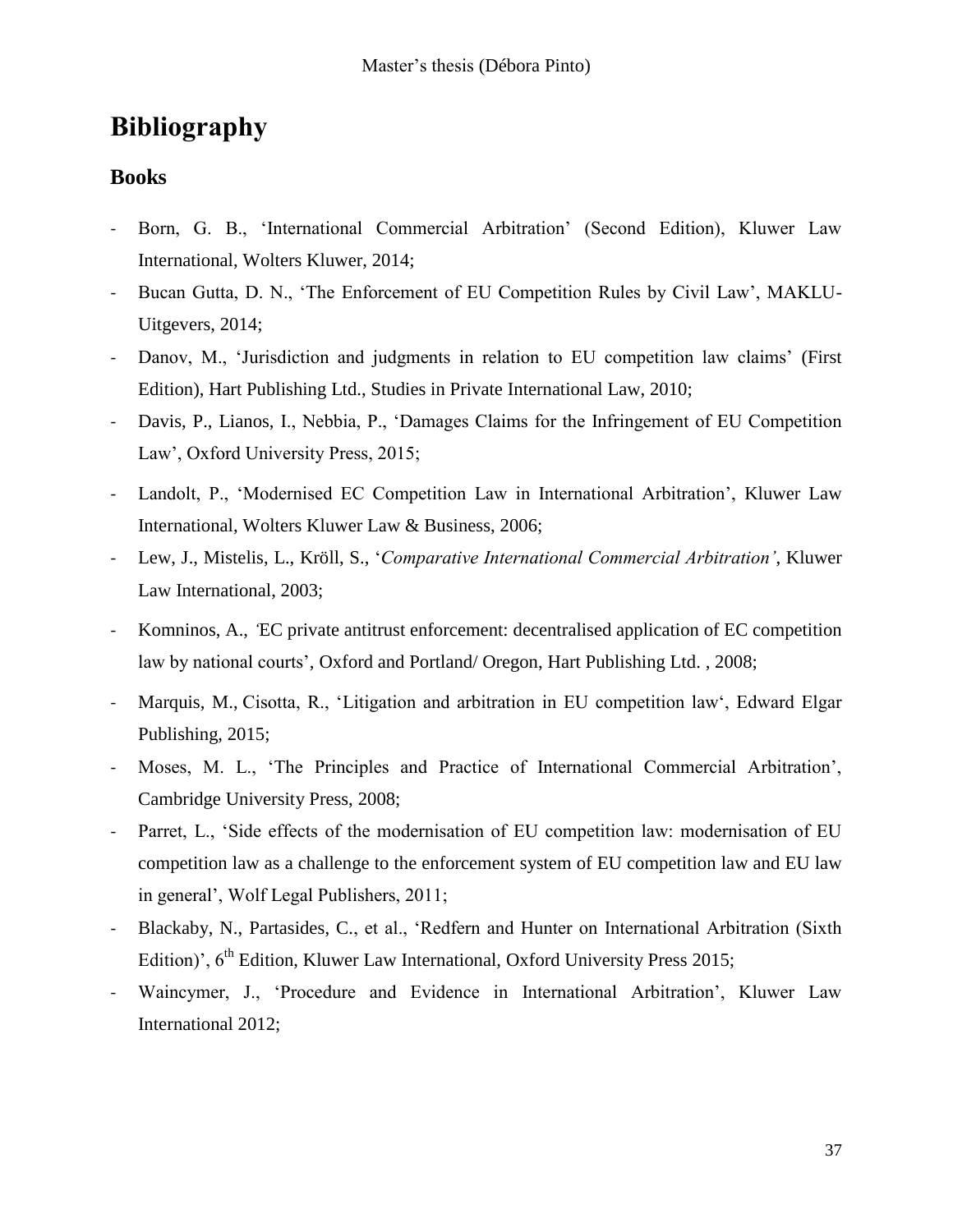### **Books' contributions**

- Biagioni, G., 'Chapter 13: Review by national courts of arbitral awards dealing with EU competition law' in Marquis, M., Cisotta, R., 'Litigation and arbitration in EU competition law', Edward Elgar Publishing, 2015, pp. 281-298;
- Blanke, G., 'Part VI Arbitration, 29 EU Competition Arbitration' in Blanco, O. L., 'EU Competition Procedure (3rd Edition)', Oxford Competition Law, 2013, 29.01-29.113;
- Brekoulakis, S., 'Law Applicable to Arbitrability: Revisiting the Revisited Lex Fori' in L. Mistelis, S. Brekoulakis, eds., 'Arbitrability: the International & Comparative Perspectives'*,*  Kluwer 2009*,* pp. 99-119;
- Cisotta, R., 'Chapter 11: Some considerations on arbitrability of competition law disputes and powers and duties of arbitrators in applying EU competition law' in Marquis, M., Cisotta, R., 'Litigation and arbitration in EU competition law', Edward Elgar Publishing, 2015, pp. 243- 260;
- Faull, J., Kjøbye, L., Leupold, H., Nikpay, A., 'Part I General Principles, 3 Article 101, D Jurisdiction', in Faull, J., Nikpay, A., 'The EU Law of Competition (3rd Edition)', Oxford Competition Law, 1 March 2014, 3.385-3.441;
- Hacking, L., 'Arbitration is Only as Good as its Arbitrators' in S. Kröll, L.A. Mistelis, P. Perales Viscasillas & V. Rogers (eds), Liber Amicorum Eric Bergsten, 'International Arbitration and International Commercial Law: Synergy, Convergence and Evolution', Kluwer Law International, 2011, Chapter 11, pp. 223-230;
- Mourre, A., 'Chapter 1: Arbitrability of Antitrust Law from the European and US Perspectives', in Gordon Blanke and Philip Landolt (eds), 'EU and US Arbitration: A Handbook for Practitioners, Kluwer Law International', 2011, pp. 3-68;

### **Articles**

- Alija, M. N., *'*To Arbitrate or Not To Arbitrate… Competition Law Disputes', Mediterranean Journal of Social Sciences MCSER Publishing, Rome-Italy, Vol 5 No 1, January 2014, pp. 641-648;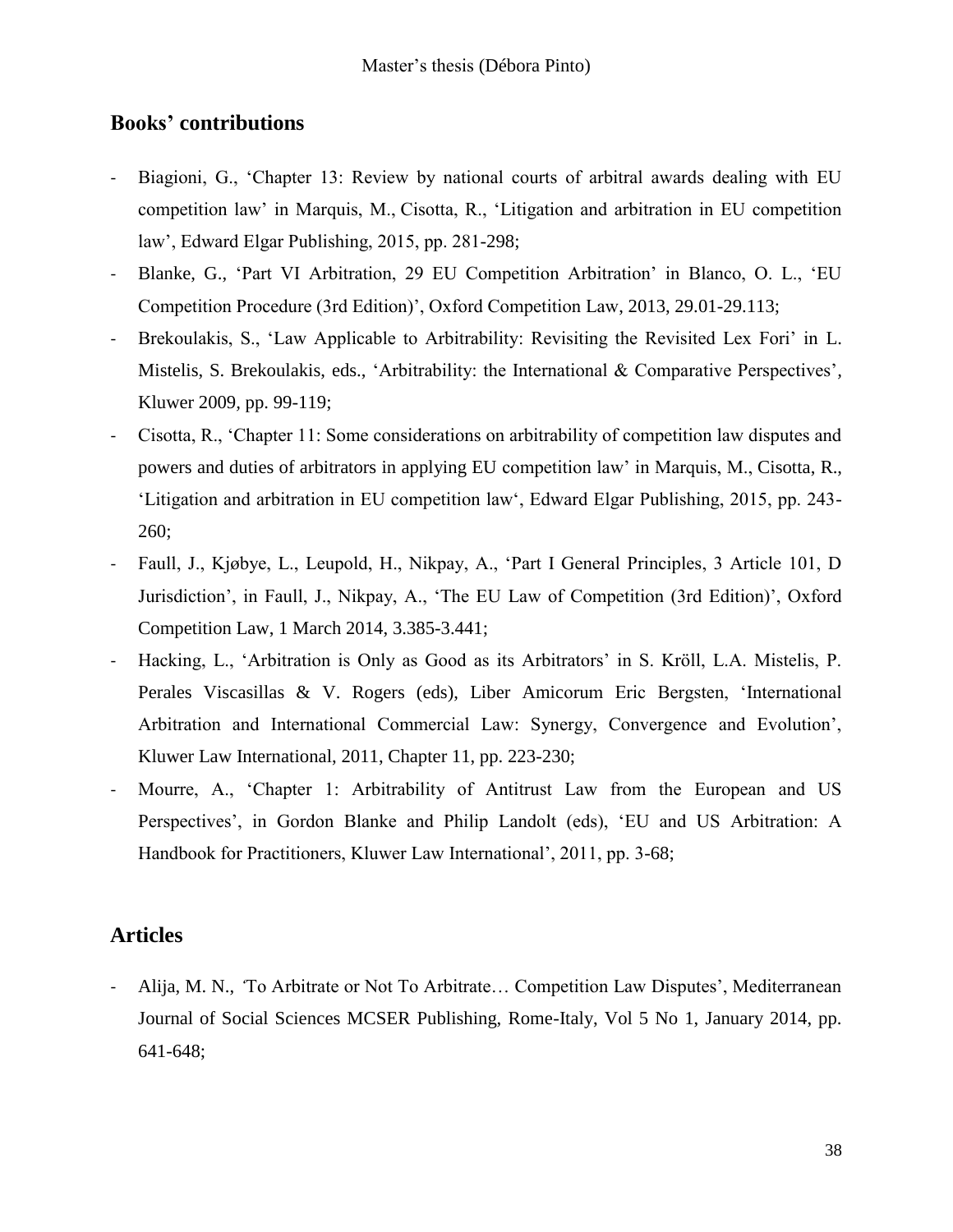- Basedow, J., 'EU Law in International Arbitration: Referrals to the European Court of Justice', Journal of International Arbitration, Vol. 32, No. 4, 2015, pp. 367-386 (electronically available in [http://papers.ssrn.com/sol3/papers.cfm?abstract\\_id=2642805\)](http://papers.ssrn.com/sol3/papers.cfm?abstract_id=2642805);
- Benedettelli, M. V., '*Communitarization* of International Arbitration: A New Spectre Haunting Europe?', Arbitration International, Volume 27, Issue 4, 1 December 2011, pp. 583  $-622;$
- Draguiev, D., 'Arbitrability of Competition Law Issues Reinforced*'*, Kluwer Arbitration Blog, January 10, 2014 [<http://kluwerarbitrationblog.com/2014/01/10/arbitrability-of](http://kluwerarbitrationblog.com/2014/01/10/arbitrability-of-competition-law-issues-reinforced/)[competition-law-issues-reinforced/>](http://kluwerarbitrationblog.com/2014/01/10/arbitrability-of-competition-law-issues-reinforced/) accessed 1 April 2016;
- Driessen-Reilly, M., 'Private damages in EU competition law and arbitration: a changing landscape', Arbitration International, 1 December 2015, Volume 31, Issue 4, pp. 567–587;
- Idot, L., 'Arbitration and the Reform of Regulation 17/62', in Claus-Dieter Ehlermann and Isabela Atanasiu (eds), European Competition Law Annual, 2001: Effective Private Enforcement of EC Antitrust Law, Hart Publishing 2003, 307, 317;
- 'International Bar Association Private Enforcement Arbitration', EU Private Litigation Order Civil Court, 23 September 2008, accessed 21 June 2016;
- Geradin, D., Grelier, L., 'Cartel Damages Claims in the European Union: Have we only Seen the Tip of the Iceberg?' December 2, 2013, [<http://papers.ssrn.com/sol3/papers.cfm?abstract\\_id=2362386>](http://papers.ssrn.com/sol3/papers.cfm?abstract_id=2362386) accessed 21 June 2016;
- Goldsmith, A., 'Arbitration and EU Antitrust Follow-on Damages Actions', ASA Bulletin, Kluwer Law International 2016, Volume 34, Issue 1, pp. 10-40;
- Goldsmith, A., 'Arbitrating Antitrust Follow-on Damages Claims: A European Perspective', Kluwer Arbitration Blog, September 22-3, 2015, Parts 1 and 2, accessed 4 July 2016;
- González-Bueno, C., Lozano, L., 'More Than a Friend of the Court: The Evolving Role of the European Commission in Investor-State Arbitration', Kluwer Arbitration Blog, January 26, 2015 [<http://kluwerarbitrationblog.com/2015/01/26/more-than-a-friend-of-the](http://kluwerarbitrationblog.com/2015/01/26/more-than-a-friend-of-the-court-the-evolving-role-of-the-european-commission-in-investor-state-arbitration/)[court-the-evolving-role-of-the-european-commission-in-investor-state-arbitration/>](http://kluwerarbitrationblog.com/2015/01/26/more-than-a-friend-of-the-court-the-evolving-role-of-the-european-commission-in-investor-state-arbitration/) accessed 27 June 2016;
- Hradilová, V., *'*European law in Arbitration Proceeding', 1. vyd. Brno, Days of Public Law (CD ROM), od s. 998-1007, 10 s. 2007 (electronically available in [http://www.law.muni.cz/sborniky/Days-of-public-law/files/pdf/mep/Hradilova.pdf\)](http://www.law.muni.cz/sborniky/Days-of-public-law/files/pdf/mep/Hradilova.pdf);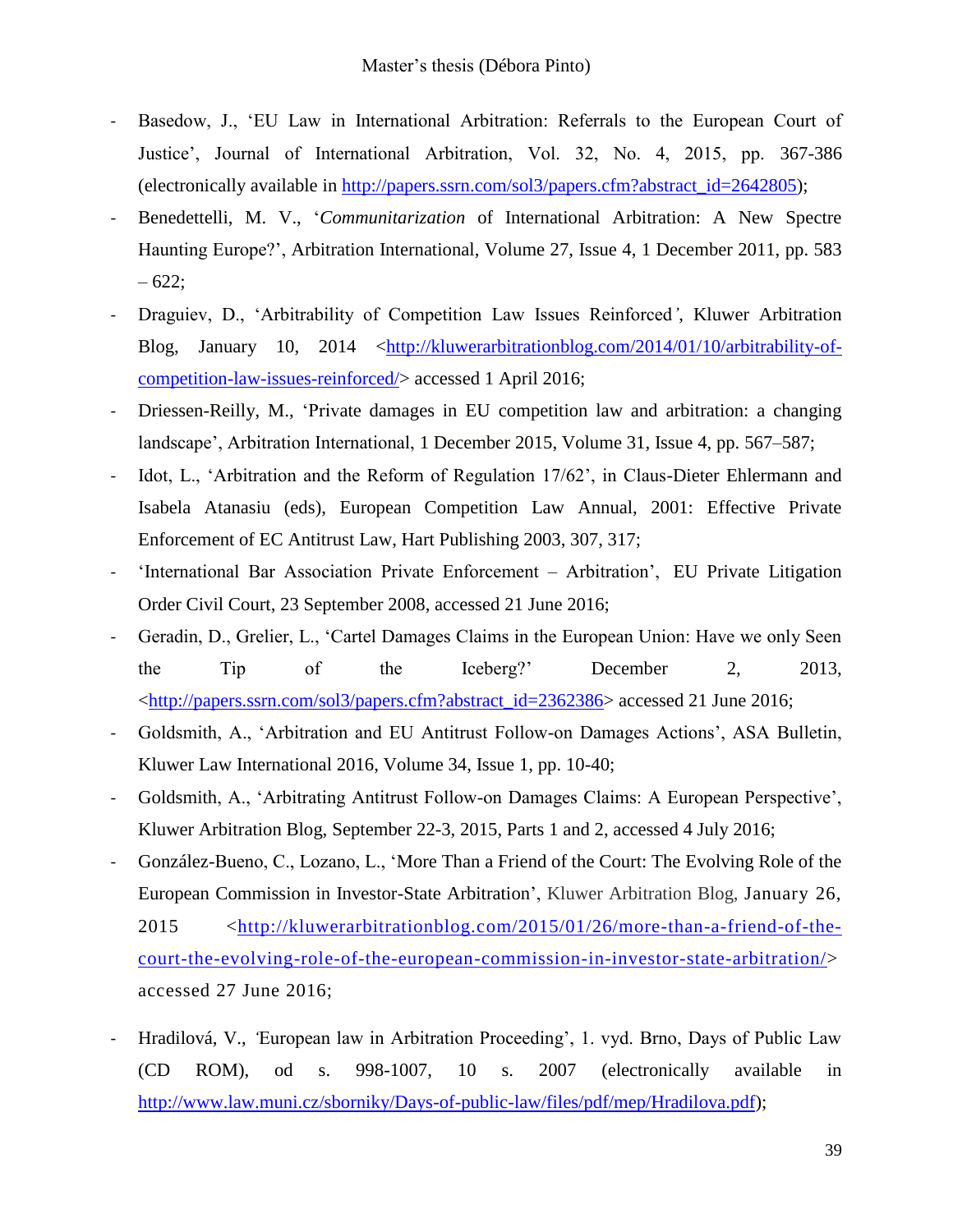- Wright, K., 'The Ambit of Judicial Competence after the EU Antitrust Damages Directive', *Legal Issues of Economic Integration*, Volume 43, Issue 1, 2016, pp. 15–40;
- Komninos, A., 'Arbitration and EU Competition Law', April 12, 2009 <http://papers.ssrn.com/sol3/papers.cfm?abstract\_id=1520105> accessed 21 June 2016;
- Kozubovska, B., 'Trends in Arbitrability', IALS Student Law Review, Volume 1, Issue 2, Spring 2014, pp. 22-29 <http://sas-space.sas.ac.uk/5233/1/2072-3004-1-SM.pdf> accessed 21 June 2016;
- Radicati di Brozolo, L. G.,' Arbitration and Competition Law: The Position of the Courts and of Arbitrators', 1 March 2011, Volume 27, Issue 1, pp. 1-26;
- Richmond, F., 'Arbitrating Competition Law Disputes: a matter of policy?*'*, Kluwer Arbitration Blog, February 9, 2012 (electronically available in [http://kluwerarbitrationblog.com/2012/02/09/arbitrating-competition-law-disputes-a-matter](http://kluwerarbitrationblog.com/2012/02/09/arbitrating-competition-law-disputes-a-matter-of-policy/)[of-policy/\)](http://kluwerarbitrationblog.com/2012/02/09/arbitrating-competition-law-disputes-a-matter-of-policy/);
- Weigand, F., 'Evading EC Competition Law by Resorting to Arbitration?', Arbitration International, Volume 9, Issue 3, 1 September 1993, pp. 249 – 258;

## **Case Law**

- **EU Cases**
- Case C-102/81 Nordsee Deutsche Hochseefischerei GmbH v Reederei Mond Hochseefischerei Nordstern AG & Co. KG and Reederei Friedrich Busse Hochseefischerei Nordstern AG & Co. KG [1982] ECR 1095;
- Case C-126/97 Eco Swiss China Time Ltd v Benetton International NV [1999] ECR I-3055;
- Case C-453/99 Courage v Crehan [2001] ECR I-6297;
- C-172/80 Gerhard Züchner v Bayerische Vereinsbank AG [1981] ECR 2021;
- C-22/71 Béguelin Import v G.L. Import Export [1971] ECR 00949;
- T-102/96 Gencor v Commission [1999] ECR II-00753;
- C-61/65 Vaassen-Göbbels v Beambtenfonds voor het Mijnbedrijf [1966] ECR 00377;
- Case C-393/92 Municipality of Almelo and others v NV Energiebedrijf Ijsselmij [1994] ECR I-1477;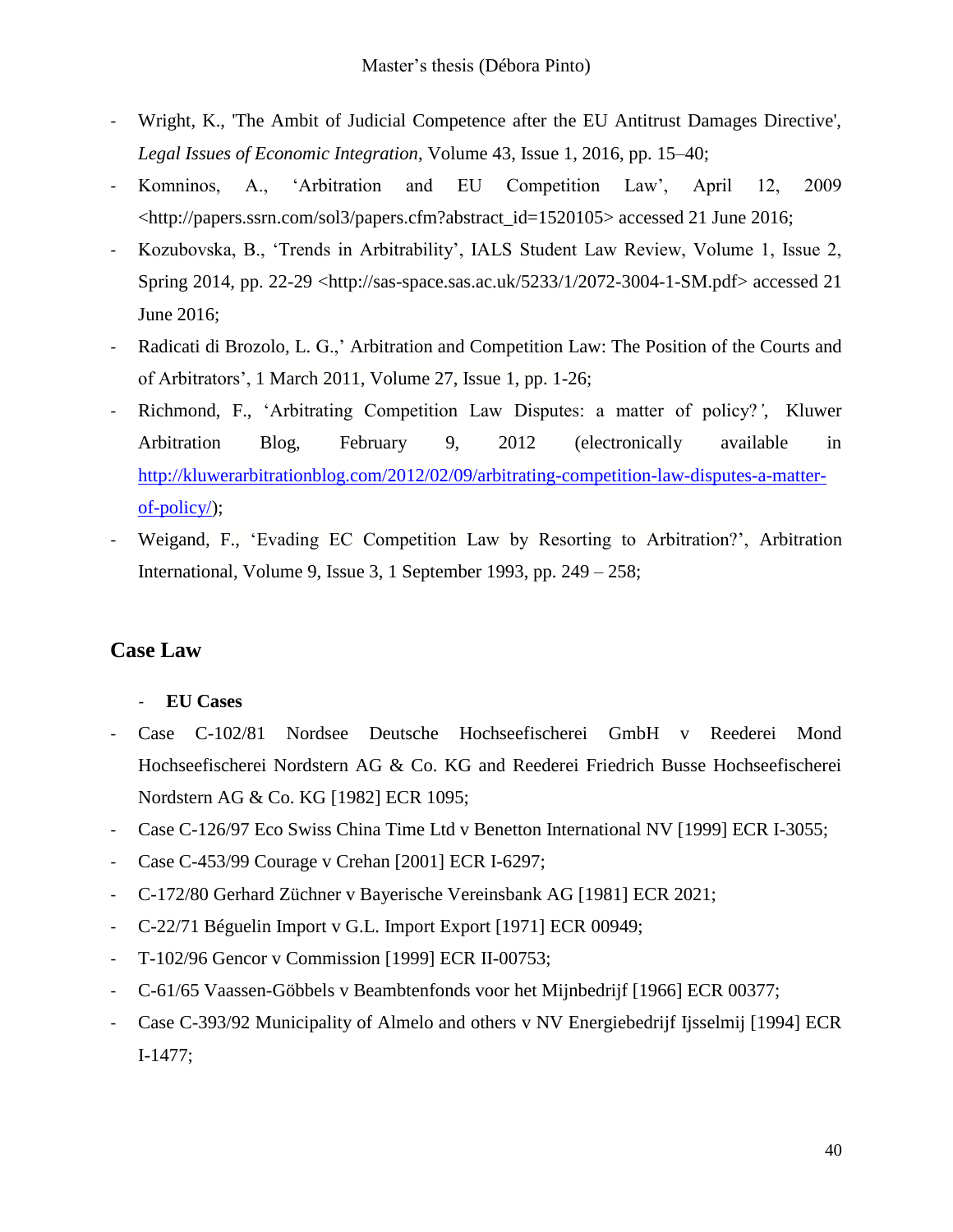#### - **ICISD Cases**

- *Electrabel S.A. v. Republic of Hungary*, ICSID Case No. ARB/07/19;
- *Ioan Micula, Viorel Micula, S.C. European Food S.A, S.C. Starmill S.R.L. and S.C. Multipack S.R.L. v. Romania*, ICSID Case No. ARB/05/20;

#### - **Danish Cases**

- *Taewoong Inc. v. AH Industries A/S*, Supreme Court of Denmark, Case No. H2016.142-2014, 28 January 201;

#### - **Swiss Cases**

- *Tensacciai S.p.A. v. Freyssinet Terra Armata S.r.l.* 4P.278/2005, 24 ASA Bull 550 (2006);

#### UK Cases

- *Provimi Limited v. Aventis Animal Nutrition and SA & Ors* [2003] EWHC 961 (Comm);

#### - **US Cases**

- *American Safety Equip. Corp. v. J.P. Maguire & Co*., 391 F.2d 821 (2d Cir. 1968);
- *JLM Industries, Inc. v. Stolt-Nielsen SA*, 387 F.3d 163 (2d Cir. 2004);
- *Mitsubishi Motors v. Soler Chrysler-Plymouth*, (1985) No. 83-1569, [1985];

#### - **Venezuelan Cases**

- *Judgment of 3 November 2010, Alfredo De Jesus O., Astivenca Astilleros de Venezuela CA v. Oceanlink Offshore III AS*, Case No. 1067 (Venezuelan Tribunal Supremo de Justicia);

## **OECD's documents**

Competition Committee of the OECD, 'Hearing on Arbitration and Competition', Working Party N. 3, October 2010 (electronically available in [http://www.oecd.org/competition/abuse/49294392.pdf\)](http://www.oecd.org/competition/abuse/49294392.pdf);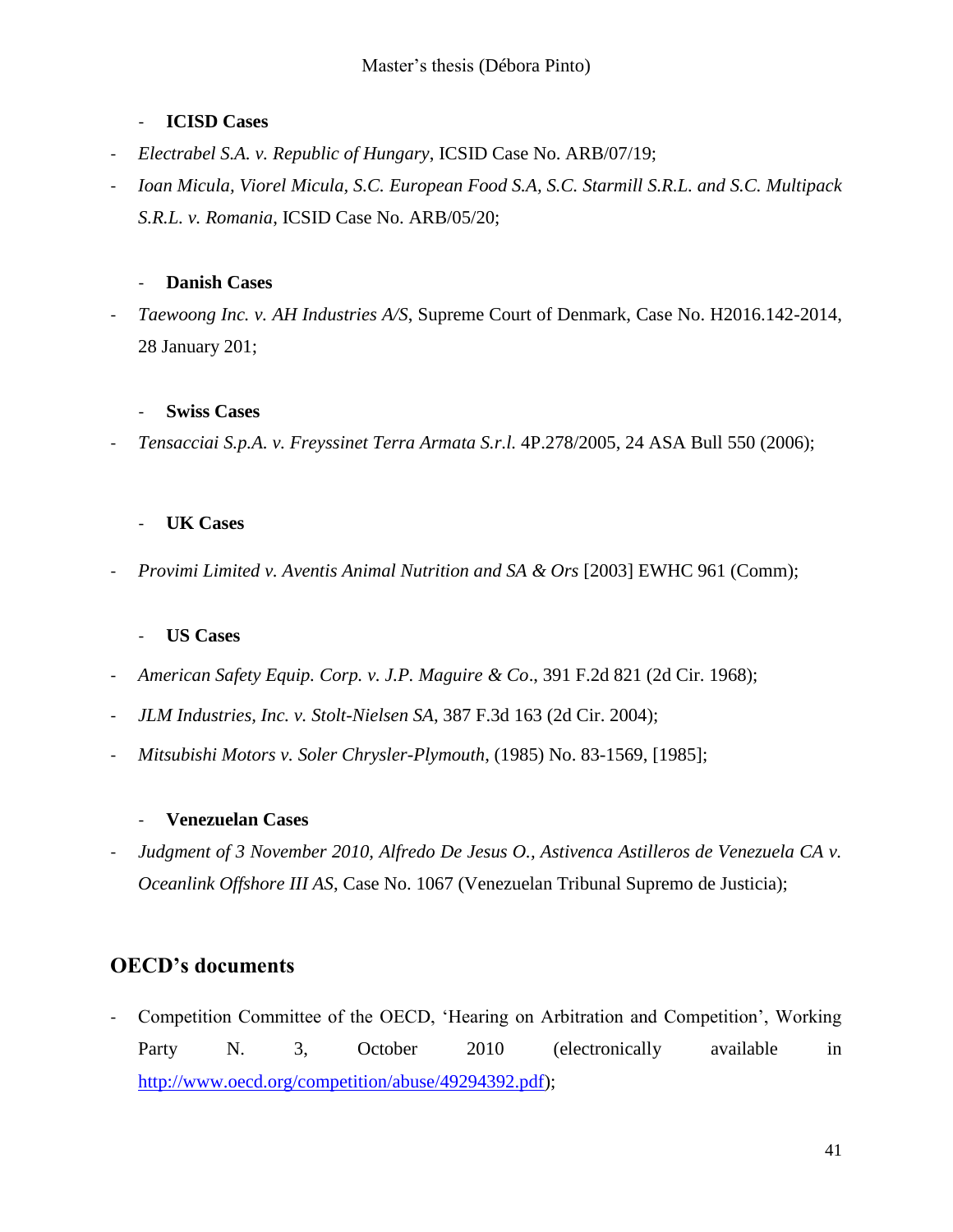- Bellamy, C., 'Standards of Proof in Competition Cases', in OECD Policy Roundtables, Judicial Enforcement of Competition Law, OCDE/ GD(97)200, 1996;

## **European Commission's documents**

- Commission Notice on the co-operation between the Commission and the courts of the EU Member States in the application of Articles 81 and 82 EC [2004] OJ C101/54;
- Commission Policy Document on proactive competition policy: Commission (EC) 'A *proactive Competition Policy* for a Competitive Europe' COM (2004) 293 final, 20 April 2004;
- Commission Staff Working Document accompanying the Communication from the Commission to the European Parliament and the Council, 'Ten Years of Antitrust Enforcement under Regulation 1/2003: Achievements and Future Perspectives', COM(2014) 453 final, SWD(2014) 230;
- Competition Directorate–General of the European Commission, 'The Damages Directive Towards more effective enforcement of the EU competition rules', Competition policy brief, January 2015, Issue 2015-1;
- Green Paper, 'Damages actions for breach of the [EU] antitrust rules', COM(2005) 672, 19 December 2005;
- Kjolbye, C. L., Dalheimer, D., Smijter, E., *et al*., Directorate-General Competition, units A-3 and A-4, 'Regulation 1/2003 and the Modernisation Package fully applicable since 1 May 2004', Competition Policy Newsletter, Number 2, Summer 2004;
- Renda, A. and others, 'Making Antitrust Damages Actions More Effective in the EU: Welfare Impact and Potential Scenarios – Final Report for the European Commission', Centre for European Policy Studies (CEPS) (Brussels/Rome/Rotterdam, 2007);
- White Paper, 'Damages actions for breach of the [EU] antitrust rules' COM(2008), 165 final, 4 February 2008;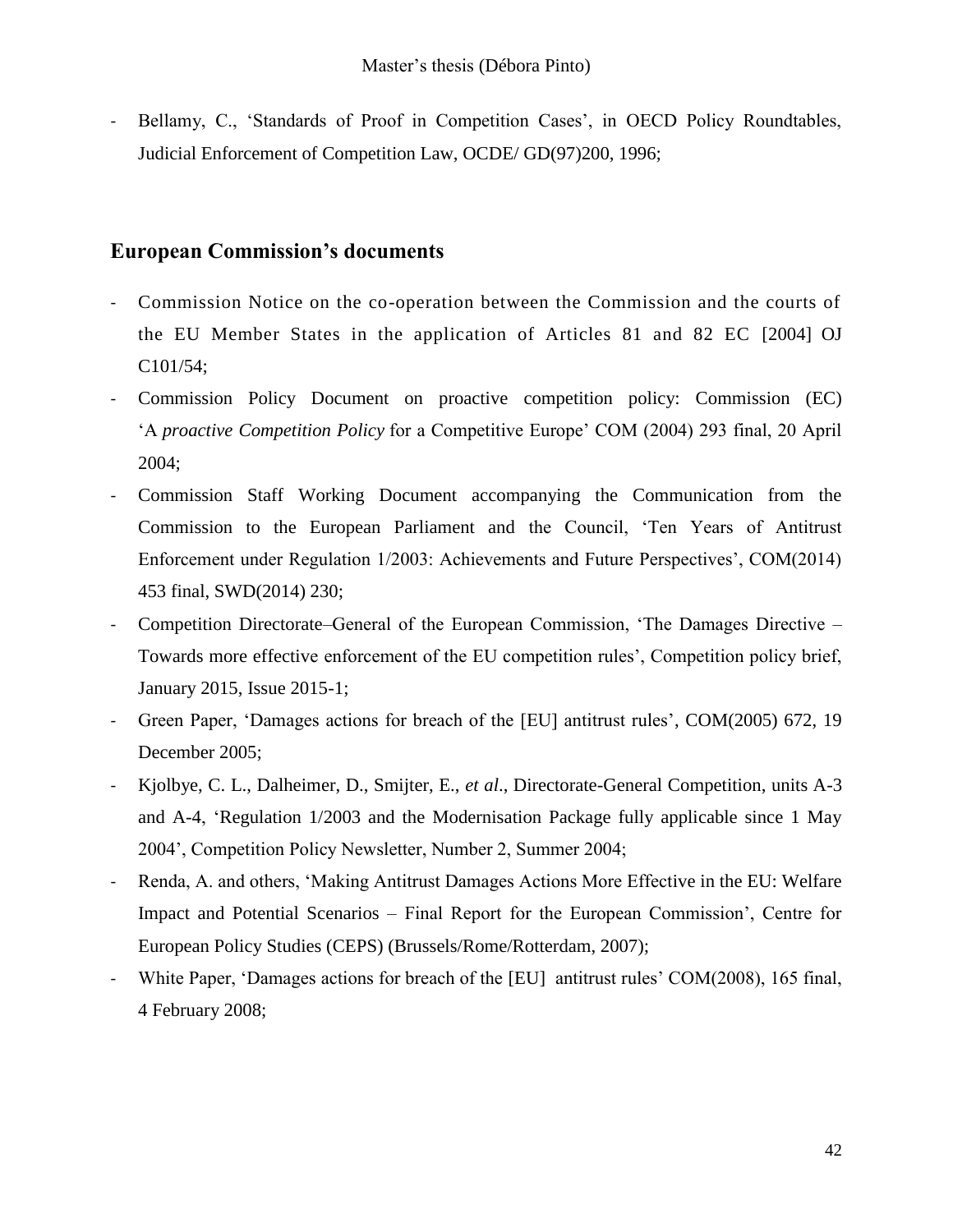## **Legal Materials**

- Convention on the Recognition and Enforcement of Foreign Arbitral Awards (New York, 1958) (the "New York Convention");
- Consolidated version of the Treaty on European Union [2008] OJ C115/13;
- Consolidated version of the Treaty on the Functioning of the European Union [2008] OJ C 326 , 26/10/2012;
- Council Regulation (EC) 1/2003 on the implementation of the rules on competition laid down in Articles 81 and 82 of the Treaty [2003] OJ L1/1;
- Directive 2014/104/EU of the European Parliament and of the Council on certain rules governing actions for damages under national law for infringements of the competition law provisions of the Member States and the European Union [2014] OJ L349/1;
- Regulation (EU) No 1215/2012 of the European Parliament and of the Council of 12 December 2012 on jurisdiction and the recognition and enforcement of judgments in civil and commercial matters [2012] OJ L 351;
- UNCITRAL Model Law of Arbitration;
- UNCITRAL Rules;
- ICC Rules;
- International Bar Association Rules on the Taking of Evidence in International Arbitration (2010), adopted by a resolution of the IBA Council 29 May 2010 ("IBA Rules of Evidence");
- Lei n.º  $63/2011$ , de 14 de Dezembro.